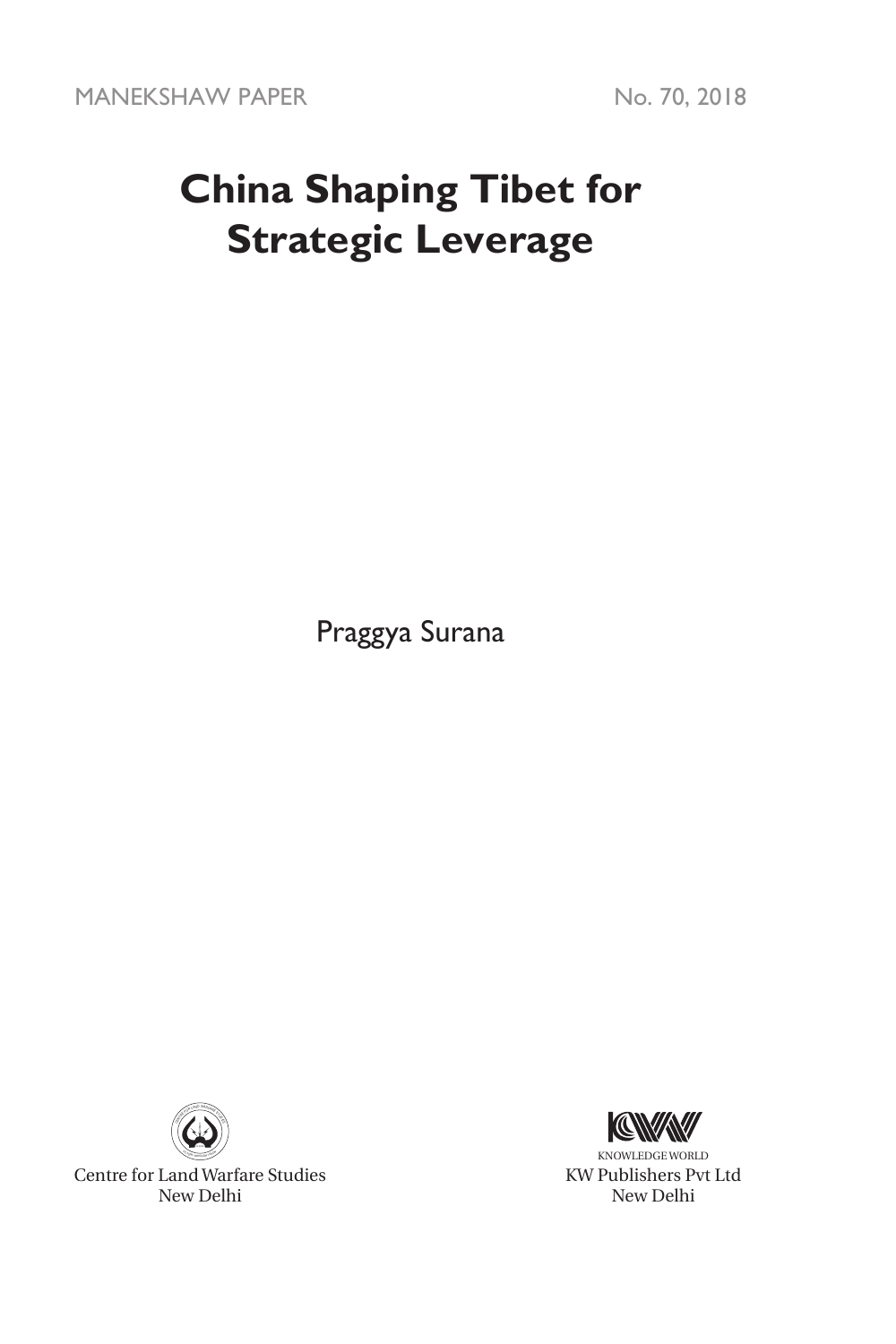**Editorial Team**

Editor-in-Chief : Lt Gen Balraj Nagal

ISSN 23939729



**Centre for Land Warfare Studies**  RPSO Complex, Parade Road, Delhi Cantt, New Delhi 110010 Phone: +91.11.25691308 Fax: +91.11.25692347 email: landwarfare@gmail.com website: www.claws.in CLAWS Army No. 33098

The Centre for Land Warfare Studies (CLAWS), New Delhi, is an autonomous think-tank dealing with national security and conceptual aspects of land warfare, including conventional and sub-conventional conflicts and terrorism. CLAWS conducts research that is futuristic in outlook and policy-oriented in approach.

© 2018, Centre for Land Warfare Studies (CLAWS), New Delhi

Disclaimer: The contents of this paper are based on the analysis of materials accessed from open sources and are the personal views of the author. The contents, therefore, may not be quoted or cited as representing the views or policy of the Government of India, or Integrated Headquarters of the Ministry of Defence (MoD) (Army), or the Centre for Land Warfare Studies.



www.kwpub.com

Published in India by

Kalpana Shukla KW Publishers Pvt Ltd 4676/21, First Floor, Ansari Road, Daryaganj, New Delhi 110002 Phone: +91 11 23263498 / 43528107 email: kw@kwpub.com · www.kwpub.com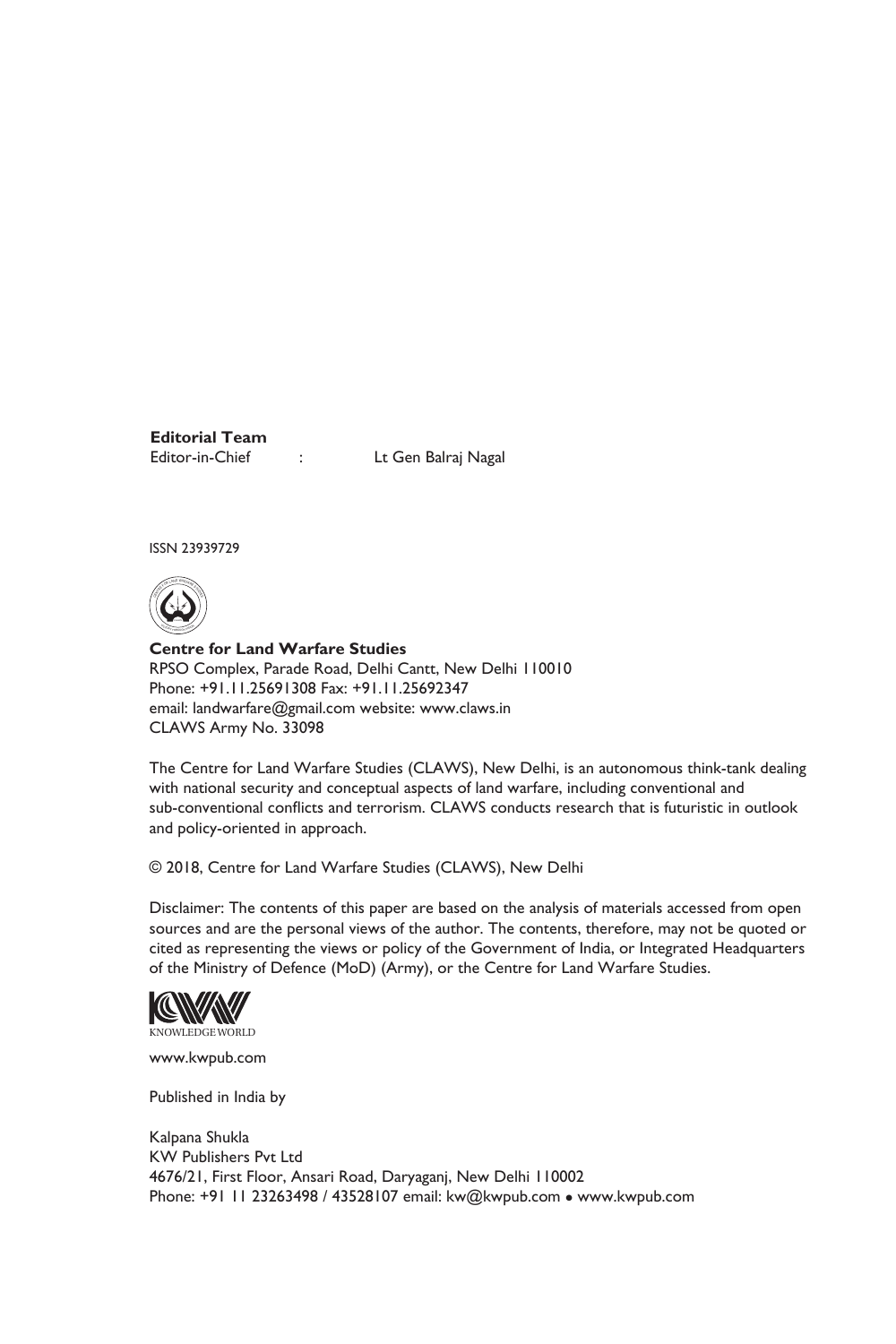# **Contents**

| Introduction |                                         | I               |
|--------------|-----------------------------------------|-----------------|
| I.           | Overcoming the Demographic Disadvantage | 2               |
|              | Demography                              | 2               |
|              | <b>Increasing Han Numbers</b>           | $\overline{2}$  |
|              | Han Migration and Tibetan Relocation-   |                 |
|              | <b>Understanding Tibetan Society</b>    | 3               |
|              | <b>Economics Development</b>            | 7               |
|              | <b>Exclusion from the Growth Story</b>  | 8               |
|              | <b>Population Control Measures</b>      | 9               |
|              | <b>Chinese Concerns</b>                 | 12              |
| 2.           | Bridging the Geographical Fault Line    | 3               |
|              | Geography                               | $\overline{13}$ |
|              | Infrastructure Development              | 13              |
|              | Roads                                   | 14              |
|              | Railways                                | 17              |
|              | Airports                                | 20              |
|              | <b>Fibre Optics Network</b>             | 22              |
|              | Logistic Centre                         | 22              |
|              | Strategic Significance                  | 23              |
| 3.           | Force Structuring and Force Deployment  | 23              |
|              | Strategic Significance                  | 29              |
| 4.           | Conclusion                              | 30              |
|              | <b>Notes</b>                            | 32              |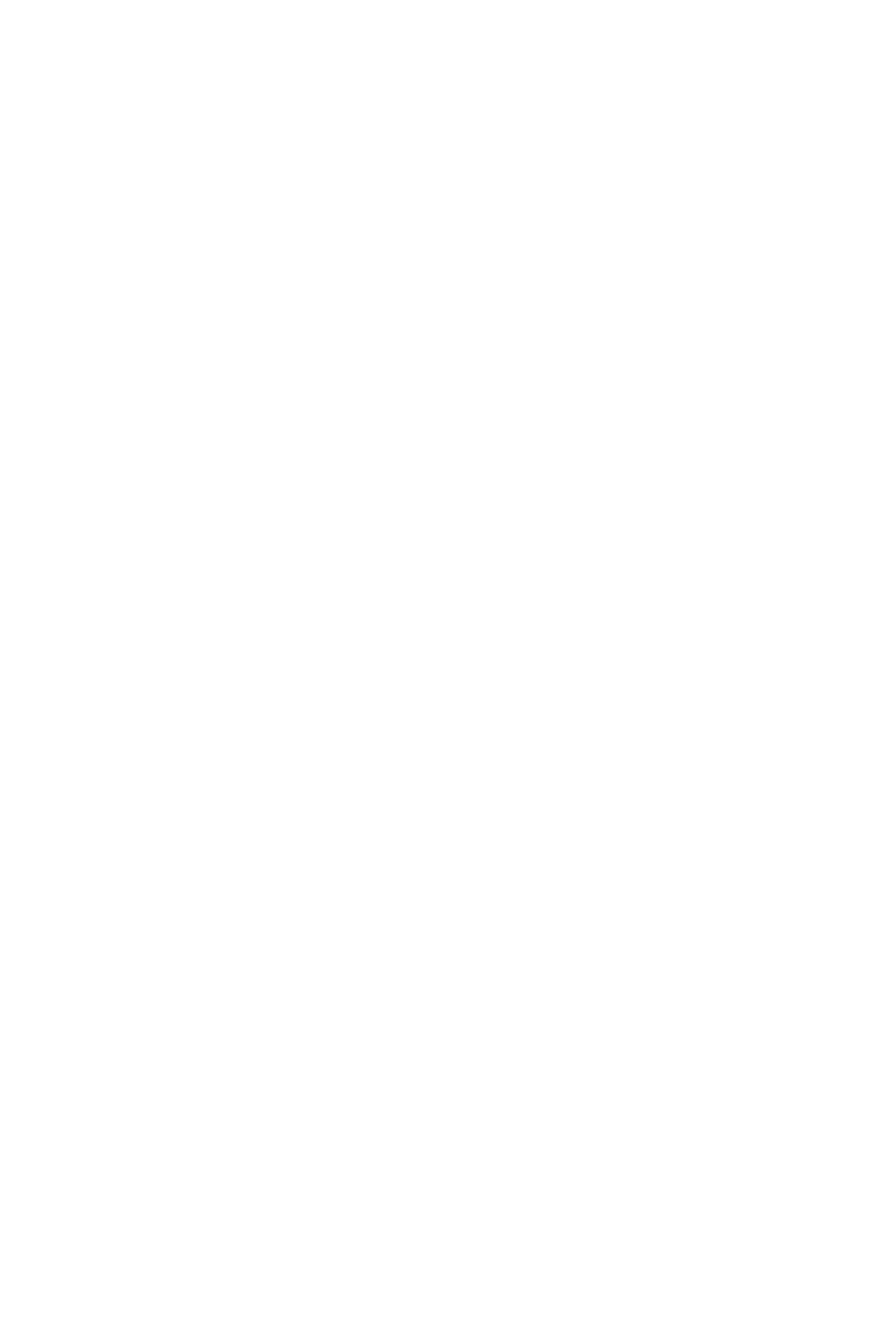# **China Shaping Tibet for Strategic Leverage**

#### **Introduction**

Ever since the annexation of Tibet in 1950, China has had greater designs for the Tibetan region. The newly established state had the same fears about colonisation of Tibet by western powers that the Qing dynasty had since the Treaty of 1904. Tibet was also symbolic of the rising nationalism in China. Sun Yat-sen, for instance, called for the "creation of a strong Chinese state that would expel the Japanese from Manchuria, the Russians from Mongolia and the British from Tibet."<sup>1</sup> Mao's Tibet policy relied on gradual military, economic and social reforms to "reintegrate" Tibet with the Motherland.<sup>2</sup> Despite six decades of the Chinese rule, the process of Tibetan assimilation remains incomplete.

In 2000, China officially launched the "Open Up the West" (*Xibu Da Kaifa*) policy, also known as the Western Development Program. The policy was launched to address the economic, regional, ecological and security concerns.<sup>3</sup> With China's ambition to be a regional power by 2025 and a global power by 2050, securing complete control within its own boundaries has gained heightened significance. The 2015 People's Liberation Army (PLA) modernisation strategy outlines 'maintaining domestic stability' as one of its goals, a direct reference to Tibet, a historically restive region. The Chinese central government has a multipronged approach to integrate Tibet with mainstream China. This includes the development of infrastructure, economic development and the change of the demographic profile of the region.

China is developing its long neglected western land borders to reduce dependence on the sealines of commerce. Integral to the Belt and Road initiative, Xinjiang and Tibet are the key for projection of China's hard and soft power to the Western and Central Asian region. This elaborate transport network with six distinct roadways moving westward from the Chinese hinterland, will promote greater integration with Central Asia and beyond. It is the centrepiece of Xi's legacy, as illustrated by its inclusion in the PLA constitution after the 19th Party Congress and will remain the Party's focus even after Xi.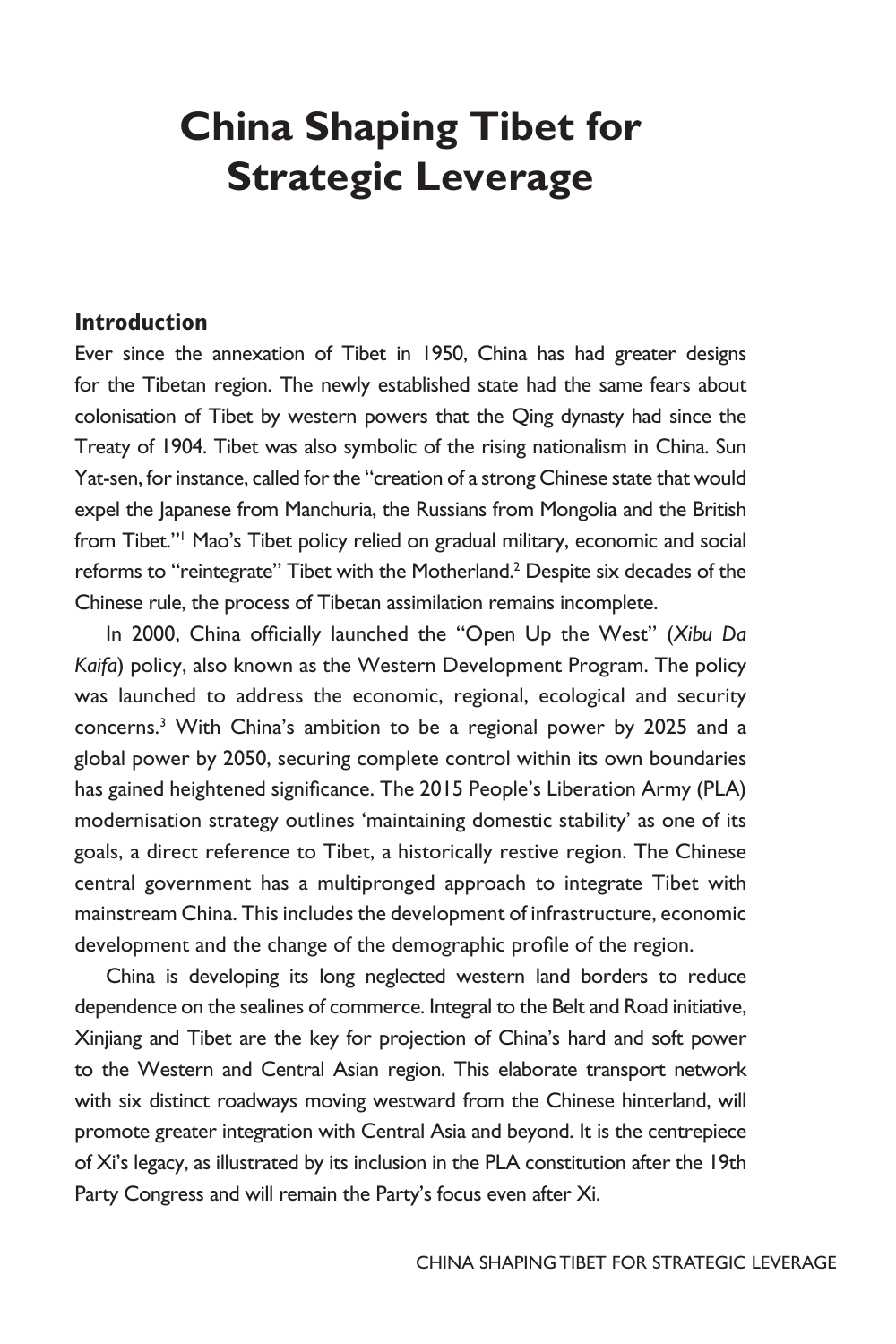An added advantage is that this infrastructure will considerably strengthen the PLA capacity to deal with any unrest in Tibet or war with India. Infrastructure, military forces with offensive capabilities and logistic bases to sustain military operations collectively form the crucial components of military deterrence. For instance, the Yadong-Shigatse railway line has ostensibly been planned to boost trade from the Nathu La Pass.<sup>4</sup> Trade is almost negligible on this route, whereas the strategic significance is immense. $5$ 

This paper will analyze Chinese efforts to control Tibet by exploring aspects of "Opening up the West" policy *(Xibu Da Kaifa)*—Hanization of Tibet, marginalisation of Tibetans in Tibet, increasing infrastructure development and force structuring and deployment in Tibet.

## **Overcoming the Demographic Disadvantage**

#### *Demography*

Tibet is a multiethnic society with people from the Se, Mu, Dong, Tong, Dru, Ra, Bai people, Blang, Bonan, Dongxiang, Han, Hui Chinese, Lhoba, Lisu people, Miao, Mongols, Monguor (Tu people), Menba (Monpa), Mosuo, Nakhi, Qiang, Nu people, Pumi, Salar and Yi communities residing there.<sup>6</sup> The Tibetans who comprise of six major groups constitute over 90 percent of the population. However, the nature of Han migrants in the region gives rise to the fear of Sinicization.

#### *Increasing Han Numbers*

The Chinese population constitutes 56 different ethnicities. The Han Chinese form an overwhelming majority. According to the fifth national census conducted in 2000, the population of all the 56 ethnic minority groups totaled 104.49 million, accounting for 8.41 percent of the total population of China while the Han Chinese accounted for over 91.5 percent of the population.<sup>7</sup> Interestingly, the minorities occupy more than half the land in China; with the five ethnic autonomous provinces occupying 64 percent of the landmass.<sup>8</sup>

China has been accused of Hanization of Tibet to increase control over the Tibetan region to exercise greater control over the Chinese periphery. This is similar to the Chinese policy of flooding other minority areas like Mongolia with the ethnic Han population. In Inner Mongolia, one of the earliest ethnic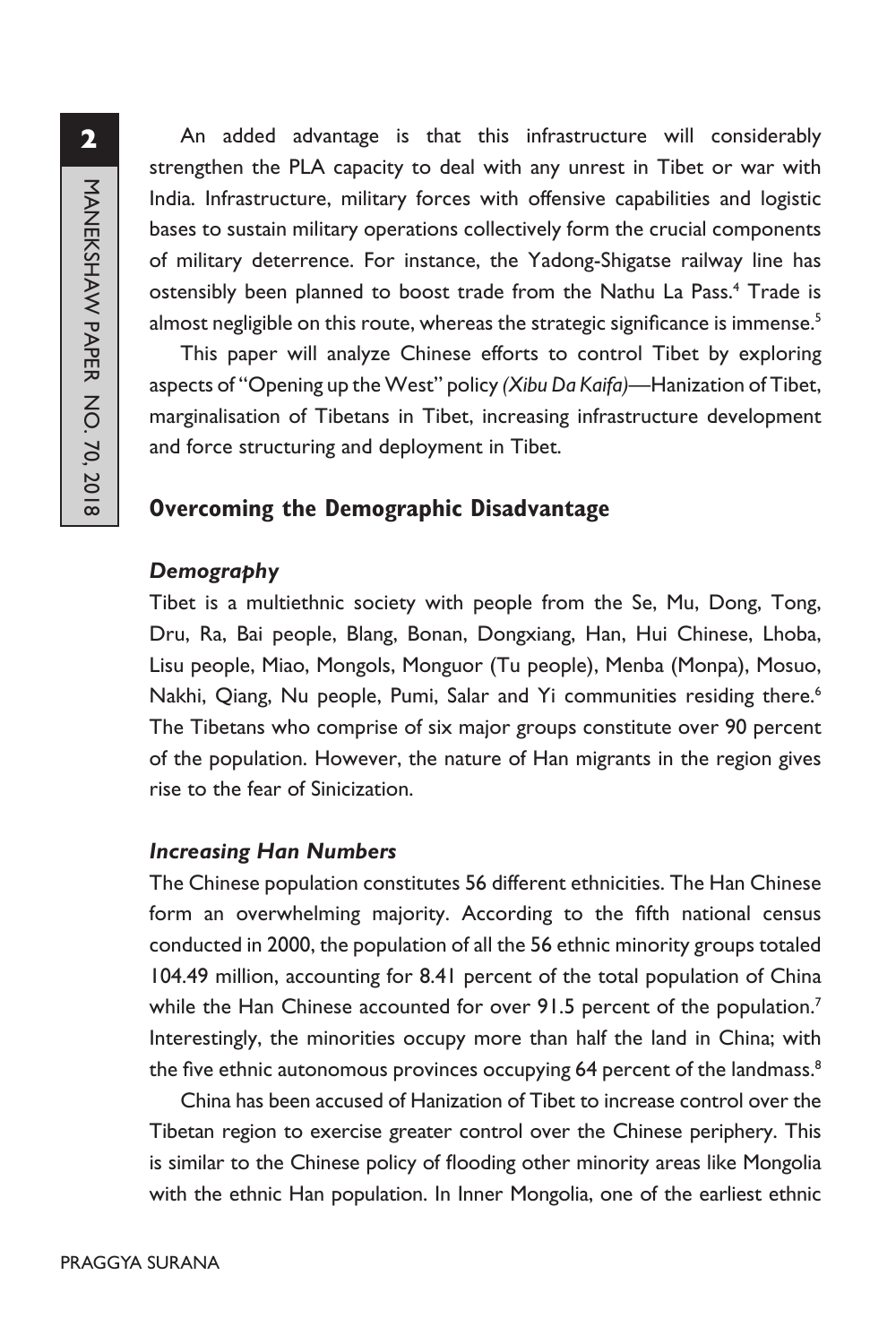provinces created by China, only 20 percent of the population consists of ethnic Mongolians today.<sup>9</sup> As early as 1952, Mao shared the idea of a planned population increase in Tibet with a visiting Tibetan delegation. He stated, "Tibet covers a large area but is thinly populated. Its population should be increased from the present two to three million to five or six million and then to over ten million."10 In 1964, there were just 39,500 Han Chinese in the remote region, just under three percent of the population. According to the 2010 census figures, this number has now swelled to 245,000.<sup>11</sup> The Chinese argument is that this number constitutes less than ten percent of the total population. Freedom House report 2016 has cited an official plan which aims to increase the "permanent urban population" of Tibet by approximately 30 percent by 2020, with many new settlers likely to be ethnic Chinese.<sup>12</sup>

Simple percentages do not paint a complete picture about the influx of Hans. Tibet is heavily militarised and policed but the military personnel posted in Tibet have never been included in the census. Further, the census does not account for the large number of temporary Han and Hui workers who move to Tibet for a short period of time, mostly to make money and eventually move back to their hometowns. The census is conducted in November, a time when nearly half the floating population which moves to Tibet for the summer, heads back home.<sup>13</sup> Two-thirds of this floating population is Han. According to some Tibetan estimates, the summer numbers stand at double the winter numbers in Tibet. Tibetan sources put the tally of the floating population in Lhasa at two million, when the overall population of Lhasa is just half a million.<sup>14</sup>

## *Han Migration and Tibetan Relocation—Understanding Tibetan Society*

It is crucial to understand that neither the Hans, nor the Tibetans are a homogenous community. The rural-urban divide, perpetuated by decades of living under the *hukou* system,<sup>15</sup> plays a major role in shaping the identity in China. Tibet witnesses the interplay between the rural- urban identity and the majority-minority ethnic identity.

There have been three major waves of Han migration into Tibet. The first wave was after the Communist regime was established. Until this period, the entry of Han peasants into Tibet was negligible.<sup>16</sup> The second wave of migration started in the 1980s with easing of the hukou system in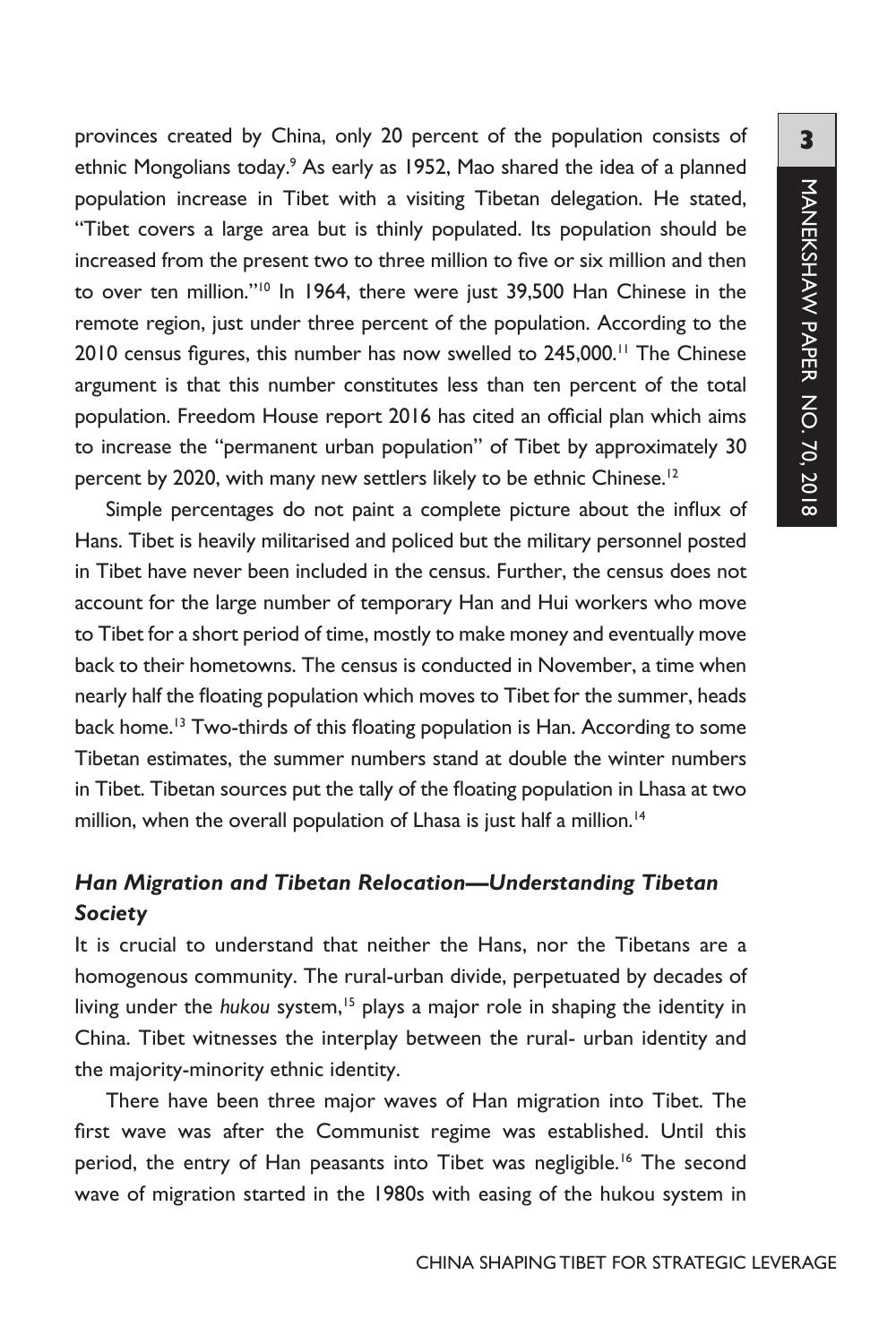Tibet. Rapid industrialisation led to an influx of a large number of economic migrants, mostly rural Han, who came in to earn quick money.<sup>17</sup> Observations show that these economic migrants are relatively more skilled than the rural Tibetans and get the lion's share of jobs. Completion of the Qinghai-Tibet rail link in 2006 led to the final wave of migration. Tibet's cities, which provide the bulk of economic opportunity attracted migrants, including a floating population that works for the summer and retires to their native province for winter. The migrants dominate the job market in the cities, leaving little opportunity for the local Tibetans.<sup>18</sup> Therefore, despite their small percentage in Tibet, migrants have been cornering most of the new opportunities that have emerged with Tibetan growth.

*Impact on rural population*—Rapid development in Tibet has particularly unmoored the rural population. While the shift towards urbanisation is a natural corollary of progress, forceful resettlement into modern homes suggests a more sinister motive than mere Tibetan progress. According to a Chinese white paper on Tibet published in 2015,

As many as 2.3 million farmers and herdsmen had moved into safe modern houses, their per capita living space having reached  $30.4$  m<sup>2</sup>, so marking a historic improvement in their living conditions. Constantly increasing input into the building of relocation housing, Tibet has built over 66,076of such houses covering 4.0442 million  $m^2$ , with an input of 8.809 billion yuan.<sup>19</sup>

This constitutes an astounding 85 percent of the Tibetan population in Tibet. There is no denying the amenities these houses provide. The rural Tibetan population contains a large number of nomadic herdsmen and pastoralists. Reports by the Human Rights Watch observe that the rural Tibetans have no choice in the decision to relocate. They are not adequately compensated for the complete upheaval of their lifestyle either.<sup>20</sup> Used to open spaces and free movement, the new houses with constant surveillance are a suffocating change. Chinese figures show that the income of the rural Tibetan population has risen by 13.9 percent in 2016 alone.<sup>21</sup> The pastoralists have lost their traditional means of livelihood. Ming Yue, director of the Yushu Prefecture, Three-River Source office stated, "*At least 60 percent of nomads were unable to find work after leaving their land".*<sup>22</sup> The new houses make no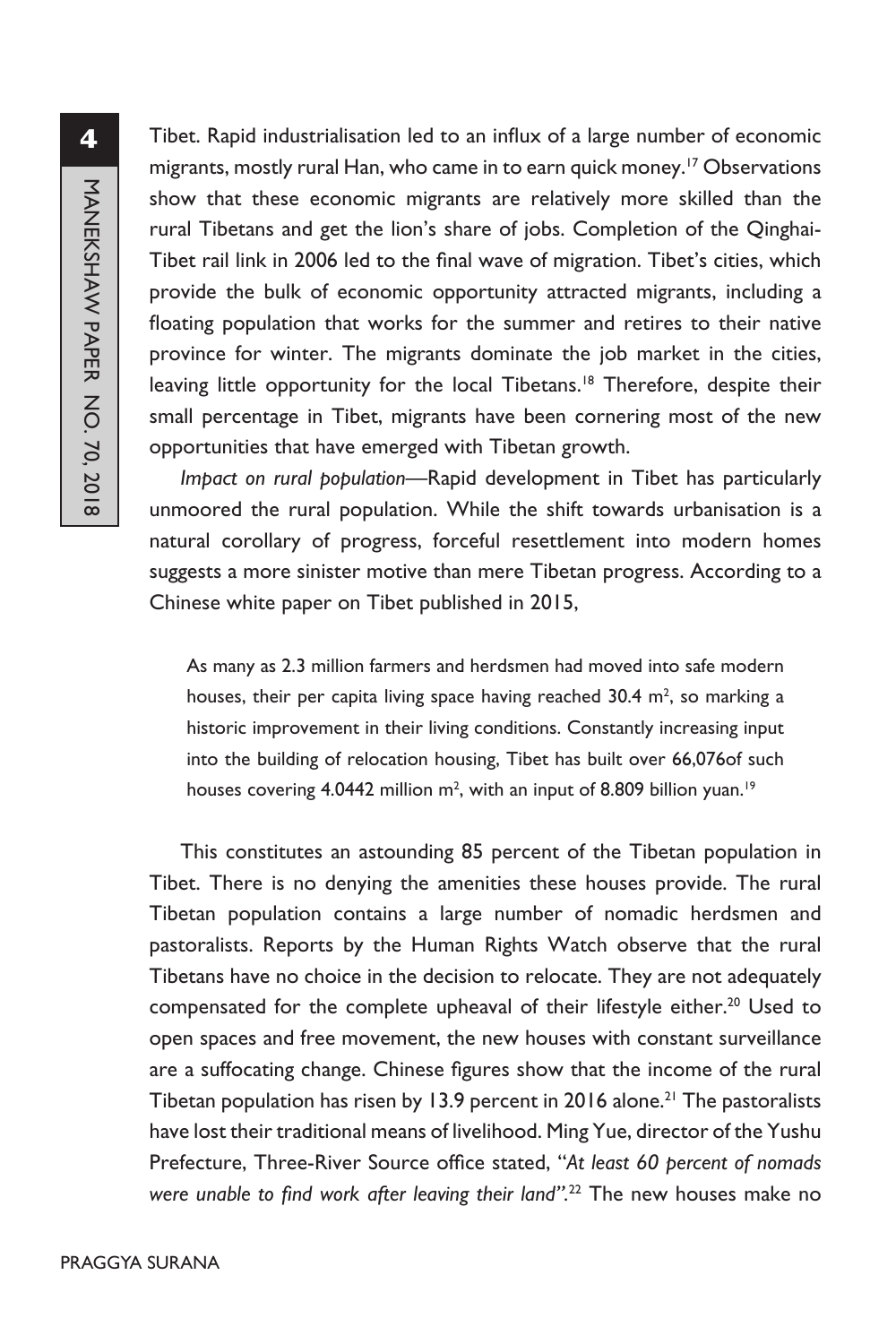provisions for sheltering livestock, an important input for and supplement to incomes from farming.<sup>23</sup> An independent, self-sufficient community has been made dependent on government doles for its livelihood.<sup>24</sup> Additionally, for every yuan spent by the Chinese government, a rural Tibetan spends 4.5 yuan on the construction of these new houses. Without a source of income, they have entered a vicious debt-trap and been introduced to a new cash economy. In the past, their dependence on money itself was limited and the singular development narrative which counts only increased incomes, as the metric of development is reductive. Even though incomes and housing quality have risen, they have lost their individual identity and independence.

China boasts about its environmental protection in Tibet. As the spokesperson for the Chinese embassy in London stated, "By the end of 2016, 47 nature reserves had been established in Tibet, covering 35 percent of the autonomous region's total land area."25 The official statements fail to mention that the nomadic Tibetans, who have lived in harmony with the environment for thousands of years, are being forcibly displaced to establish these nature reserve conditions.

*Impact on the urban population*—As direct beneficiaries of the Chinese policy of appeasement, the prosperity of the urban elite is interlinked with continued central government investment in the region. The elite urban Tibetans have definitely witnessed a marked improvement in their economic circumstances. The salaries and consumption rates for the state employees are comparable to cities like Shanghai and Beijing, the highest in the country.<sup>26</sup> Unsurprisingly, these are fully subsidised by the central government. This is despite the failure of state-run organisations to stay globally competitive. Even though some Tibetan elites are employed by the government, they occupy a small number in proportion to their population. In 2003, the Han Chinese who represented only six percent of the Tibet Autonomous Region (TAR) population occupied more than half the permanent government posts.27 In 2006, Tibet witnessed a rare protest by college educated Tibetans who cited discrimination in hiring practices for the TAR civil services.<sup>28</sup> Of the 100 posts, 98 had been allotted to Hans and only 2 to Tibetans, indicating the prevalent discriminatory pattern.

Further, instead of competing for higher salaried jobs, the property owners often end up simply renting out their properties. There is some resentment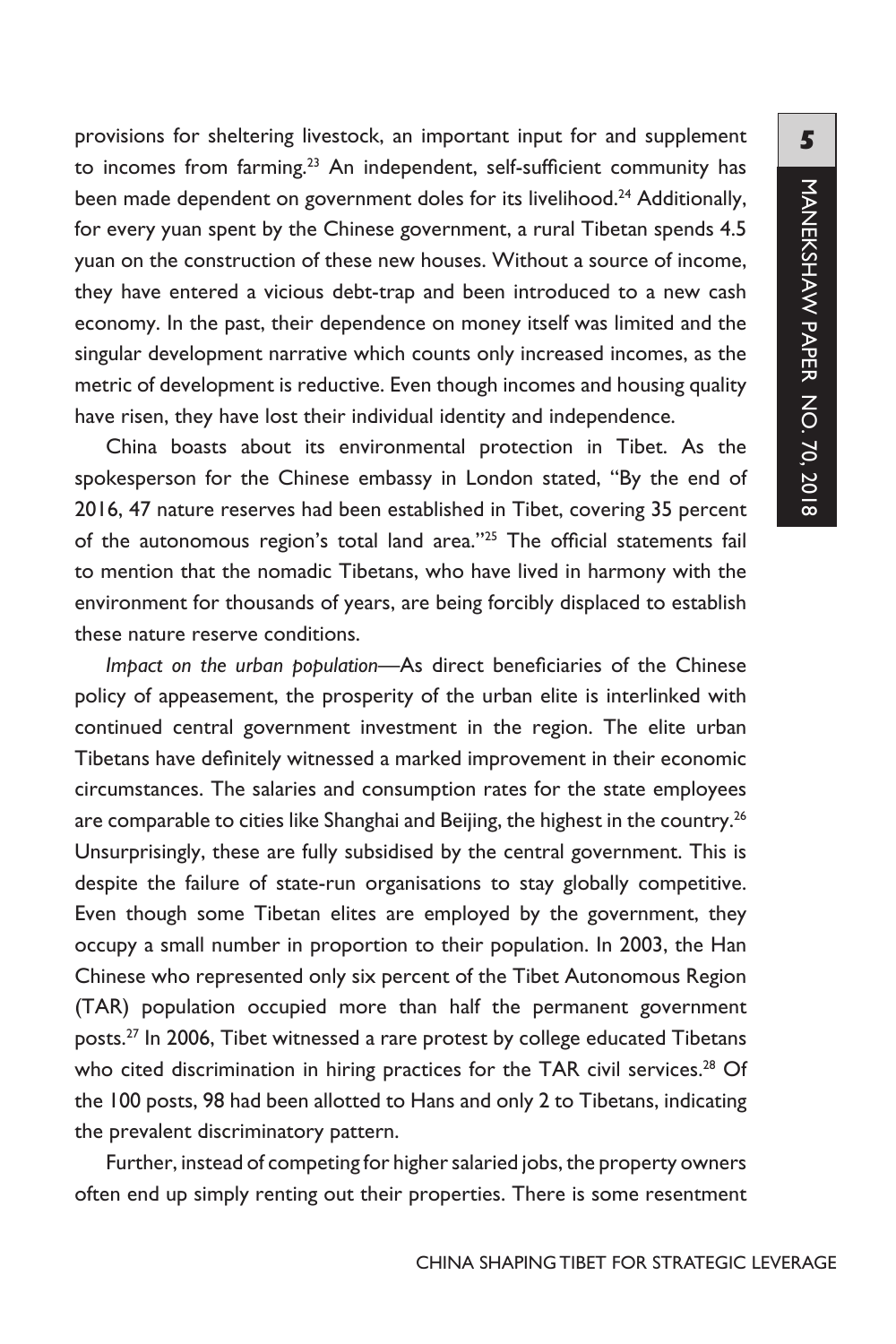about the unproductiveness and the perpetual substance abuse that this new lifestyle has unleashed. More importantly, as argued by Emily Yeh, even though these communities have benefitted economically, they have paid the heavy price of loss of culture. Even for jobs in Tibet, passing a Mandarin exam is mandatory and the bilingualism of the Tibetans offer them any extra opportunities.29 Their children go to Chinese medium schools to provide them with better opportunities in the future. The younger generations are not only more comfortable in Mandarin than their mother tongue, Tibetan; they also aspire towards and ape the mainstream Han Chinese lifestyle. This is reflected by the malls and the Chinese style restaurants and clothes favoured by this class. A parallel can be drawn with the 'brown sahebs' in India under the colonial rule, the class of people brown in skin tone but English in tastes and mannerisms. This threat to the very existence of Tibetan culture and identity is the strongest fear of the Tibetans.

An additional cause of concern is the communist party agenda to promote mixed marriages. A report by the communist party's research office in Tibet has stated that mixed marriages have increased annually by doubledigit percentages for the past five years, from 666 couples in 2008 to 4,795 couples in 2013. The reasons attributed for this change are favourable policies in areas such as social security, reproductive rights, vacations, prizes and special treatment for children born from such marriage, including education, employment and communist party membership.<sup>30</sup> When forced to make a choice about the ethnicity of the child early on, mixed couples often prefer identifying the child as Han because it results in better future prospects.<sup>31</sup> While the harmonious existence of diverse ethnicities must be celebrated, the Chinese policies in Tibet are dangerous since they aim to homogenise Chinese identity by chipping away at the unique Tibetan identity.

The Dalai Lama has termed the Hanization of Tibet by China the biggest threat to Tibetan identity. Even though China denies these claims, there is truth to the accusations. The flooding of Tibetan cities with Hans and the consequent marginalisation of ethnic Tibetans is undeniable. The rural Han migrants who largely come in for economic gains might be unaware of the larger Hanization narrative but the state has definitely invested heavily to promote Han migration. Even though individuals do not have a larger aim, it must be noted that this immigration has not been organic in nature. The Chinese in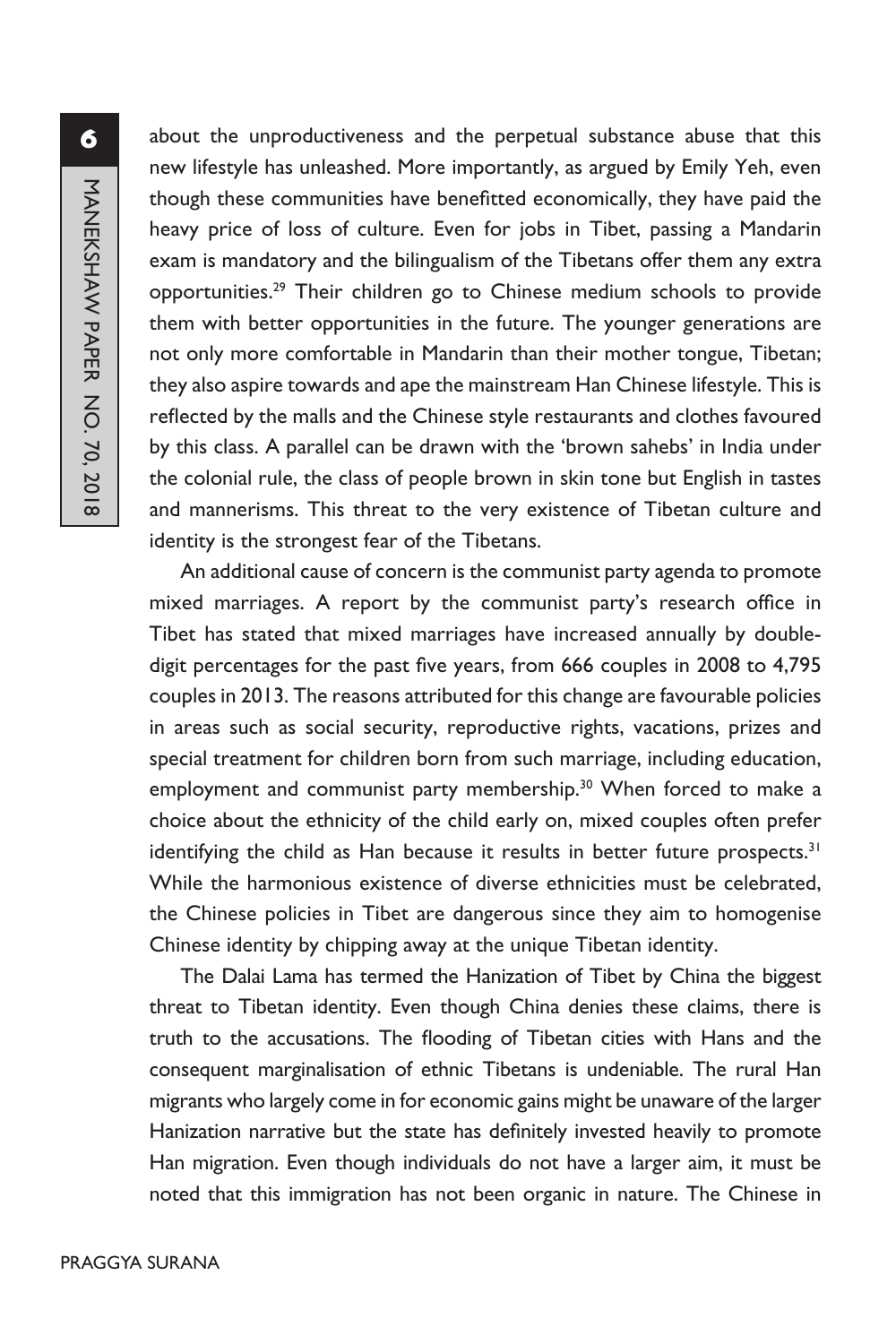Tibet are provided with a high-altitude allowance, rice and wheat are imported by trucks, housing, healthcare, cultural and educational facilities are all provided to encourage migration into Tibet.<sup>32</sup> Moreover, other inland provinces like Sichuan view out-migration to Tibet as a means of poverty alleviation in their own province, subsidizing it heavily. State funding of infrastructure and the high number of soldiers in the region support Hanization as well. Therefore, it is evident that state policies have considerably strengthened migration which would have taken place at a much slower rate by market forces alone. This deliberate policy to swamp out the Tibetans in their native land can be placed squarely at the doorstep of Chinese leaders.

#### *Economics Development*

The rapid economic development of Tibet is undisputed. In 2016, Tibet reported 11.5 percent gross domestic product (GDP) growth, realizing the 24th straight year of double-digit growth.<sup>33</sup>

Even though the GDP numbers are fairly impressive, a large part of it is composed of subsidies and loans from the central government. Some of it is the state-funded construction boom and administrative expansion. This distortion can be contextualised by the fact that in Tibet, four times more is spent on construction than on education while nationally, more is spent on education than on construction.<sup>34</sup> The state administration to GDP ratio is disproportionately high and the state employees are some of the highest paid in the country.

China is aggressively working towards making the province self-sufficient economically. While implementing the Western Development Program, it has promoted tourism and industry. In 2014, Tibet received 15.53 million tourists and the revenue from tourism reached 20.4 billion yuan.<sup>35</sup> The functioning of the Qinghai-Tibet rail link saw a massive boost in tourism numbers. Even if these Chinese numbers are inflated, the impressive growth of tourism is undeniable.

Tibetan industry is at a nascent stage when compared to the other provinces of China but given the vast potential in the region, it will be harnessed further. It has vast resources of chromite, lithium, copper, gold, borax minerals which can fuel the next wave of Chinese industrial progress.<sup>36</sup> The combined mineral wealth is valued by the Communist party at 600 billion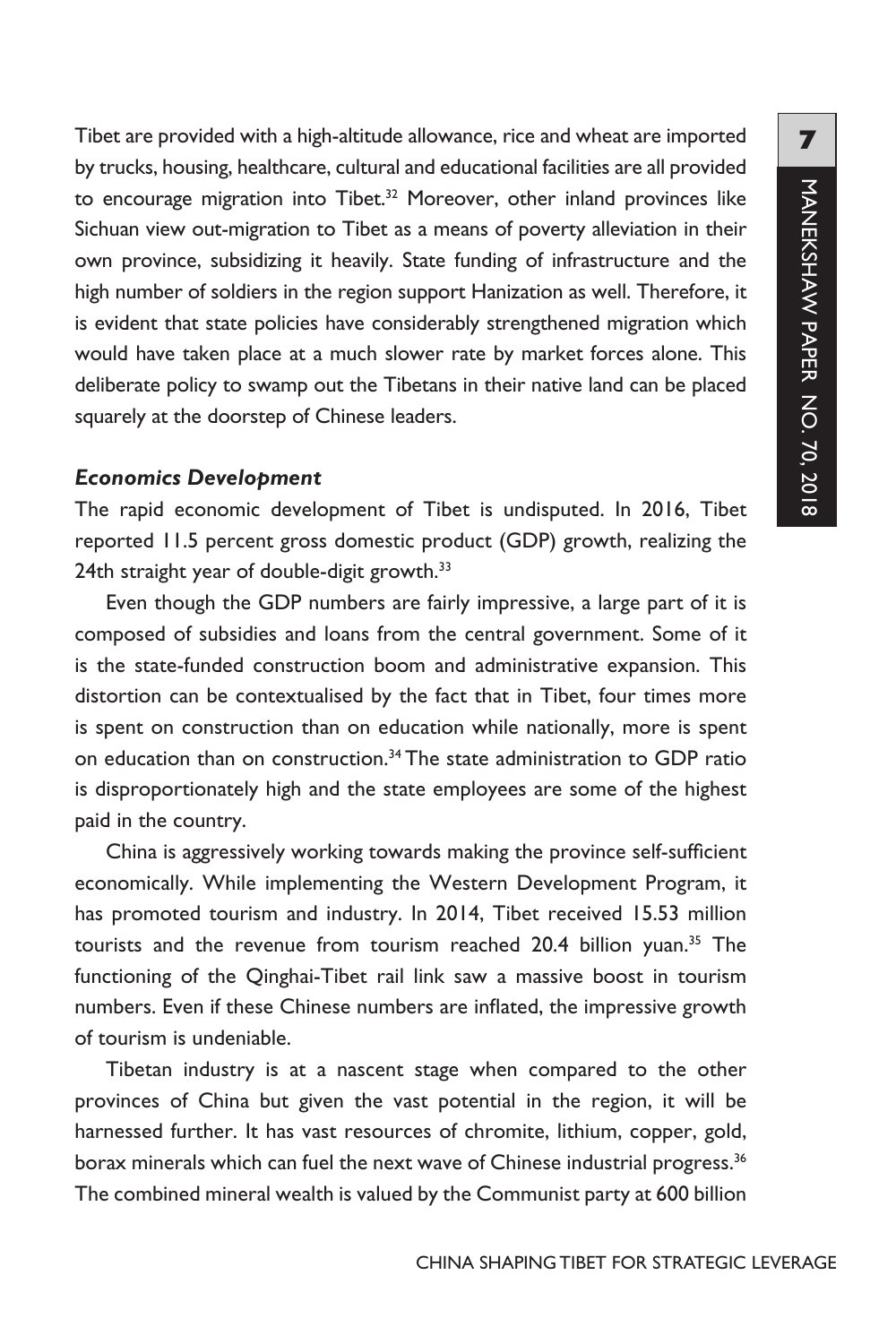yuan (\$96 billion).<sup>37</sup> Major rivers like the Mekong, Salween and Brahmaputra also originate here and China is eyeing the water surplus in the region greedily. Mining, bottled drinking water, hydropower, Tibetan culture-centred industries like traditional Tibetan medicine, Tibetan paintings, folk handicrafts are some of the industries gradually being developed in the TAR. A promising sign is raising private investment which indicates market confidence.

#### *Exclusion from the Growth Story*

The Chinese narrative is that the Tibetans have enjoyed the benefits of this growth, as reflected by their increased standard of living. The Tibetans dispute this by arguing that they have been excluded from the growth narrative and been relegated to second-class citizenship in their own land. A closer analysis is required to understand the impact of development on Tibetan society.

Apart from distorting the economy, heavy reliance in state subsidies and central payment of wages makes a small proportion of the locals highly dependent on the central government for jobs while excluding others from the job market completely. Moreover, the comparison with the figures of 1950 and the constant reference to the Chinese gift of development are fallacious. Countries with difficult terrains and similar communities like Nepal and Bhutan have also made progress in the same duration, without cultural annihilation.

Tibet's Tibet's GDP has been one of the best performing in China over the past three years, escaping relatively unscathed from the overall slowdown in the Chinese economy. GDP growth for the first half of 2017 reached 10.8 percent, underpinned by strong investment in infrastructure and robust consumption, according to Tibet's statistics bureau.<sup>38</sup> Despite 24 straight years of double-digit growth, Tibet's GDP ranks the last in China, less than half of Qinghai province, which is second last and it has 590,000 rural residents living under the poverty line with an annual income of  $2,300$  yuan.<sup>39</sup> The per capita disposable income for urban households in Tibet for 2015 was 25456.6 yuan,<sup>40</sup> while the per capita disposable income for rural households was 8243.7 yuan.<sup>41</sup> In 2014, the per capita disposable income of urban residents in the region was 22,016 yuan, a 38-fold increase compared with 565 yuan in 1978, and that of farmers and herdsmen was 7,359 yuan, representing an average annual increase of 10.9 percent according to a government white paper published in September. This needs to be contextualised. The national average for urban households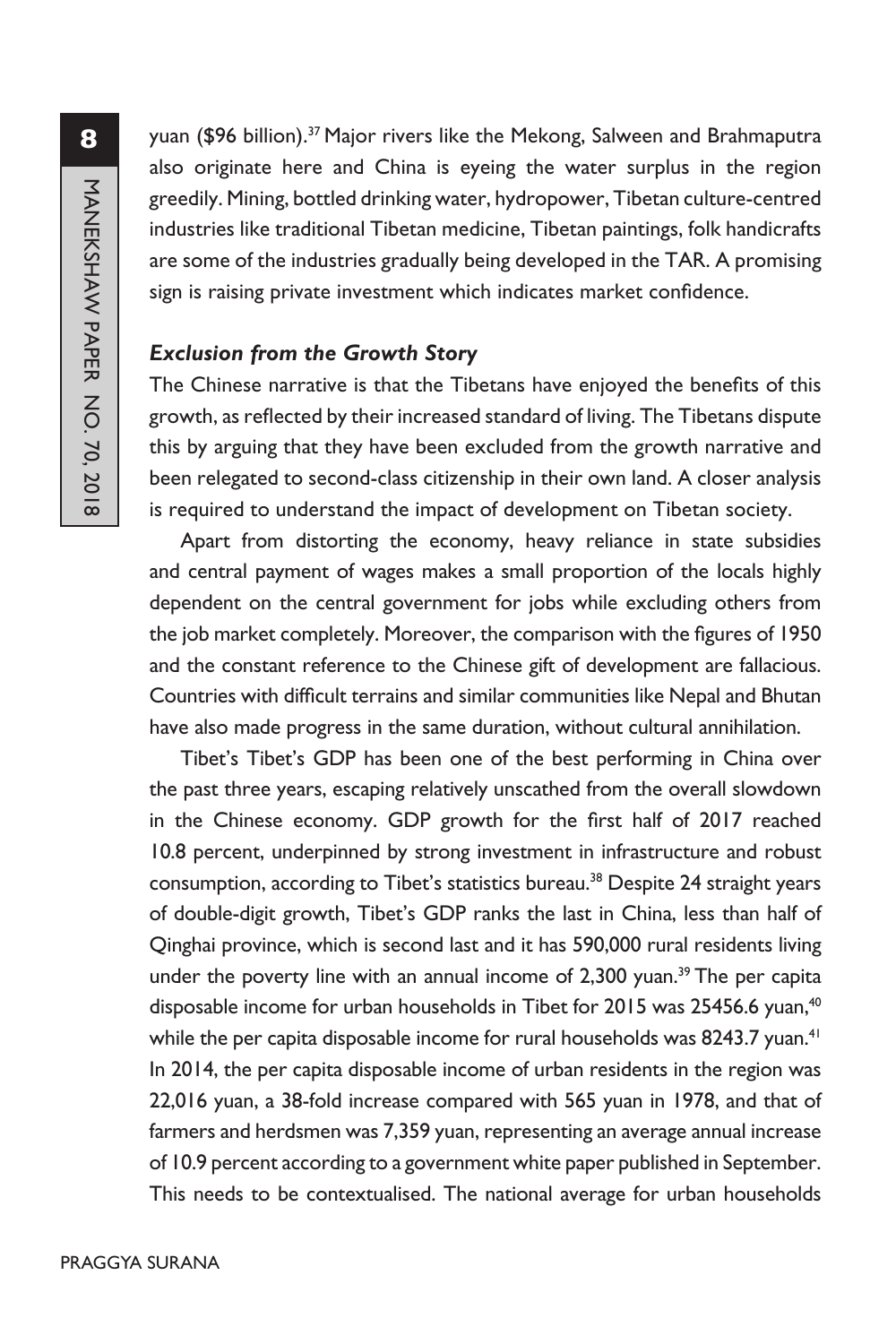was  $31194.8$  yuan and for rural households was  $11421.7$  yuan<sup>42</sup> for the same duration. The disposable incomes in Shanghai, the leading province were over double the income in Tibet. The Tibetan incomes are still considerably behind the national average. Factoring the vast inequality in the region, these numbers portray an even more dismal picture. Another important structural feature of the Tibetan economy is the significant gap between urban and rural incomes, the largest disparity in China.<sup>43</sup>

Little effort has been made to integrate this population in the opportunities created by new businesses. As already discussed, most of the lower-end jobs are performed by the rural Han migrants, who are paid one and a half to two times more than the local Tibetans to perform the same jobs.<sup>44</sup> Industries tend to employ the better educated Han migrants because the managerial staff is motivated by kinship and linguistic bonds. For instance, 65 percent of the employees at the *Jiama* mine in Gyama, TAR are Han, one of the lowest proportions in the region.<sup>45</sup> This shows that the benefits of development are yet to reach most ordinary Tibetans. Their cost of living has increased without a proportionate rise in job opportunities or incomes. Growth has been uneven and even destabilizing. In conjunction with the Hanization of Tibet, this has led to resentment against the ruling Chinese government. The fringe elements are likely to continue rising if the Tibetans continue being marginalised in their homeland. A notable feature of the 2008 riots in Tibet was that a majority of the arsonists were rural Tibetans, while the people targeted were mostly small shop owners.<sup>46</sup> More than a thousand Han and Hui-owned small shops were destroyed during the  $2008$  riots.<sup>47</sup> This indicates that one of the causes of unrest was the Chinese economic policy in Tibet.

#### *Population Control Measures*

The 2008 Tibetan riots were a watershed moment for invasive monitoring and intensification of religious suppression in Tibet. The Chinese government further clamped down on the population in Tibet to prevent the existing unrest from destabilizing the region. Instead of addressing the religious grievances, which gave rise to such large-scale violence, the response was even more distrust of the Tibetan community. Followed by Hu Jintao, Xi Jinping has strengthened the policy of religious censorship. Travel restrictions for monks and Buddhist citizens, bans on religious festivals, control over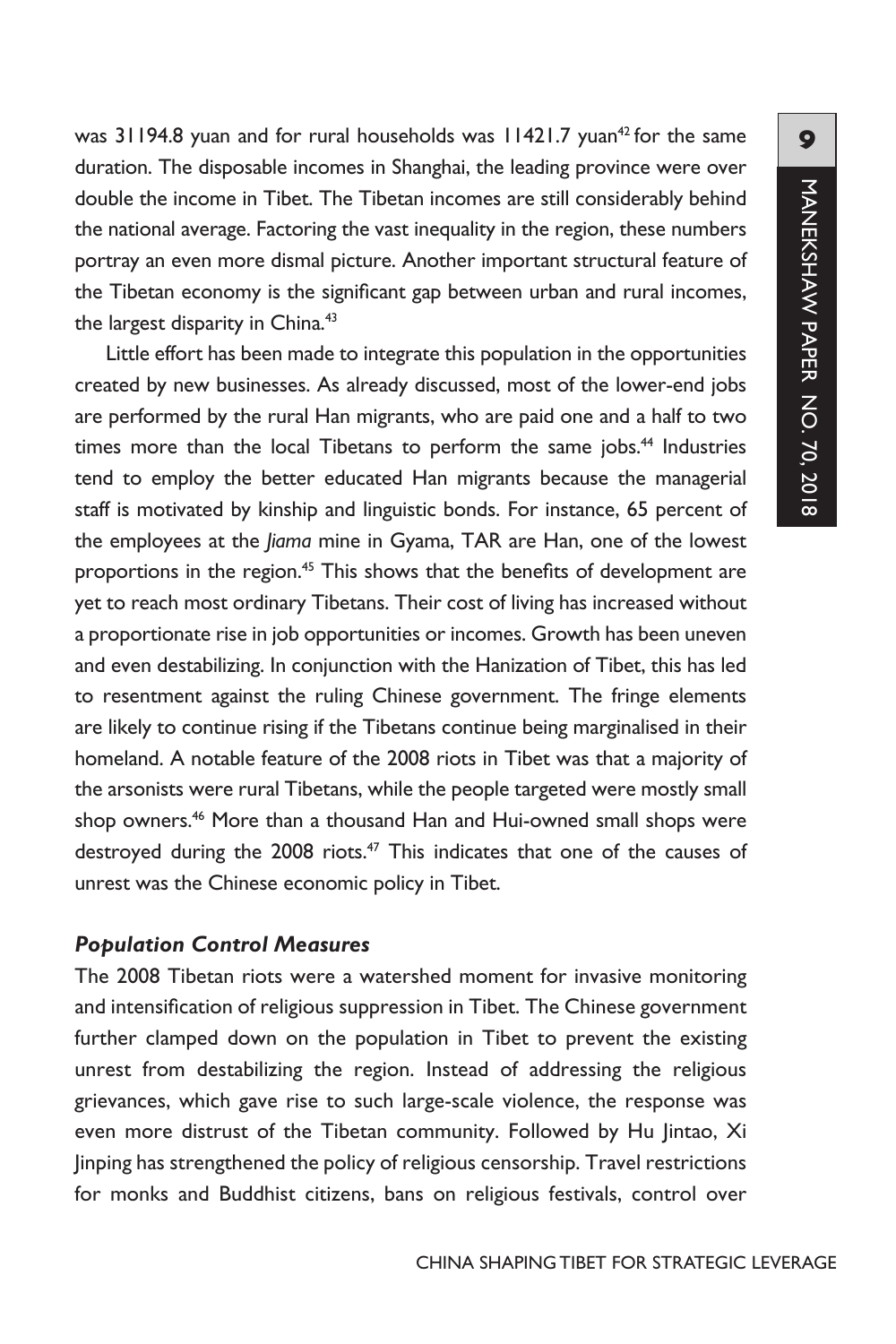monasteries through 'management committees' run by the communist party and patriotic re-education of monks have intensified.<sup>48</sup> Patriotic reeducation and denunciation of the Dalai Lama has been extended from the larger monasteries to all the monasteries in populated Tibetan areas. Despite efforts to reduce the centrality of the Dalai Lama to the Tibetan people by means such as restrictions on prayer and religious festivals, he continues to be highly revered. The Tibetan response to the Chinese white paper on Tibet expressed their sentiment by stating that "His Holiness, the Dalai Lama remains the irreplaceable jewel in the hearts and minds of the Tibetan people."<sup>49</sup> Another development has been the promotion of state approved interpretations of Tibetan Buddhism. For instance, at the Sixth forum on Tibet held in August 2015, Xi declared that, "efforts should be made to promote patriotism among the Tibetan Buddhist circle…encouraging interpretations of religious doctrines that are compatible with a socialist society."<sup>50</sup> The lack of faith in Tibetans is also reflected by paramilitary forces patrolling religious institutions. For example, Lhasa's Jokhang temple is policed exclusively by Han paramilitary forces.<sup>51</sup> Traditional centres of learning like the Larung Gar are being reduced in size. Large parts have been demolished and the number of residents there reduced to 5,000 from the earlier 40,000.<sup>52</sup> The government is promoting its own institutes such as the Tibetan Buddhist Institute in Lhasa, creating a parallel axis of religious authority. Dissidents and activists are detained for long periods. Their families and even villages are held responsible for their actions, creating a stifling atmosphere.

First introduced in 2011 as a response to the 2008 riots, the surveillance system was continued indefinitely in 2014. Tibetans have been relocated in large numbers to planned cities and towns. All of Tibet is subject to a grid-like management system, introduced as the key to "social stability maintenance". It is aimed at "fighting against the 14th Dalai Lama, other overseas Tibetans and hostile foreign forces" in Tibetan areas.<sup>53</sup> The Chinese central government gave up all pretence of human rights protection or even Tibetan progress when a member of the Central Committee of the Communist Party of China (CPC) described the grid management system as "nets in the sky and traps on the ground."<sup>54</sup> Ostensibly introduced to streamline the delivery of social services, the system involves surveillance till the household level. In a 1984-esque dystopian twist, a network of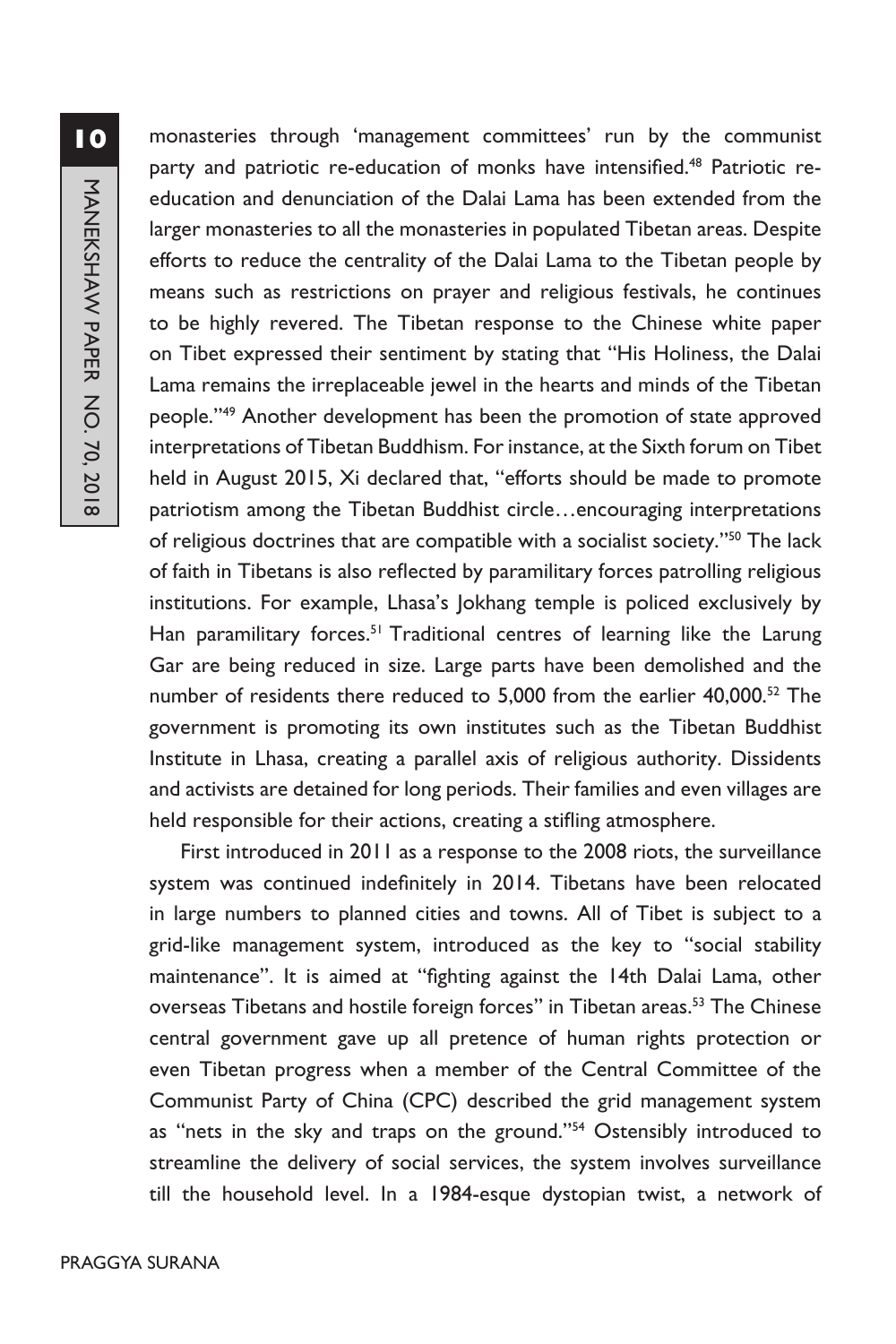community workers overseeing sections of cities, divided into "grids", provide real time data on their territory and on the movement of people in the region to be analyzed for potential signs of unrest.<sup>55</sup> In late 2016, 22,000 Chinese 'village-based' cadres constituted the sixth batch to enter Tibet to provide intelligence and undertake religious and patriotic education. There is also a programme of double-linked households where party cadres are required to befriend and guide poor families in adopting the correct attitude. Apart from cadres in villages, Chinese cadres have also been placed in every Tibetan monastery. Tibet also has routine police check posts to monitor movement; a foreperson for every five to ten households responsible for political activities of the group.<sup>56</sup>

According to official statistics, the number of party members in the TAR grew three times as much between 2006 and 2012 in China as a whole, increasing by 46.5 percent in the TAR compared with 14.6 percent nationwide. In the same period, the number of these party members who were working as officials at township or village level in the TAR increased by 59 percent.<sup>57</sup> Eighty percent of the 230,000 party members in Tibet are made up by ethnic Tibetans, with nearly half coming from rural areas.<sup>58</sup> China has promoted a culture of political assent and rewarded these loyalists. This is also reflected by barring these posts to anyone who has relatives with prison records, has travelled to India to get religious teachings from the Dalai Lama, or have allowed their children to study in exile schools in India.

This extreme control ensures that no large-scale protest occurs in Tibet but it has also led to the rise of the lone heroes, the self-immolators who can act on an individual basis with little prior preparation.<sup>59</sup> Freedom House, a think tank working on democratic rights has reported waves of self-immolation by Tibetans protesting against the Chinese Communist Party (CCP) rule. There have been 151 known immolations since 2009 in the TAR and China.<sup>60</sup> The Chinese government has responded by arresting the family members of the "activists". It is interesting to note that the majority of these self-immolations took place in the Tibetan populated regions outside the officially demarcated TAR. This indicates that social discontent is simmering under the surface.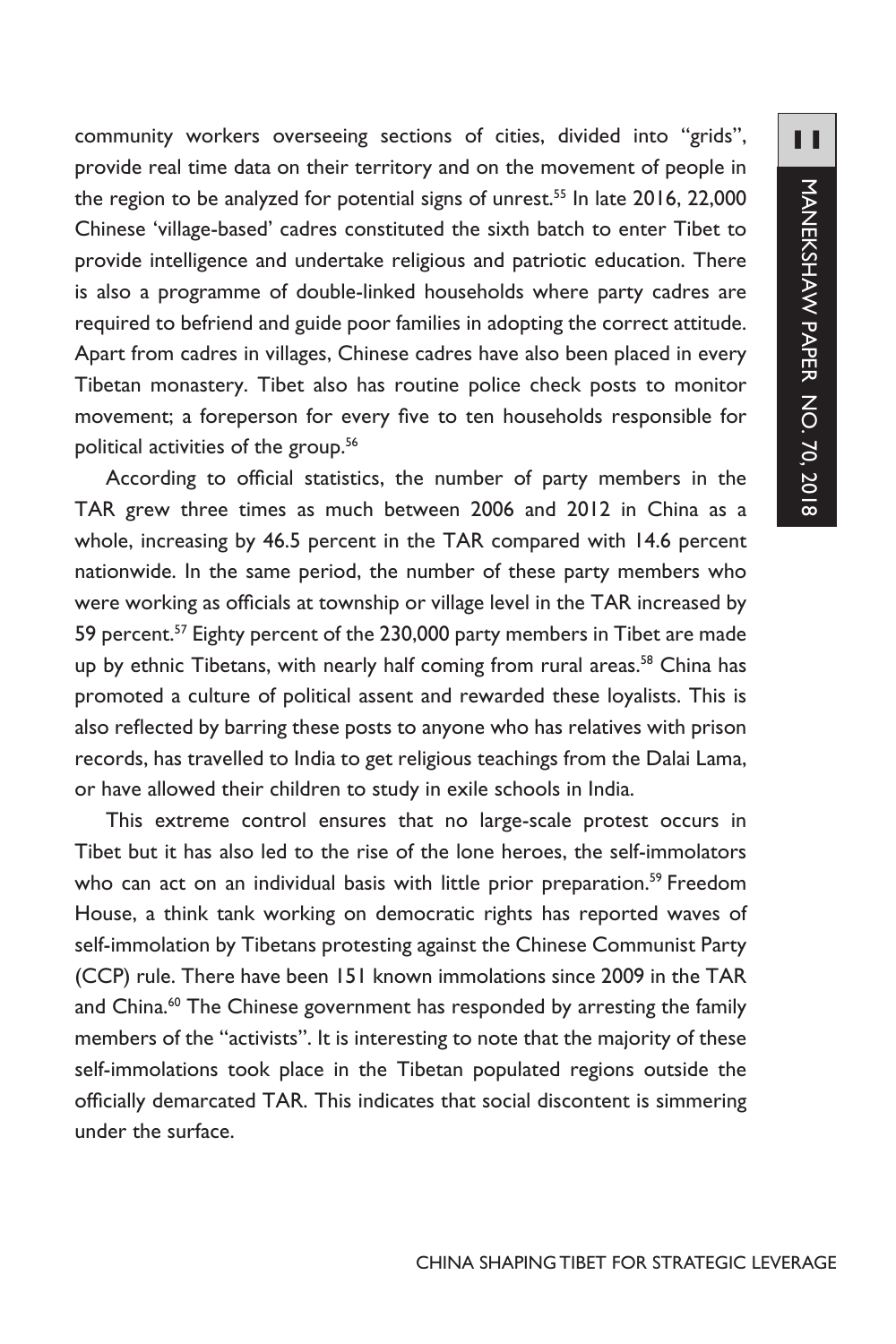**12**MANEKSHAW PAPER NO. 70, 2018 MANEKSHAW PAPER NO. 70, 2018



Source: International Campaign for Tibet, Map: Tibetan self-immolations from 2009/2016, March 2, 2016, https://www.savetibet.org/resources/fact-sheets/self-immolations-by-tibetans/ map-tibetan-self-immolations-from-2009/2013/

#### *Chinese Concerns*

The party leaders are acutely aware of their precarious control over Tibet and the threat a large-scale social unrest would pose to the global credibility of the Chinese socialist system. While the Hans are flooding major cities of Tibet, the majority comprises of short-term economic migrants disinterested in the larger regional dynamics. They are unlikely to act as Chinese foot soldiers in case of ethnic conflict. China is relying on a top down approach to build the economy of the region. However, the dissatisfaction over the change in lifestyle and lack of job opportunities is a constant source of frustration for Tibetans. Despite large subsidies into the TAR, China has not succeeded in integrating the Tibetan population. The heavy monitoring and intensive surveillance has failed to shake religious beliefs or personal identities. Tibetan Buddhism continues to be practised by Tibetans and even by Hans, including the President Xi Jinping's wife, Peng Liyuan,<sup>61</sup> despite extensive restriction of freedom of religion. The Dalai Lama continues to hold moral authority over the people. The rural Tibetans who form a majority of the population are particularly dissatisfied with the Chinese administration. In a repetition of the 2008 riots, they could play a key role in future unrest.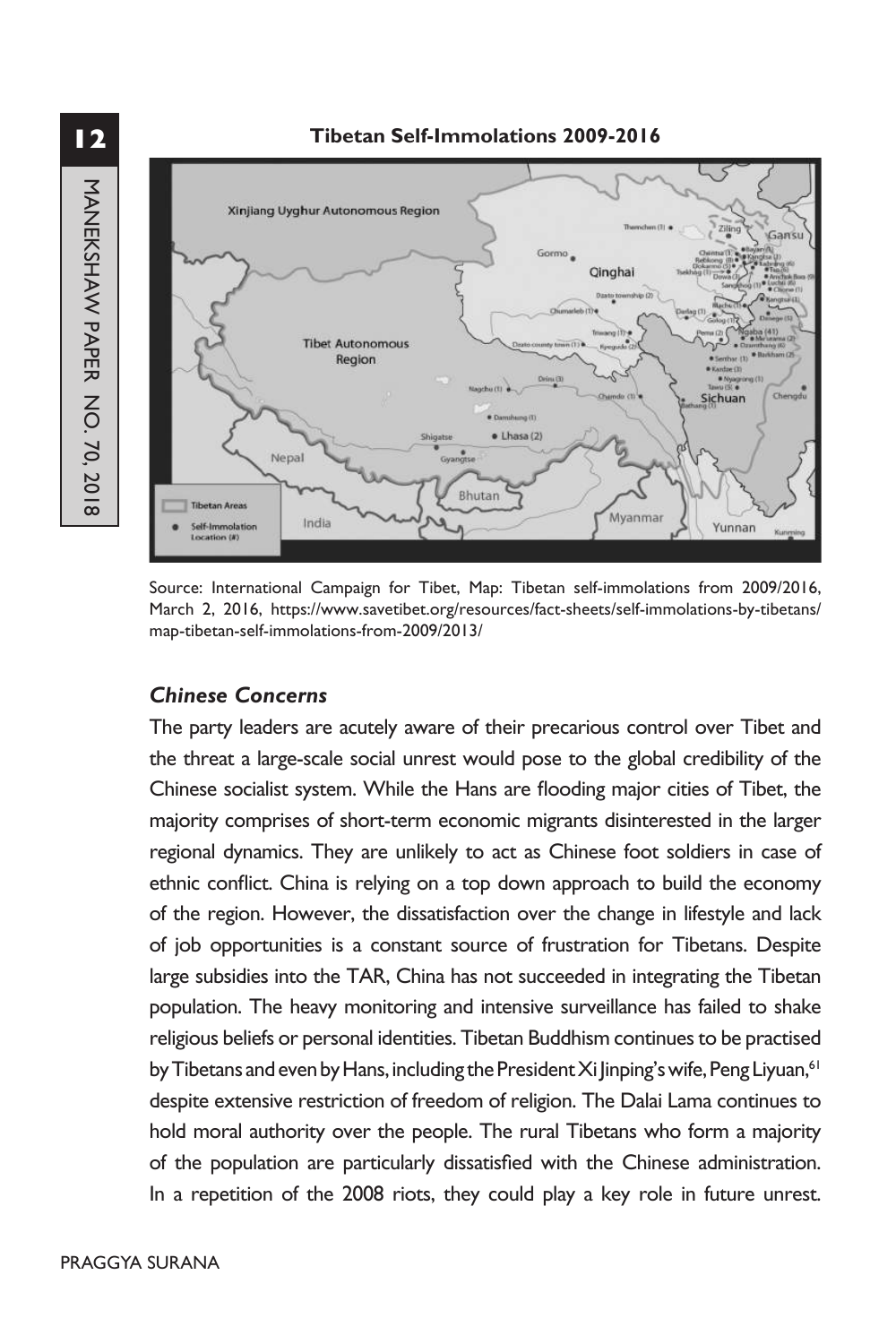The continuous string of self-immolations in such a restricted environment and China's own interest in the issue of Dalai Lama's succession indicate that despite economic growth in the TAR, it is concerned that the Hanization programme has only had limited impact in stamping out the Tibetan cause.

The physical infrastructure and the military means China is building to control ethnic strife will be discussed in the second and third parts of the paper.

## **Bridging the Geographical Fault Line**

#### *Geography*

Tibet has been isolated for over a thousand years due to its stark geography. The Tibetan plateau, known as the 'roof of the world', comprises overwhelmingly of mountains and plateaus. It lies at an average elevation of over 4,000 m above sea level.<sup>62</sup> The northern part, occupying nearly two thirds of the province has an average elevation of over 4,500 m above sea level while the southern basin is 1,200 km long and 300 km wide, sloping roughly from 4,000 m in the west to 2,800 m in the east.<sup>63</sup> The western side or the lake region of the basin is comprised of innumerable lakes such as Lake Paiku, Lake Puma Yumco, Lake Manasarovar and Lake Rakshastal. The south Tibetan valley comprises of the basin of Tsangpo river and its tributaries, Mekong, Salween et al. It is characterised by fault topography and high valleys.

Tibet remains the sparsest populated province of China. The difficult climatic conditions and the lack of connectivity to the mainland have meant that its fate has not been linked to the Chinese growth story. Over the past decade and a half, the Chinese central government has actively tried to bridge the gap by constructing an extensive network of connectivity.

#### *Infrastructure Development*

China is bridging the historical fault line created by geography by creating a vast network of infrastructure. This includes roads, railways, airfields, fibre optics network. The combined infrastructure network is China's biggest asset in the TAR. Greater control over the region will allow China to pursue both domestic and foreign policy aims. The Chinese Minister of Transport has acknowledged that the development of transport in Tibet was "crucial to China's national security... and the lasting prosperity in the autonomous region."<sup>64</sup>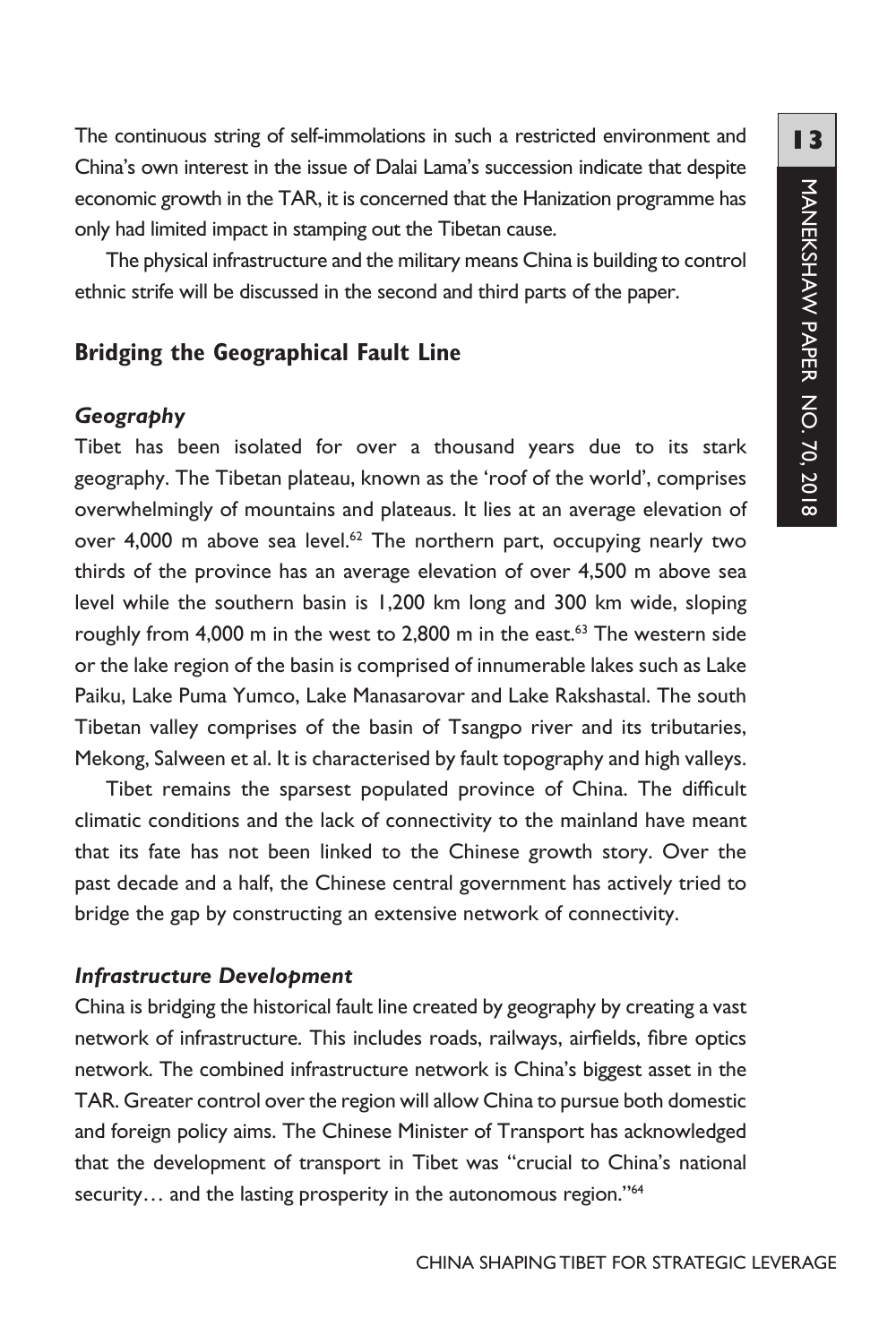#### *Roads*

China has constructed an elaborate network of roads in Tibet which includes both national highways and provincial roads. By the end of 2016, the total distance of highways constructed in Tibet reached the staggering figure of 82,096 km.<sup>65</sup> It has witnessed a growth rate of nearly 30 percent annually since 2011.<sup>66</sup> It is expected that this will increase to over 90,000 km by the end of 2017 and over 110,000 km by 2020—connecting all counties and towns by asphalt roads and all administrative villages with roads.<sup>67</sup>

Tibet has four major highways and a series of arterial roads crisscrossing these highways.

- Western Highway—National Highway G219 runs parallel to the eastern border of India. It starts from Yecheng in Xinjiang province and ends at Lhatse, a small town 151 km from Shigatse. In the northern region, it violates Indian sovereignty by passing through the Aksai Chin region in Pakistanoccupied Kashmir (PoK), which is an Indian area illegally occupied by Pakistan. G219 runs almost parallel to the length of our eastern border, from Jammu and Kashmir to Sikkim. This road was constructed in 1957 and was relied upon by China in the 1962 Sino-Indian war.<sup>68</sup> In 2013, the entire stretch was repaved with asphalt.<sup>69</sup> It is a Class 18 to Class 50 black top highway with a capacity of 3,200 tonnes per day.<sup>70</sup> There is a further upgrade on the cards under the 13th Plan (2016/2020).<sup>71</sup> There are multiple provincial roads which radiate out from G219 on either side. Provincial roads, S206 and S205 meet S301, often referred to as the Central Highway. The S207 branches off from G219, passing between Lake Rakshastal and Lake Manasarovar before reaching Burang, close to the point where Tibet and Nepal meet the Indian state of Uttarakhand. This road will be upgraded to National Highway G564 under the 13th Plan. Further, China plans to construct a second highway, the G365, which will connect the G219 to Tholing and Tsaparang.<sup>72</sup>
- **Central Highway—The G109, popularly known as the Central or the** Qinghai-Lhasa highway has vastly increased the access to Tibet for the rest of China. The longest asphalt road in the world, it connects Lhasa to Xining in the Qinghai province which is further connected to Beijing.<sup>73</sup> It is the most significant route for Chinese trade, having considerably improved the connectivity of Tibet to mainland China. It carries almost 80 percent of the goods coming by road into Tibet.<sup>74</sup> It is a Class 50 road.<sup>75</sup>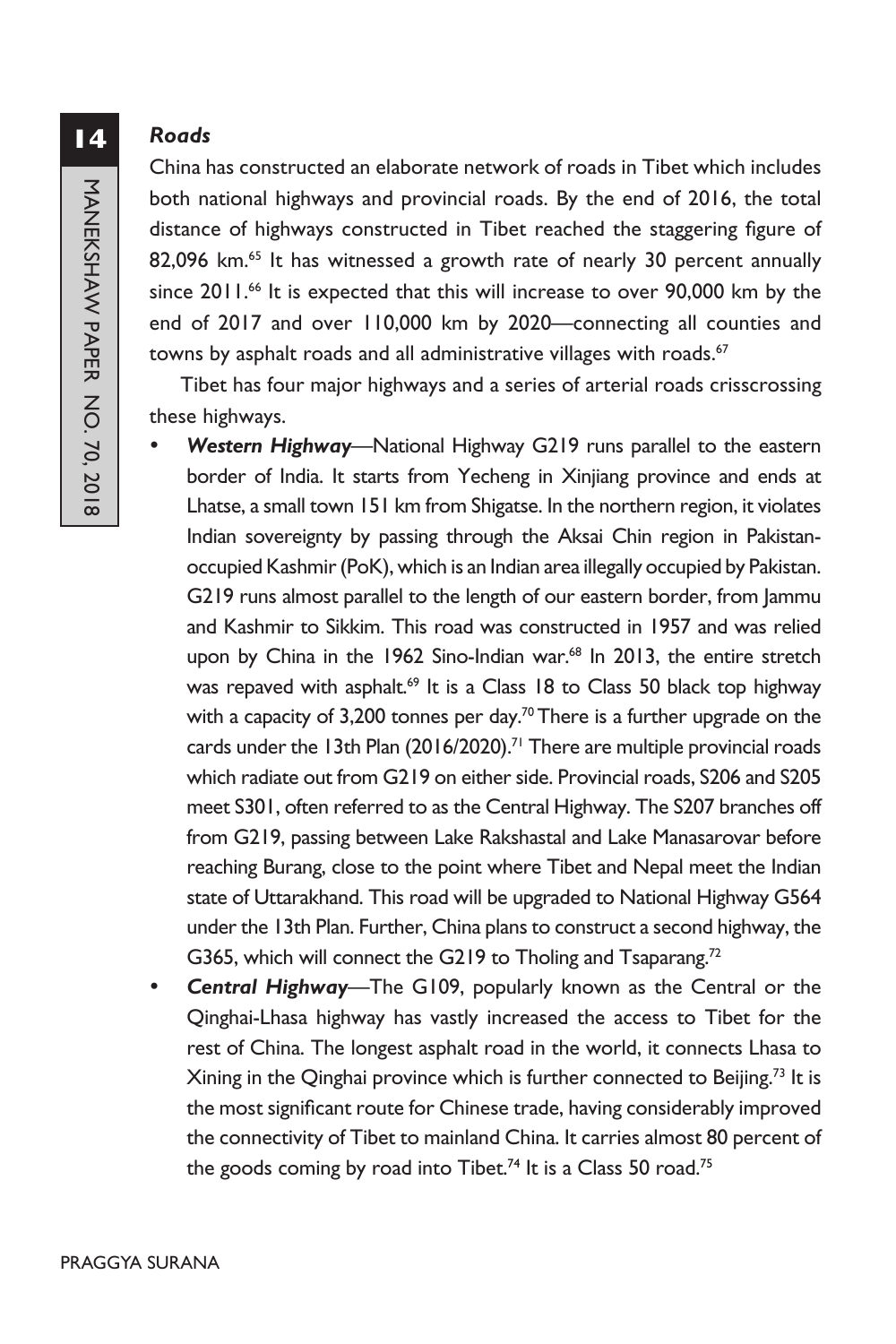

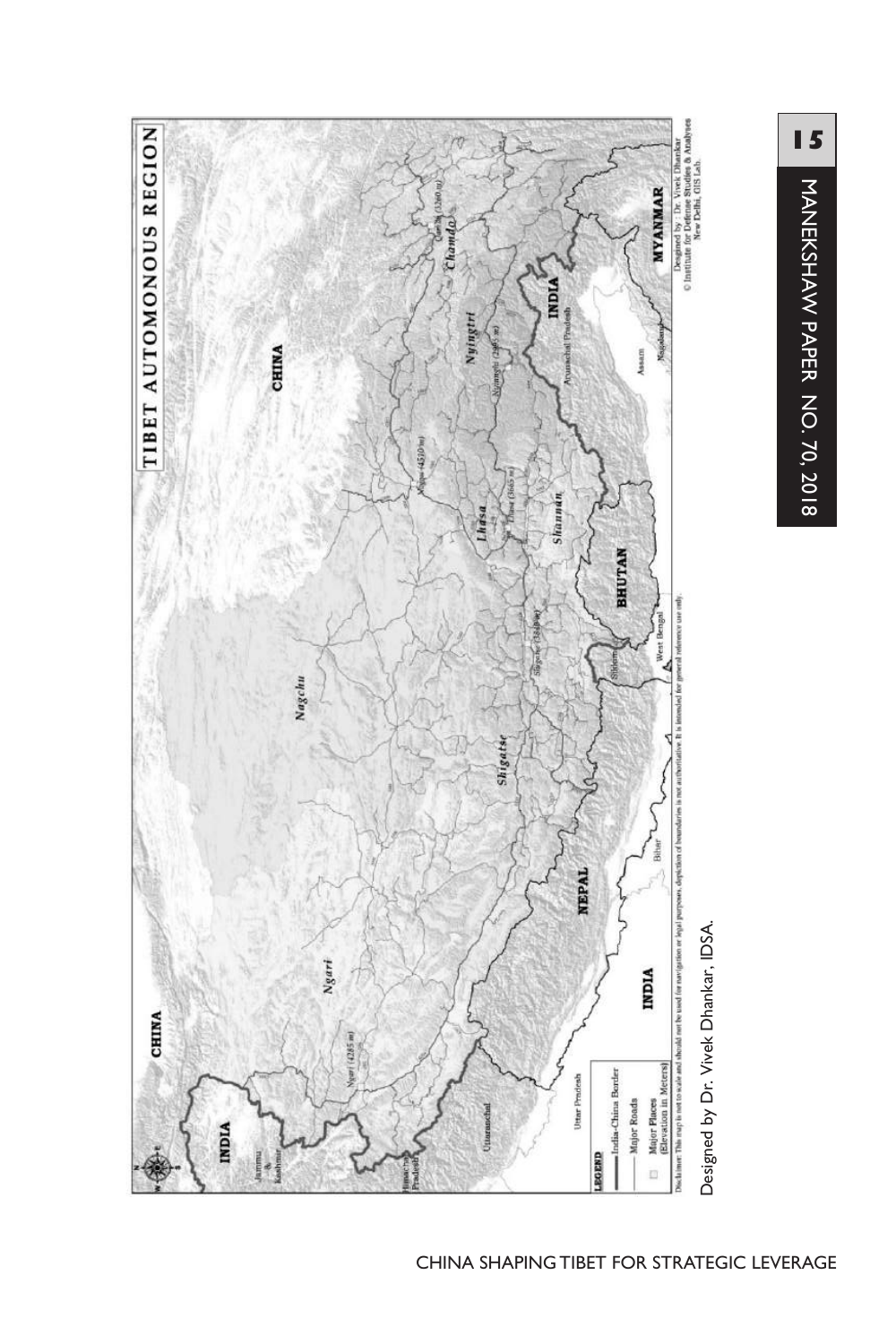**Eastern Highway**—National Highway G318 starts from Shanghai and crosses through crucial Tibetan cities like Qamdo, Nyingchi, Lhasa and Shigatse and ends at Zhangmu, just off the Sino-Nepalese border. It extends up to Kathmandu as the Araniko Highway. The road between Lhasa and Nyingchi has been upgraded to an expressway, cutting down the travel time from 8 hours to 4 hours at a speed of 80 km/hour.<sup>76</sup> S202, a provincial road starts close to the border opposite the Tawang region in Arunachal Pradesh, is connected to Shigatse through other

provincial roads—S101, S 307 and S204 and to Nyingchi through S101. Further, S204 extends from Shigatse down to Chumbi Valley in the Yadong County, a mere 31 km off the Sikkim border.77 This area has witnessed military conflict in the past, both in 1904 under the British and in 1962.

Northern Highway—The Northern Highway runs almost perpendicular to G109. The western half of this highway is S301, which connects Ngari and Nagqu. The eastern half is National Highway G317. It connects Chengdu, capital of Sichuan Province and Nagqu, meeting G318 which passes through Lhasa. National Highway G214 joins Xining, Qinghai province in the north to Jinghong in Yunnan province, passing through the eastern region of the TAR.

Apart from the highways, there are multiple crisscrossing provincial roads. Every county in the remote TAR is now connected by road.<sup>78</sup>

Connectivity between western and eastern China is also being built through Xinjiang. G314 and G315 are major highways crossing the length of Xinjiang, connecting it to Beijing. Inaugurated in 2017, G7, a 2,768 km long major expressway between Xinjiang and Beijing has cut down the distance travelled between the two cities by 1,300 km.<sup>79</sup>

However, roads are subject to the vagaries of weather. Despite China's best attempts, none of these roads are all weather roads. Extreme climatic conditions and frequent landslides triggered by earthquakes mean that they are not motorable for around 2-3 months a year.<sup>80</sup> The number of meteorological stations in TAR are being increased and upgraded to make up for the serious deficiencies and provide service for traffic, tourism as well as areas prone to weather disasters, improving the early warning as well as disasters prevention and reduction capabilities.<sup>81</sup> Even with increased prediction through satellites and meteorological sites, road transport is likely to stay unpredictable due to the terrain. Therefore, the fast developing rail network running almost parallel to the major highways of the road network becomes critical.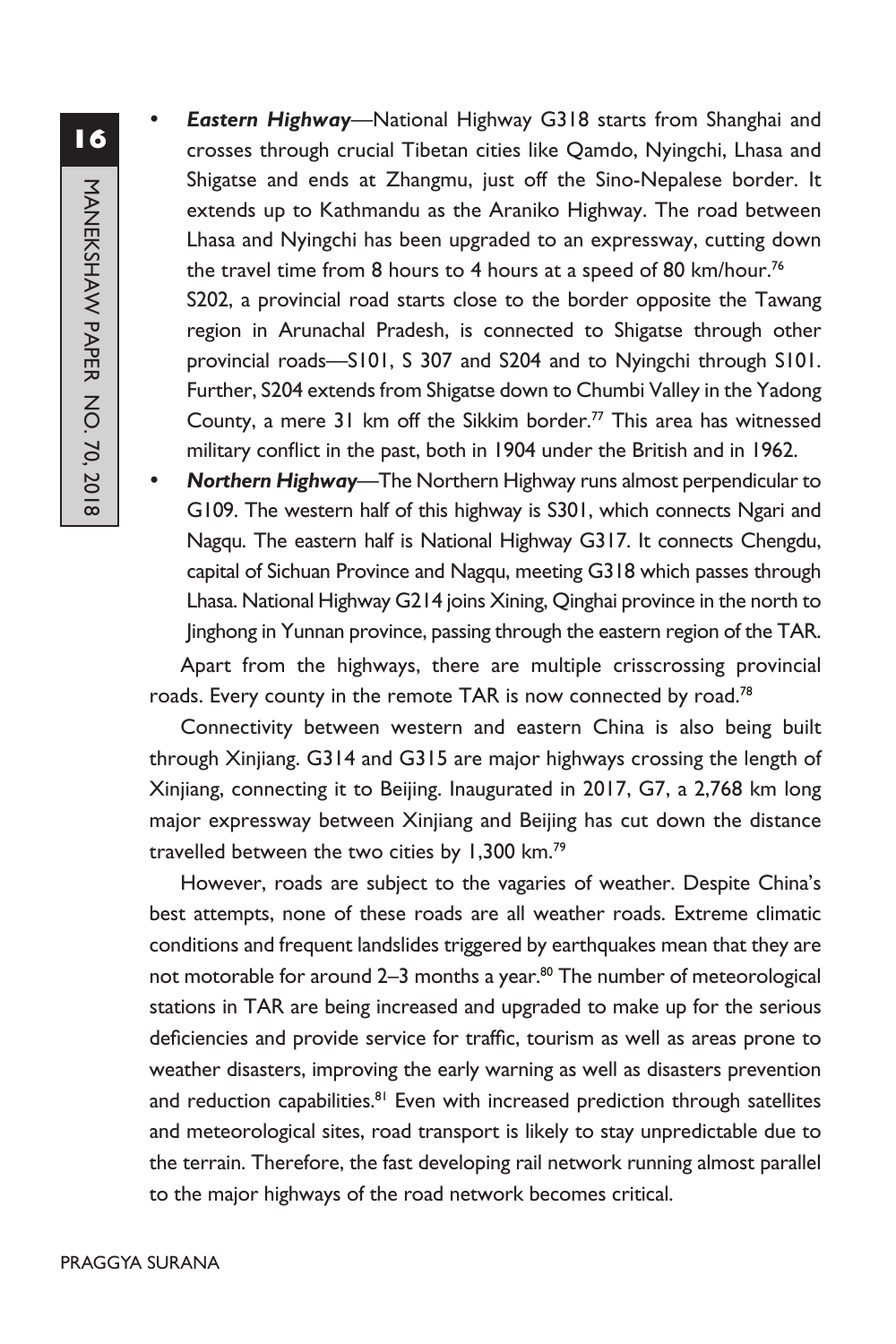#### *Railways*

The first railway line constructed in Tibet, the Qinghai Lhasa rail link has been operational since 2006.<sup>82</sup> This 1,142 km long line is the primary means for people to reach the region.<sup>83</sup> It has made Lhasa accessible to the Chinese in mainland China and has given a considerable boost to tourism. Being an engineering marvel, it passes through 632 km of permafrost, apart from the crossing through Tanggula Pass, the highest point in the world on a railway.84 It connects Lhasa to Xining. The other major towns it crosses through include Golmud and Nagqu. It has cut down the travel time between Golmud to Lhasa from 72 hours to just 16 hours. $85$  In the decade after its inauguration, the Qinghai-Tibet railway sustained 75 percent of the total freight capacity of Tibet.<sup>86</sup> Its capacity is more than 40 times the capacity of all trucks in Tibet.<sup>87</sup>

The 248 km Lhasa-Shigatse line became operational in 2014.88 It is an extension of the Qinghai Lhasa rail link. The single-track alignment is designed for a maximum speed of 120 km/h, indicative of the harsh terrain which has necessitated 29 tunnels and 116 bridges on this stretch. The rail line passes through the 60 km Yarlung Zangbo Grand Canyon where the geological conditions made the construction challenging.<sup>89</sup> It has the capacity to carry 8.3 million tonnes of freight a year.<sup>90</sup>

China has also invested in multiple dedicated freight trains along with coverage throughout the major regions of Xining, Delingha, Golmud, Lhasa, and Shigatse. The new trains have built a low-carbon and ecological logistical corridor for all nearby industries and businesses.<sup>91</sup>

China is not resting on its laurels. It has already signed a contract for increasing the capacity on the Lhasa-Xining line, along with modernisation of railway stations and the addition of 17 new stations on this line by August 2018.92 Interestingly, in 2015, China ordered the production of locomotives which will be used to haul heavy freight trains on the Lanzhou-Xining line.<sup>93</sup> The specifications are 25 kV and 50 Hz locomotives rated at 7·2 MW, intended to haul trains of  $3,000-5,000$  tonnes at speeds up to 120 km/h.<sup>94</sup> They will also be modified from the standard designs to adapt to high altitudes and harsh weather, including adapted ventilation and cooling systems and changes to accommodate strong solar radiation, wind and sand. It is only a matter of time before the capacity upgradation on the Lhasa-Xining line allows the extension of these locomotives to Tibet.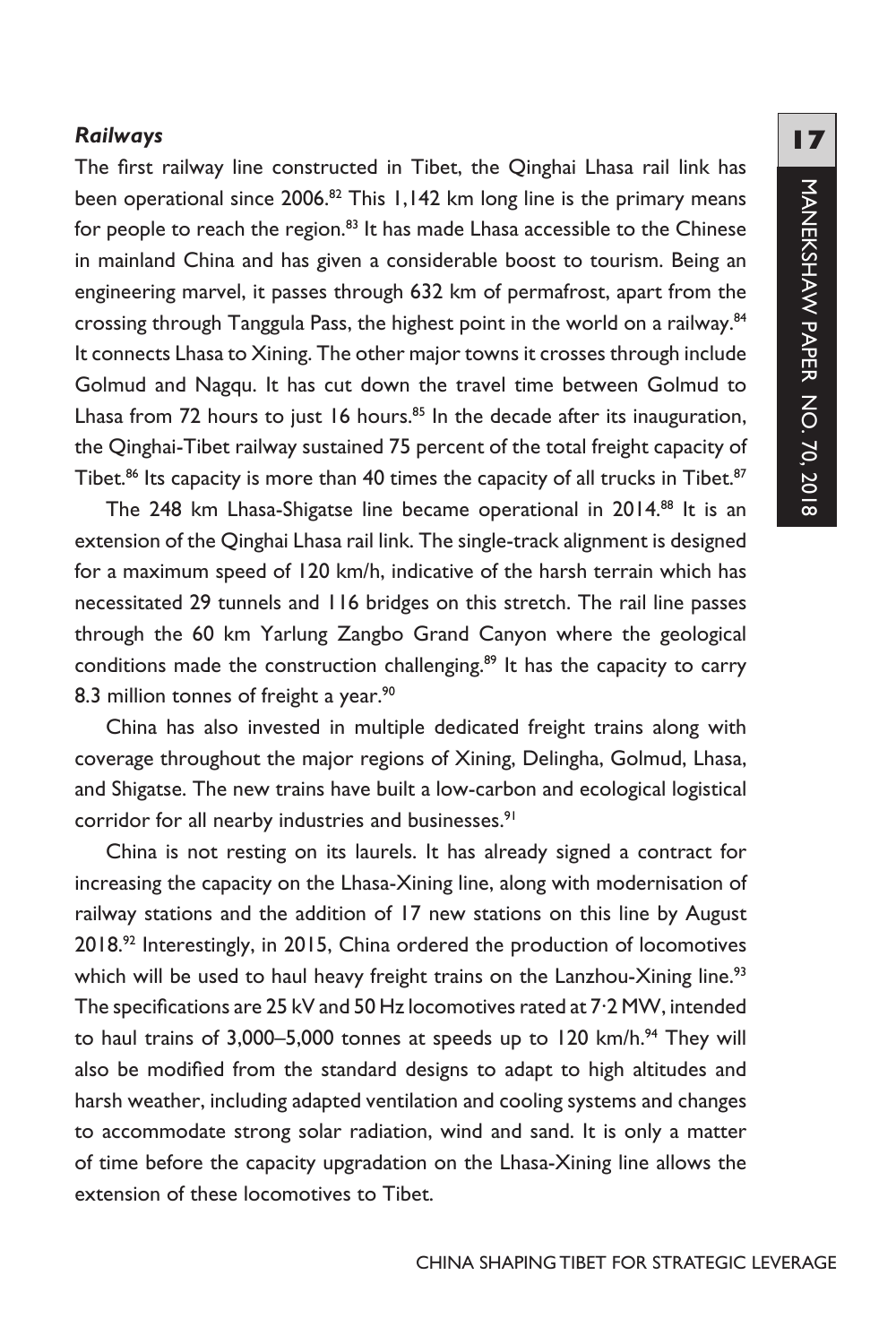**18**MANEKSHAW PAPER NO. 70, 2018 MANEKSHAW PAPER NO. 70, 2018



Designed by Dr. Vivek Dhankar, IDSA. Designed by Dr. Vivek Dhankar, IDSA.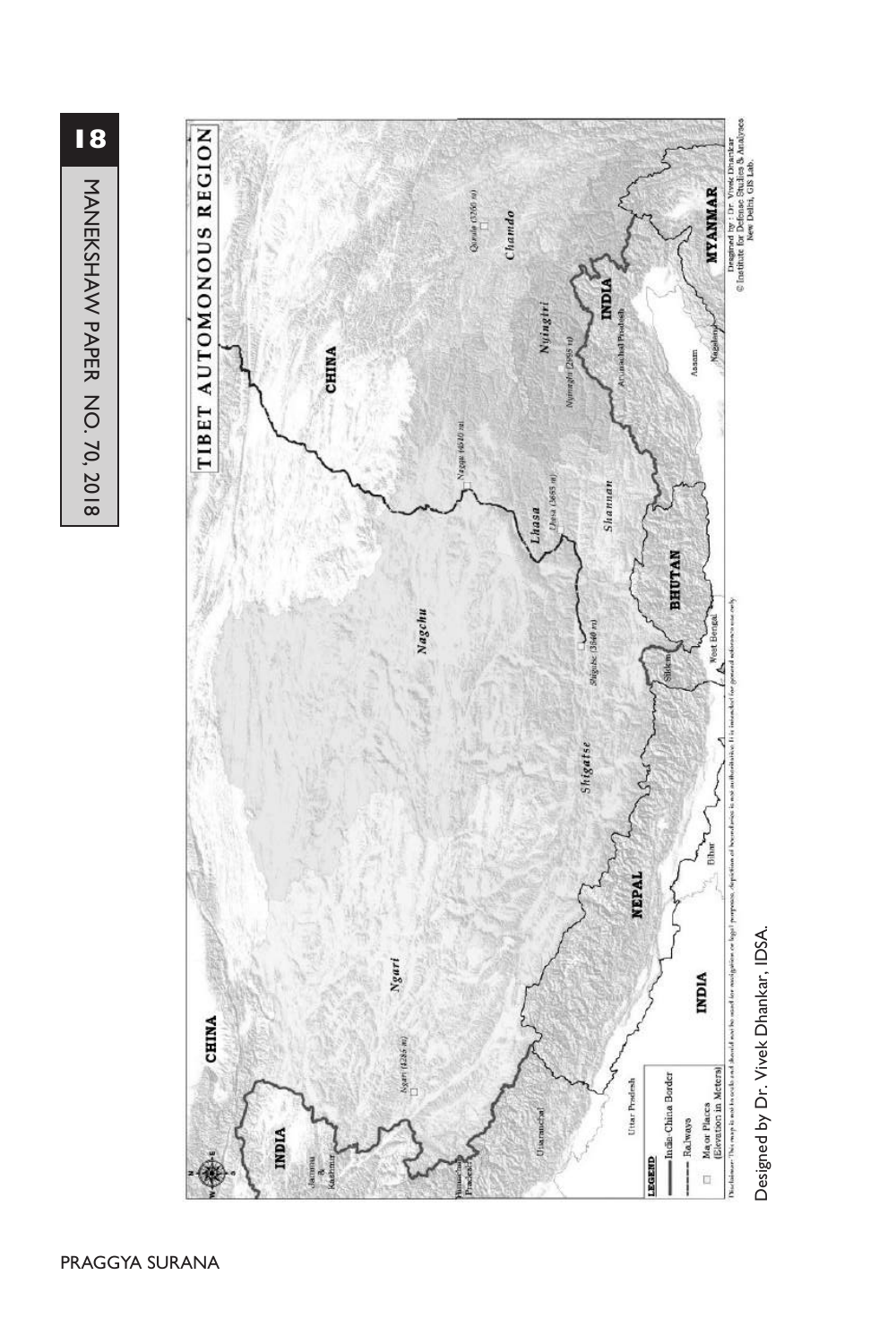Under the 13th Plan, China has unveiled plans to construct the Chinese Rail Network. A major project planned is the Sky Road or the Sichuan Tibet rail link from Chengdu to Lhasa. This has been divided into three stretches for the purpose of construction, and work has already started on the Western stretch between Lhasa and Nyingchi and the Eastern stretch from Chengdu and Ya'an.<sup>95</sup> The Xierong (station after Lhasa on the Shigatse line) Lhasa-Nyingchi line will be 402 km in length, and be electrified.<sup>96</sup> There is also an extension planned to Dali, Yunnan province.<sup>97</sup> Dali is well integrated into the Western Region Railway Network and linking it to Tibet will further Tibetan integration with the rest of China. The strategic significance of this rail link will be a rapid mobilisation of military formations into and out of Tibet.

A more long-term goal identified is a rail line between Lhasa and Hotan. Three extensions are planned—one to Burang, close to the Nepal-Uttarakhand border; one coming down to Kathmandu, probably from Shigatse and Gyirong and a third route down to Chumbi Valley in Yadong county, 31 km from the Indian border at Sikkim.<sup>98</sup>





Source: Cui Jia, HouLiqiang, China Daily, Himalayan rail route endorsed, August 5, 2016.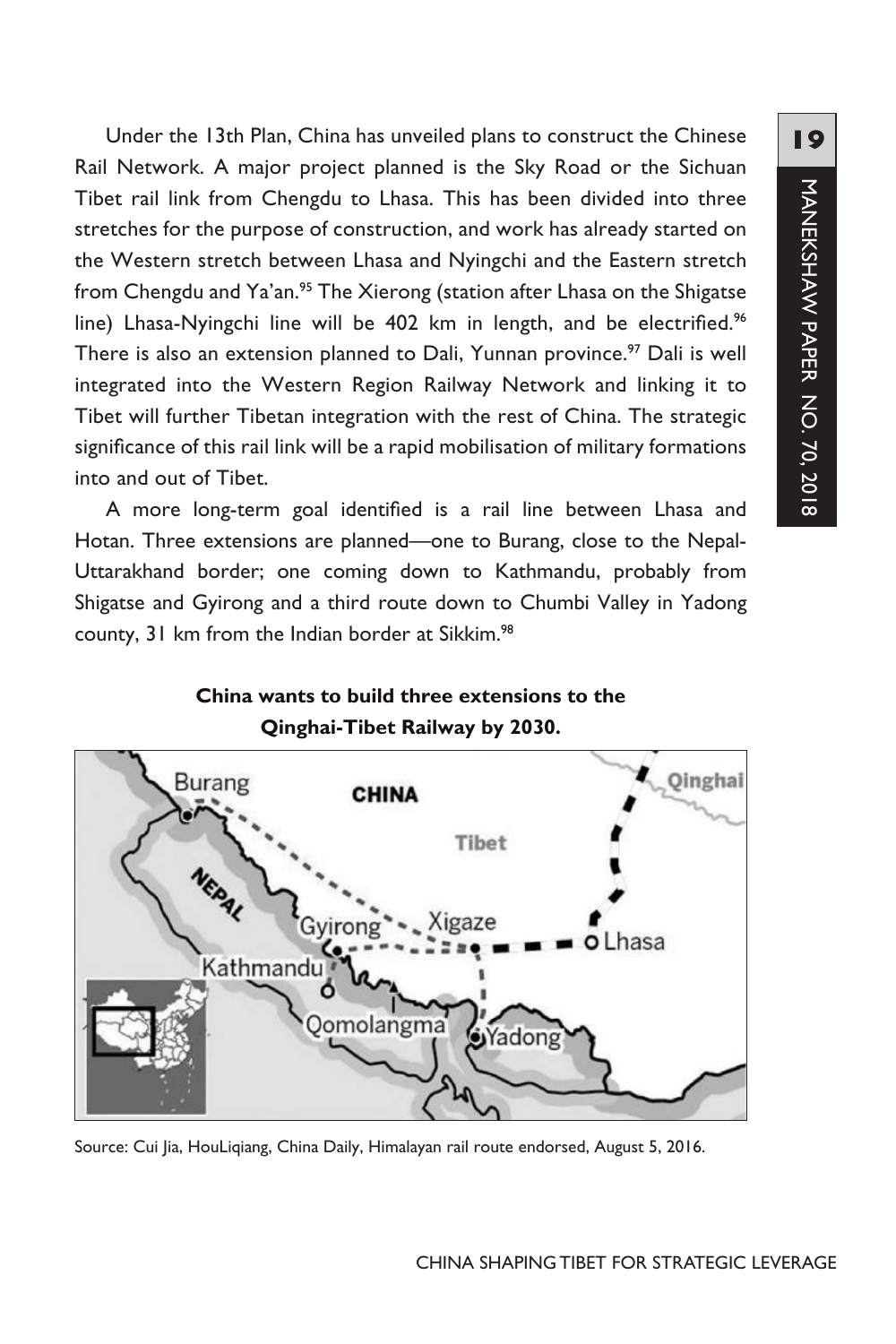#### *Airports*

There are five functional airports in Tibet—Ngari Gunsa, Shigatse, Lhasa Gonggar, Nyingchi and Qamdo Bangda.<sup>99</sup> All of these are open to civil aviation. However, they have been planned and equipped for dual civil and military usage. The Chinese government has announced the integration of civil-military airports to 'strengthen aviation safety and combat support capabilities'.100 A joint statement from the People Liberation Army Air Force (PLAAF) and General Administration of Civil Aviation (CAAC) said that the integration will include joint maintenance of airport support facilities, joint flight safety support and joint airport management.<sup>101</sup> Another airport at Nagqu Dagring is under construction. China is also planning to build a second airport at Lhasa.<sup>102</sup> Tibet will step up reconstruction and expansion of Gonggar, Mainling and Bangda Airports during the 13th Five-Year Plan period as well.<sup>103</sup> By 2020, the second largest airport in China, the Nyingchi Airport's annual passenger volume is projected to reach 750,000 persons and the annual freight volume to reach 3,000 tons.<sup>104</sup>



China has also constructed 14 airbases and around 20 airstrips in the TAR.105 Some of the airbases are Hoping, Donshoon, Kongka, Pangta, Nagchuka, Shiquanhe, Bayixincun and Dangxiong.<sup>106</sup> The Gongga and Pangta airfields are being upgraded to 1.1million and 1.0 million transients, respectively.<sup>107</sup> Moreover, there are around 9 airstrips outside the TAR which can be used against India in case of conflict.<sup>108</sup> The newly constructed airfields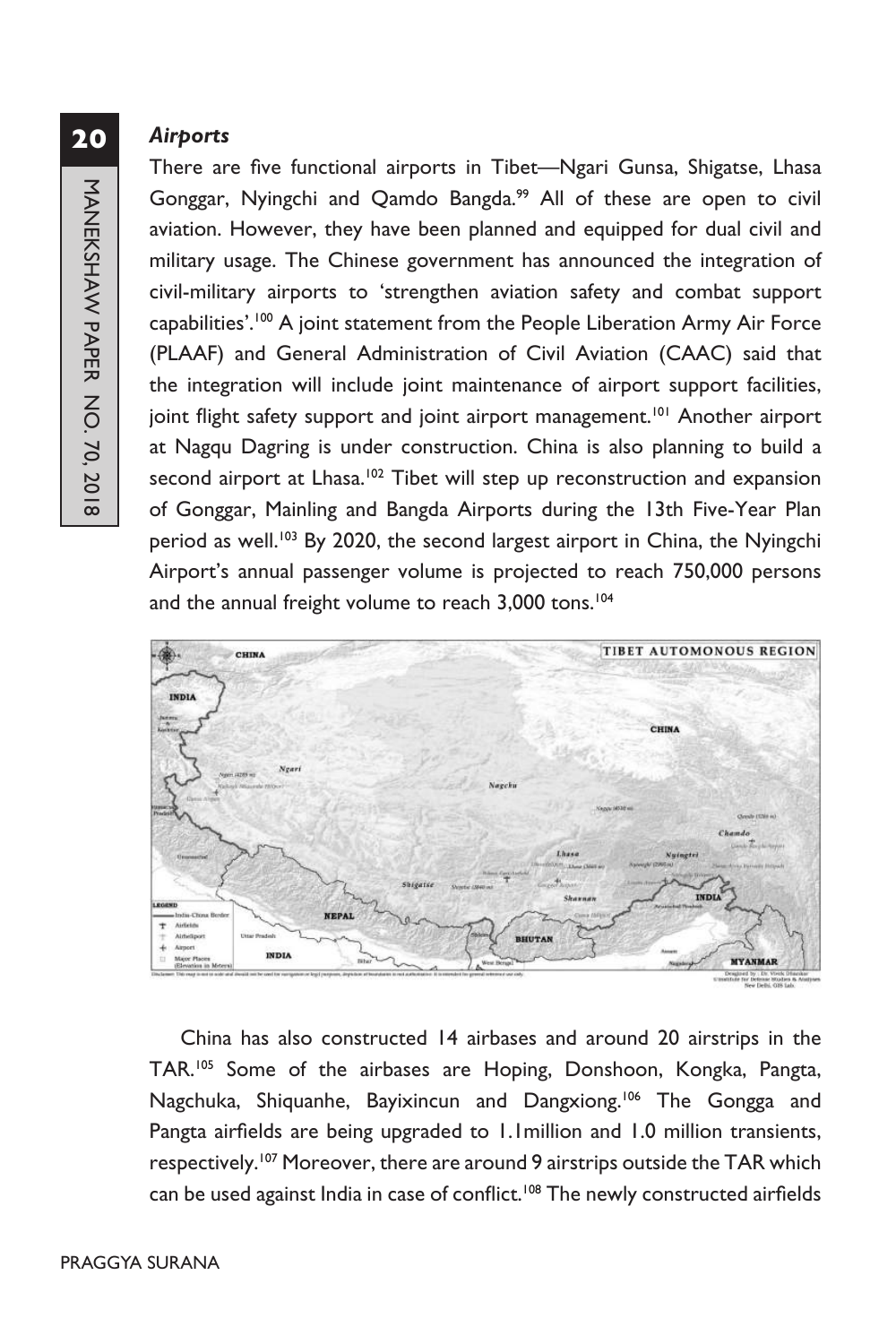and the upgradation of advanced landing grounds (ALGs) and helipads in and around the TAR are likely to enhance China's strategic airlift capability.<sup>109</sup> They also have camouflaged airbases although the exact capacity is unknown.

| <b>Airfield</b> | <b>Elevation</b> | <b>Distance to IAF</b> |
|-----------------|------------------|------------------------|
|                 |                  | bases                  |
| Hoping          | 3,900 m          | 300 km                 |
| GongaDz         | 3,375 m          | 360 km                 |
| Pangta          | 4,200 m          | 360 km                 |
| Donshoon        | 4,300 m          | 450 km                 |
| Khotan          | 1,380 m          | 600 km                 |
| Kashgar         | $1,200 \; m$     | 800 km                 |
| Shiqanhe        | 4,240 m          | 300 km                 |
| Golmu           | 4,500 m          | $1,000 + km$           |
| Bangda          | 4,240 m          | 200 km                 |
| Dequen          | 3.300 m          | 1,000 km               |
| Kunming         | 1,900 m          | 800 km                 |
| Nachu           | 3,200 m          | 600 km                 |
| JeyKundo        | $1,600 \; m$     | 1,000 km               |
| Chengdu         | 600 m            | 800 km                 |

**21**MANEKSHAW PAPER NO. 70, 2018 MANEKSHAW PAPER NO. 70, 2018

Source: Air Vice Marshal A K Tiwary (retd), "China/India—PLAAF Against India—Attrition Through Tibet?" *Global Defence*, June 13, 2012, https://www.globaldefence.net/portals/security/ chinaindia-plaaf-against-india-attrition-through-tibet/2/, accessed on July 3, 2017.

As observed from the above table, most of the airfields are located at considerable altitudes. Due to the low density at such heights, the load carrying capacity of aircrafts is compromised. This has been a major limitation in the past. However, it now seems that the Chinese are moving towards overcoming this operational limitation 'with extended runways (10,000–14,000 feet) and through aerial refuelling, with strike aircraft taking off from lower-altitude airfields farther away and refuelling over Tibet for strikes at airfields or other targets in northern India'.<sup>110</sup> The induction of high performance aircrafts like Su-27, Su-30, J-11 and J-10 has enabled year round operability and will offset the altitude disadvantage further.<sup>111</sup>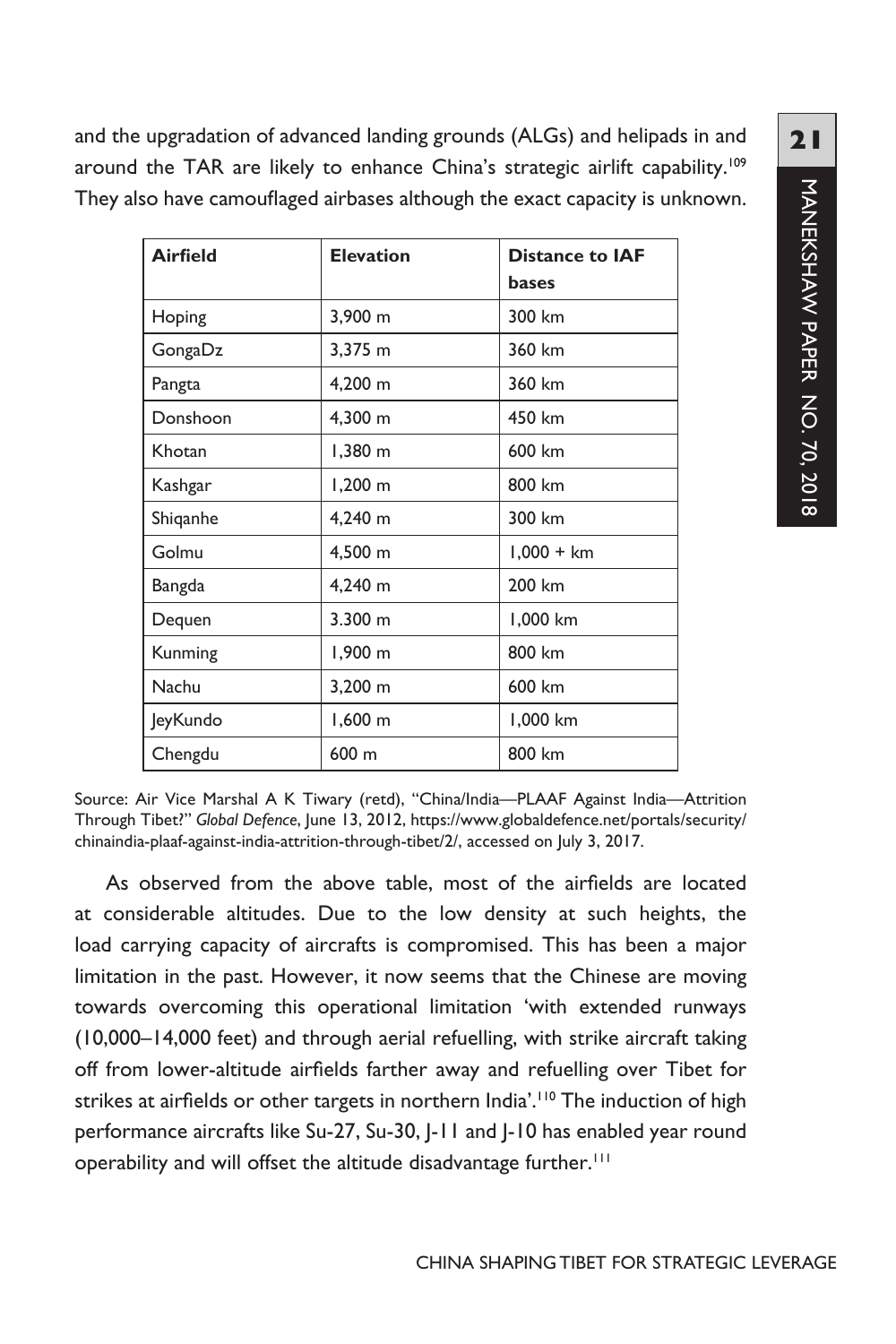#### *Fibre Optics Network*

The ambitious 'China's Advanced Info-Optical Network (CAINONET) project' aimed to connect the entire region with optic fibre communications (OFC). As of 2016, the total length of long distance optical cable in Tibet had reached 51,900 sheet km, connecting 66 counties.<sup>112</sup> There is 100 percent broadband network coverage for the border towns and ports along the entire length of the Line of Actual Control.<sup>113</sup> Secure OFC to all the forward defended localities along the Indo-China give the PLA a distinct advantage. In Tibet, 4,440 administrative villages have access to mobile Internet, with the coverage rate of 84 percent. 693 towns and more than 4,000 administrative villages have access to the optical fibre cable. The increased connectivity is reflected by the fact that there are 82 mobile phones and 11 fixed phones for every 100 people in China's Tibet.<sup>114</sup> In addition, 58 very small aperture terminal (VSAT) satellite stations are part of the command and control structure in Tibet.<sup>115</sup> Broadband connectivity and secure means of communications between successive higher headquarters, including the Western Theater Command at Chengdu have been developed.<sup>116</sup> All military supply depots are connected to Lhasa by radio and optical fibre.<sup>117</sup> This quick, secure communication system which provides real-time connectivity poses the biggest challenge to India in the future.

#### *Logistic Centre*

Another big step in the industrialisation (and militarisation) of Tibet has the construction of logistics centres. The construction of the Nagqu Logistics Centre was completed in 2009 with an investment of US\$ 230 million.<sup>118</sup> The thorough-put capacity of the Nagqu Logistics Centre is 2.2 million tonnes. The centre not only provides essential logistic functions such as transportation and storage, along with product processing and other services; but it probably also has the facilities for a military command and control centre along with surveillance. This infrastructure has also given a fillip to the existing highway freight industry instead of shifting business away from it. In 2015, the highway freight volume in Nagqu reached 680,000 tonnes, with an annual growth of nearly 10 percent since the railway started.<sup>119</sup> More logistics centres are being built in Golmud, Western Lhasa and Shigatse.<sup>120</sup> Hetian, Garr, Chayu and Nyingchi regions have logistics facilities as well.<sup>121</sup> These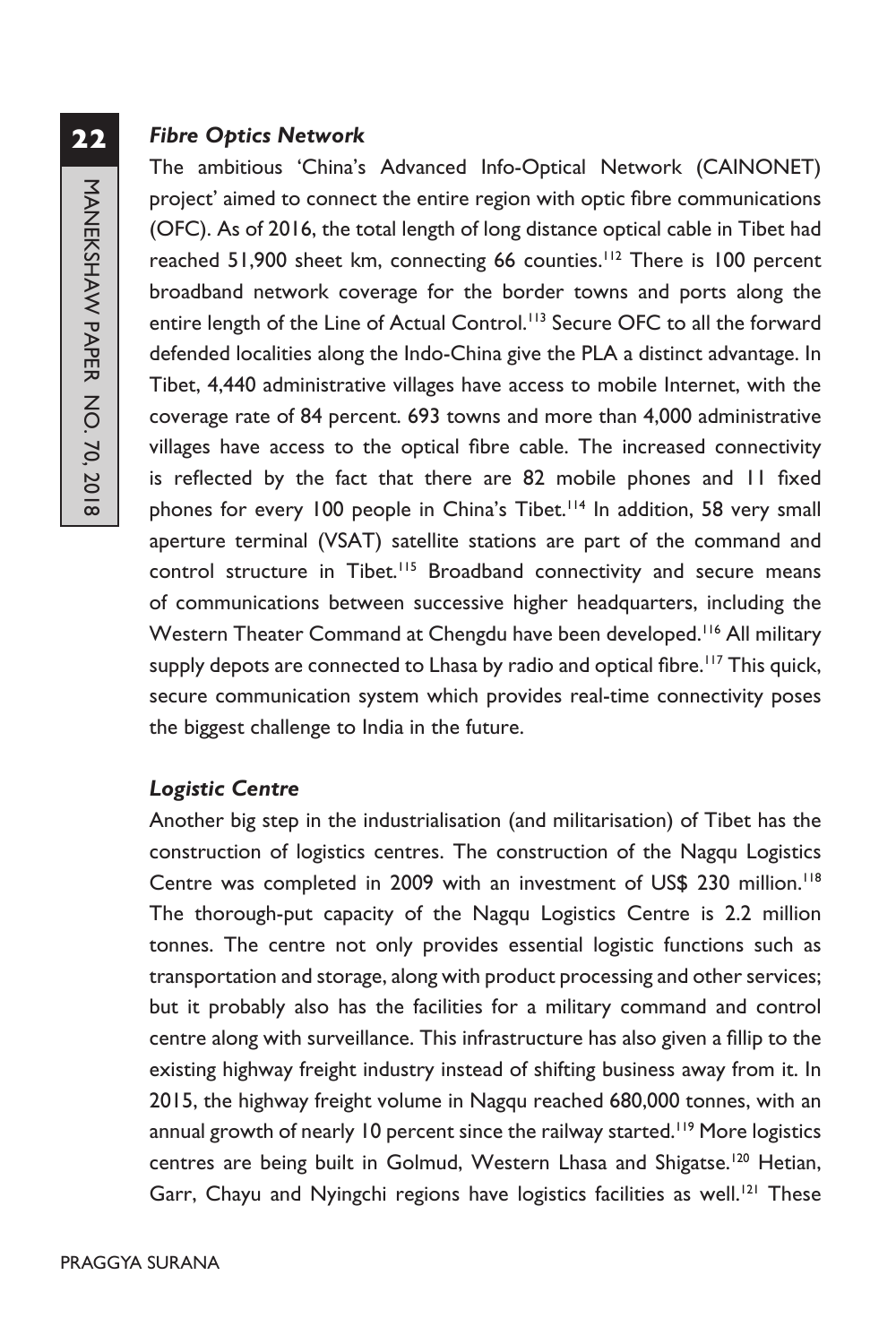are well-connected by the rail route and dedicated freight trains. The dual use capabilities of civilian logistic centres make them crucial assets in case of sustained conflict.

#### *Strategic Significance*

The geographically difficult terrain on China's western border has been impenetrable by land in recent centuries, almost isolating China on land. This led to surrounding countries like India to rely on Tibet as a natural buffer between the two nations for military purposes. While China did dispute the buffer theory, it continued viewing the Western region as a vulnerable backdoor which could be used to attack the more developed regions of China.<sup>122</sup> This imbalance between the interior and the coastal regions was also reflected by the uneven development of the southern and coastal regions of China while the more isolated areas remained backward.

Heavy infrastructure development has promoted the growth of industries and tourism in the TAR, resulting in a booming economy despite the global slowdown. TAR and Xinjiang are crucial for the success of the Belt and Road Initiative. Due to Chinese differences with India, the only means for expansion lie further West, through Afghanistan, Pakistan and the countries in Central Asia such as Kyrgyzstan. This important stretch of the roads in Western China will allow them the access by land to Western and Central Asia. Access to the Indian Ocean through ports such as Gwadar in Pakistan will also allow China to reduce the imbalance within its nation and reduce its dependence on the sea route which passes through chokepoints like the Malacca Straits.

### **Force Structuring and Force Deployment**

The limitations of Chinese central government control over the TAR were exposed during the 2008 ethnic riots. The military response took over three days and the troops stationed within the region were ill-equipped to handle the unrest in TAR. This jeopardises Chinese investments in the region, critical for the promotion of Chinese economic and territorial interests in the future. The 2015 modernisation of the PLA has had a significant impact on Chinese control over Tibet.

The entire Sino-Indian border now falls under the operational command of the Western Theatre Command. This is composed of the regions which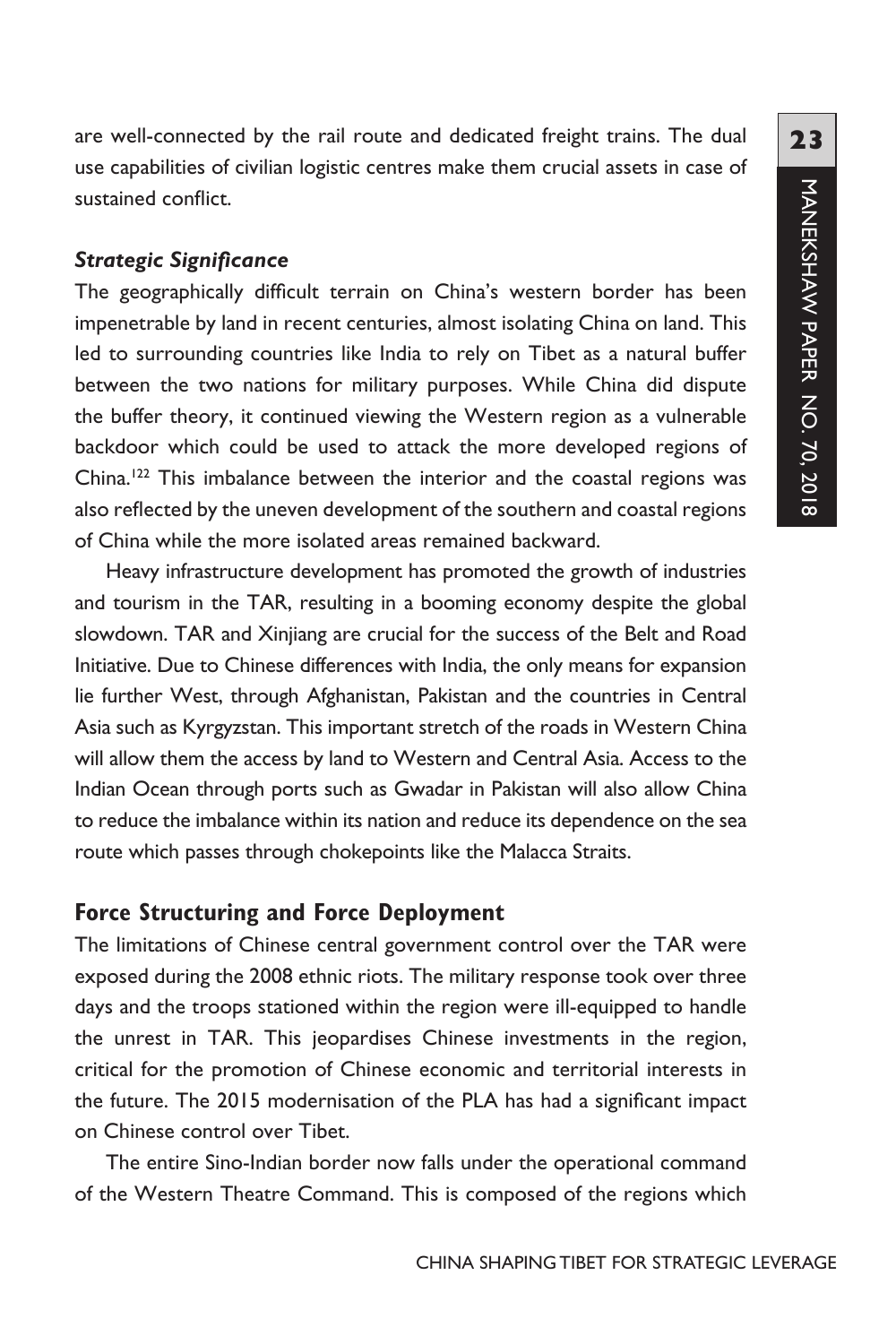earlier fell under the Chengdu Military Region (MR) and the Lanzhou MR. Western Theatre command consists of geographical regions of the provinces of Sichuan, Gansu, Guizhou, Yunnan, Qinghai, Chongqing municipality, Xinjiang and Tibet.

On the personnel front, the PLA Army is cutting down its troops by 300,000 men.123 Until 2015, the combined Lanzhou and Chengdu MRs had four Group Armies—the 13th and 14th Corps in Chengdu MR and 21st and 47th in Lanzhou MR. Under the restructuring, the 14th and 47th Corps are most likely to be disbanded.<sup>124</sup>

The entire PLA is being restructured into Combined Corps.125 The Western Theater Command will be served by enlarged versions of the existing 13th Corps based in West Chongqing and the 21st Corps based in West Baoji, Shaanxi. These will be renamed as 76th and 77th Corps.<sup>126</sup> They will also reflect the Chinese initiative of integrating the various services by including members from the PLA Air Force and PLA Rocket Force.<sup>127</sup> According to the report submitted by the US-China Economic and Security Review to Congress, the 76th and 77th GAs have up to six combined armoured brigades, an artillery brigade, an air defence brigade, a special operations brigade and an army aviation brigade each.<sup>128</sup> China has been conducting exercises like Stride, Joint Action and Firepower in Tibet to move troops across long distances and to reinforce the troops in another region. This interoperability is being practiced along with offensive and defensive cold weather mountain warfare. For instance, during Firepower-2016 in Qingtongxia, five theatres trained against a 47th GA brigade acting as an enemy.<sup>129</sup> The existing corps will function as modular units which can quickly be deployed across the Western Theater Command. This enhanced transregional mobility along with better, more mobile armaments balances the reduced boots on ground. It must be noted that the new Group Army headquarters will be directly linked to Tibet by the planned rail lines.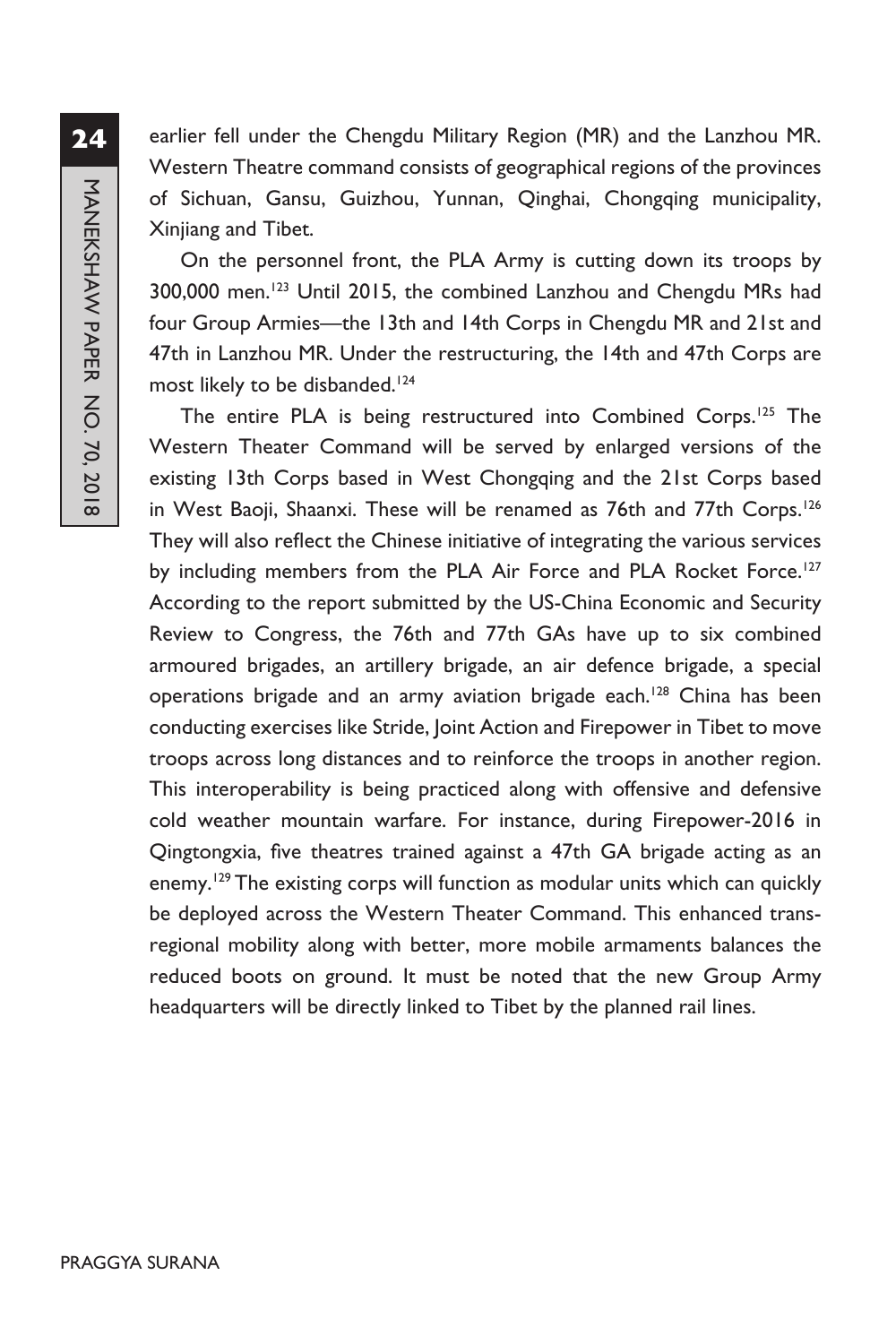

Source: Why Xi Jinping is planning a historic move to rename China's army corps, South China Morning Post, April 24, 2017, available at http://www.scmp.com/news/china/diplomacydefence/article/2089218/xi-jinping-plans-first-shake-chinese-army-corps-names.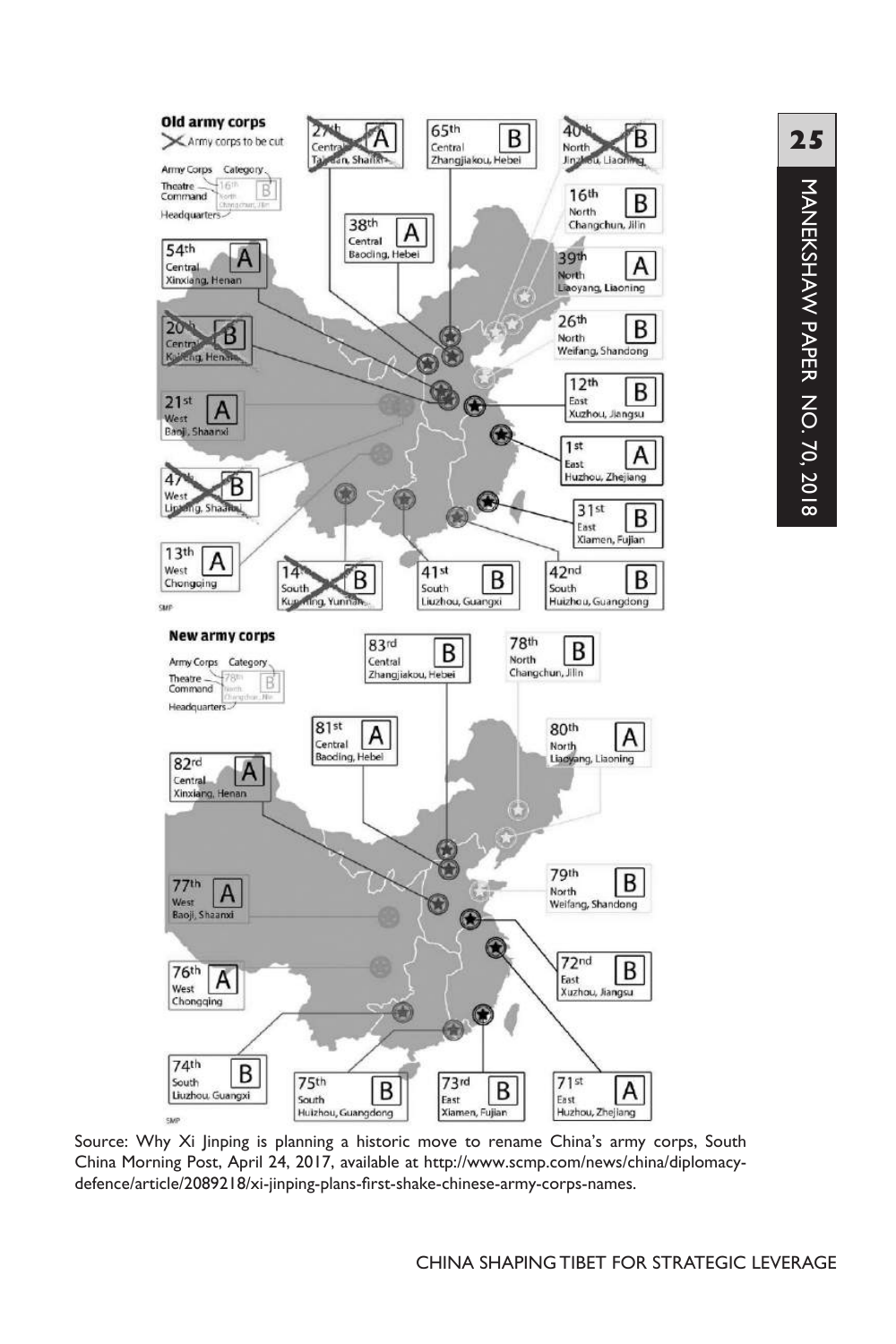It can be seen that the Western Theater Command has only two enlarged Group Armies after the restructuring. Further, the Central Theater Command has been conceptualised as a strategic reserve force for the east coast and even the Western Theater Command. Its three Group Armies will function in such a manner that its forces will supplement the ones already involved. The importance of this distribution is that the Central Military Commission will control the assets and based on their strategic decision, they will release the GAs. Such an arrangement gives more flexibility and CMC will be able to maintain balance. Preposition has certain advantages but that leads to committing resource prematurely as well.

The average load capacity of one Chinese train car is normally 60 tons, with about 20 cars in each cargo train. This would mean that each train could transport 1,200 tonnes and roughly 12 trains come in every day.<sup>130</sup> In times of war, the Qinghai Tibet rail link can run at its full capacity of roughly 20 trains. Based on the heavy equipment that needs to be transported, a mechanised division can move into Tibet within 48 hours by train alone. Based on these calculations, China can transport approximately 10 light mechanised divisions and some heavy mechanised divisions to Tibet through the Qinghai Tibet rail link within 30 days.<sup>131</sup> Further, considering that the total weight of the equipment and combat material needed for one rapid reaction division of the Chinese army is around 15,000 tons, the Qinghai Tibet Rail can transport a whole rapid reaction division in a day. For instance, the 61st Plateau Rapid Reaction Motorised Division located at Baoji can move into Tibet within a day by travelling via Chengdu. Further, the divisions of the new Group Armies are likely to be spread out to some of the pre restructuring locations like Dali, Kaiyuan and Kunming; all well-connected by rail. Further, the new trains, discussed earlier, will increase the carrying capacity of every train to somewhere between 3,000 and 5,000 tonnes (a huge jump from the existing 1,200 tonnes) will be game-changers; reducing these already impressive deployment timings considerably.

Apart from the Group Armies, the Xinjiang and Tibet Military Divisions also fall under the Western Theater Command. According to the report submitted by the US-China Economic and Security Review to Congress, the Tibet Military District has a mechanised infantry brigade, 2 mountain infantry brigades, an artillery brigade, an air defence brigade, a special operations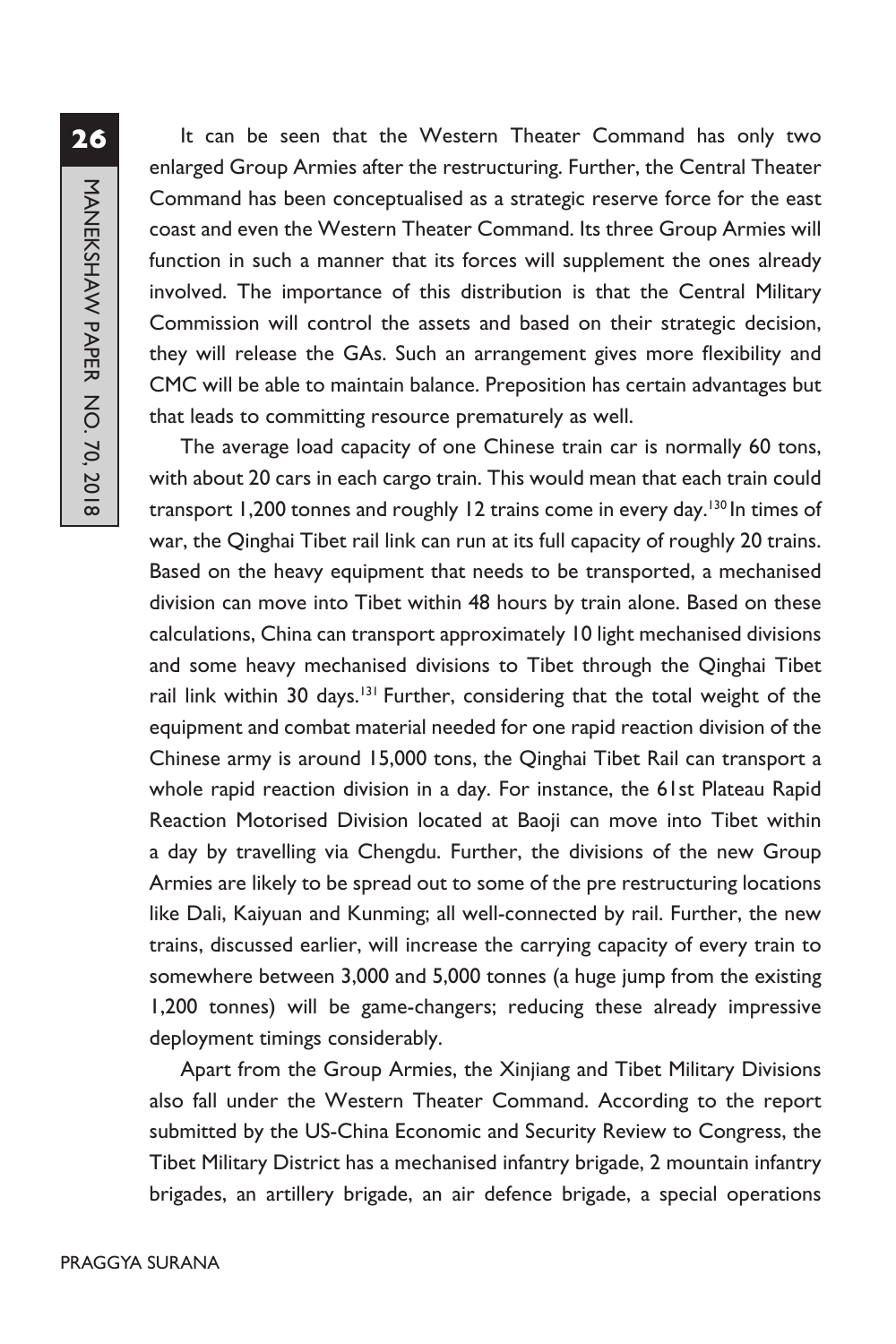brigade and 2 army aviation detachments from the 77th GA.<sup>132</sup> These are stationed in Tibet itself and will be the first responders in case of internal unrest and first initiators in case of war. For instance, the 52nd and 53rd Mountain Infantry Brigades are both positioned in Nyingchi, facing the Indian border in the north east.<sup>133</sup> The 54th Mechanized Infantry Brigade is headquartered at Lhasa and there is another Mechanized Infantry Division at Hotan which could be deployed.<sup>134</sup> Motorised divisions can also be moved down from Chengdu, headquarter of the Western Theater Command, where the rapid deployment forces are stationed for emergencies.<sup>135</sup>

The front-line PLA troop concentrations in Tibet are stationed in Ruthok, Gyamuk (Chinese: *Siqenho*), Drongpa (*Zhongpa*), Saga, Drangso (*Tingri*), Gampa-la, Dromo, Tsona (*Cona*), Lhuntse Dzong, Zayul, etc. These are strategically connected by the major highways and roads. For instance, Ruthok and Gyamuk are both counties of Ngari Prefecture of the TAR, bordering Xinjiang in the north and Ladakh in the west. They both lie on G219 or the western highway. Drangso lies close to the Indian border on the extension of G318 coming down to Nepal. Tsona in Shannan Prefecture lies on S202, and is one of the last settlements on the Chinese side opposite Tawang. Similarly, Zayul lies at the end of S201, which extends to the eastern most point in Arunachal, down from G318.

The second line of defence stations are concentrated at Shigatse, Lhasa, Nagchukha, Tsethang, Nangartse district, Gyamdha, Nyingtri, Miling, Powo Tramo, Tsawa Pomdha, Chamdo, etc.<sup>136</sup> These are relatively bigger towns, with most of them equipped with logistics storage capability as well. Some of these are likely to be division or unit headquarters of the forces under the Western Theater Command Group Armies as well. China will be wellequipped to handle border skirmishes relying on the forces within Tibet itself. It is also likely that these are positioned to avoid any flare ups among the Tibetans in the region.

Established in 1994, the Special Operations battalions receive extensive parachute training to enhance their ability to fight behind enemy lines, engage in sabotage, reconnaissance and other unconventional operations.<sup>137</sup> One of these is the 15th Airborne Corps set up by the PLA Air Force which specialises in independent strategic missions like attacking the enemy supply chain. Functioning directly under the Central Military Commission and based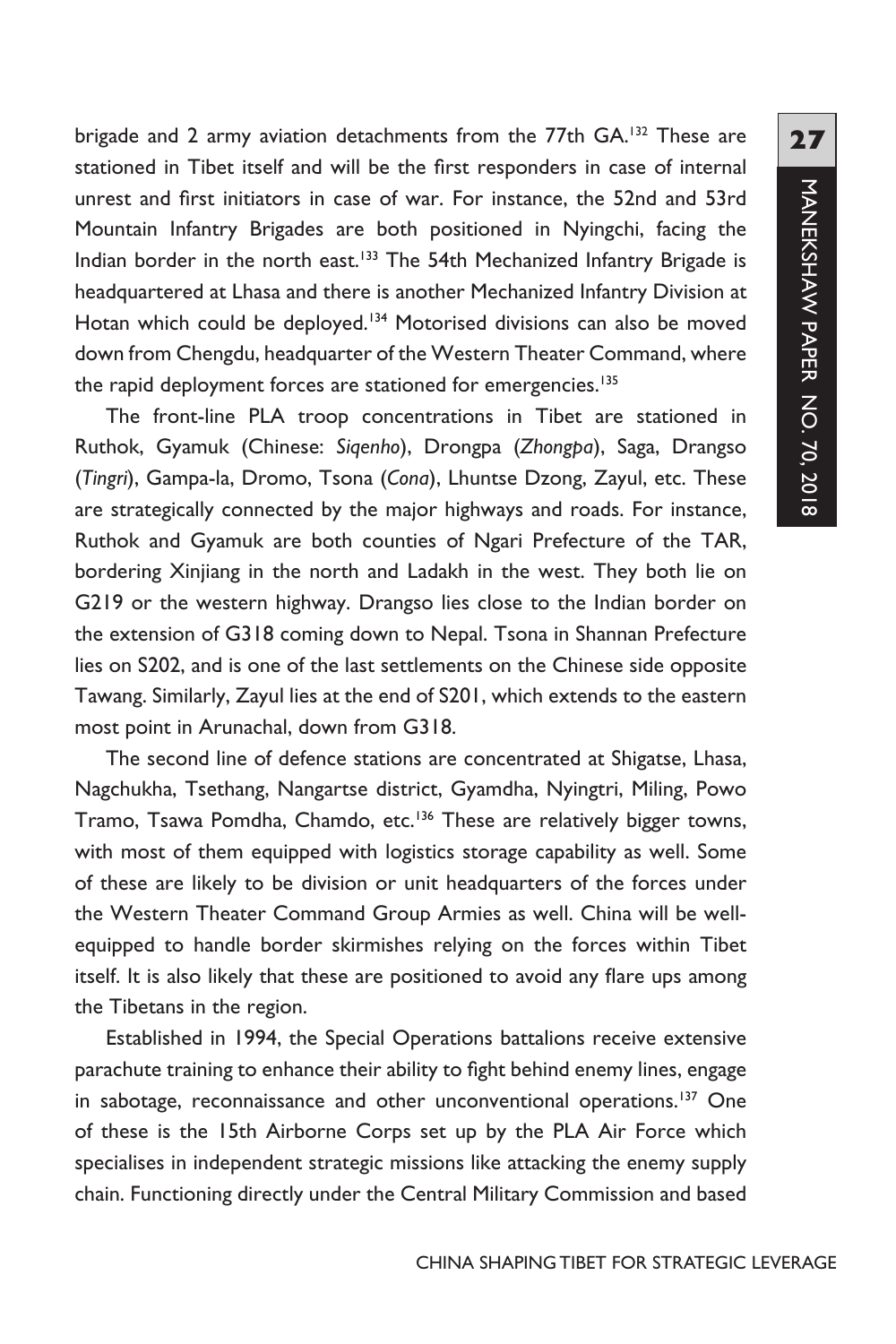**28**MANEKSHAW PAPER NO. 70, 2018 MANEKSHAW PAPER NO. 70, 2018

in the Henan province, it will be a valuable asset when dealing with tough terrain and limited deep strike capability in Tibet. Presently, with a capability to reach a division worth of troops anywhere on China's peripheries within 10 hours of mobilisation, the airborne corps aims at dropping up to 50,000 personnel at any given time.<sup>138</sup> It has also consistently building its airdrop capabilities. In June 2015, the first successful airdrop of heavy equipment at 6,000 m was carried out.<sup>139</sup> This helped China to break free of the limitations that high terrain imposed on their forces in the past. They have also participated in at least ten major exercises including Mission Operation and Airborne Sword to gain combat experience.<sup>140</sup> However, it must be noted that air operations are likely to be limited to summer months due to seasonal limitations.

Moreover, these do not include the local militia which has been considerably strengthened in recent decades. Though the numbers remain unverified, there is a large presence of the paramilitary force, People's Armed Police Force in Tibet.

The PLA Rocket Force is primarily tasked with Strategic Deterrence Power and changes are slowly being made to enhance their compatibility for joint operations.<sup>141</sup> Northwestern China falls under the purview of Base 64 of the PLA Rocket Forces with its headquarters at Xining in Qinghai province in north central China.<sup>142</sup> This is the primary base facing India and covering all of Tibet. According to the report submitted by the US-China Economic and Security Review to Congress, there are four Missile Brigades under Base 64.143 There are other brigade locations under the Northern and Central Theater Command which have additional coverage over the western region. The peace time locations of some relevant bases are 809 Missile Brigade at Datong (equipped with DF-21), 812 Missile Brigade at Beidao (equipped with DF-31A), 823 Missile Brigade at Korla (equipped with DF-21),U/I Brigade at Da Qaidam (equipped with DF-11 and DF-15), U/I Brigade at Delingha (equipped with DF-4, DF-11, DF-15, DF-21 and DF-31), U/I Brigade at Liuqingkou (equipped with DF-21); U/I Brigade at Mahai (equipped with DF-11 and DF-15) and U/I Brigade at Xining (equipped with DF-21 and DF-31).<sup>144</sup> Satellite imagery has confirmed the extensive nuclear bases at Delingha and Da Qaidam in Central China, the more significant of the locations.<sup>145</sup> Nuclear Tibet has also reported the possibility of nuclear manufacturing centres at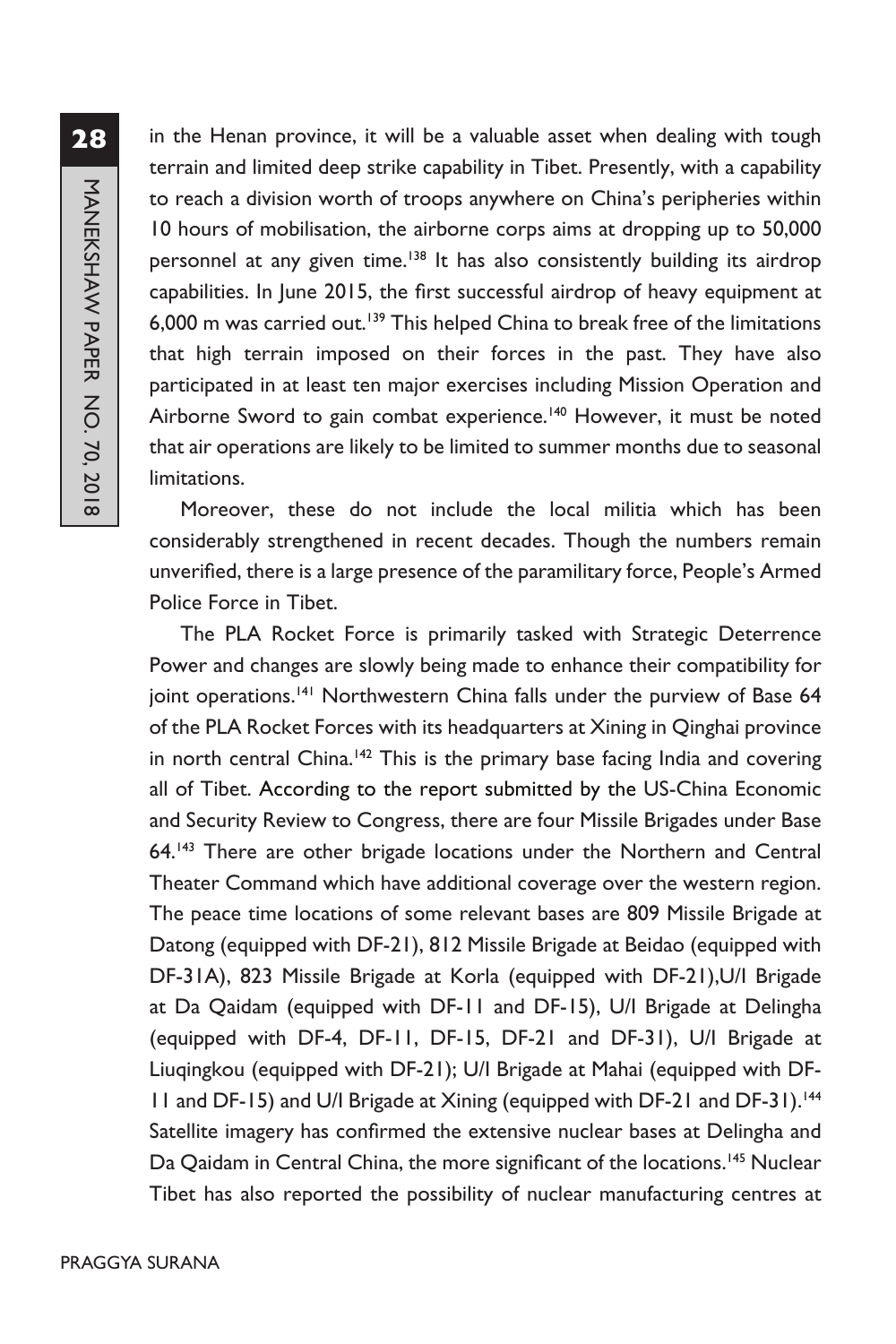Dhashu (Chinese: *Haiyan*) in the Haibei Tibetan Autonomous Prefecture and Tongkhor (Chinese: Huangyuan) in Amdo.<sup>146</sup>

Over the years, liquid fuel missiles such as the Dong Feng (DF)-4 that required longer preparation time for launch and were immobile have been replaced by sophisticated solid fuel medium-range ballistic missile DF-21 (single warhead of 200–300 kilo tonnes yield), which can hit targets at a distance of 2,150 km.<sup>147</sup> These missiles have significantly increased Chinese strike capability. The DF-21 can strike as far as the western Pacific Ocean. Even though its primarily targets are the South China Sea, Taiwan and the US bases of Guam and Hawaii, it does cover the strategically important northeastern India and can be useful to add redundancies during a conflict. The DF-31A is an intercontinental ballistic missile with the range to cover all of the United States. The DF-21, DF-31 and DF-31A are all portable and can be launched from the back of a train or canister. This road and submarine capable missiles have significantly changed the security landscape of the TAR.

Satellite imagery analysis by Col Vinayak Bhat has shown several suitable launch pads with clear post-launch markings in the TAR. Some of the surface to air missile launch locations identified is in the east of Shigatse (Xigaze) airfield, Xaidulla and Gonggar, all possibly storing medium-range DF-series missiles that could reach India. The Xaidulla facility, 250 km from Leh also targets India.<sup>148</sup> The Shigatse location is hybrid site prepared for S-300P but had HQ-2 deployed in between August 2010 and March 2011. It has remained empty since then.<sup>149</sup> Some DF-21 missiles, MRBMs capable of mobility are also placed in Qinghai.<sup>150</sup>

China has built a large network of underground tunnels as well. According to CCTV China, there were as many as 300 miles of such tunnels in 2009 itself.<sup>151</sup> There has also been some proof of a 'missile train' and a disguised passenger train to transport China's long range missiles.<sup>152</sup> These silos-based missiles coupled with the infrastructure development in Tibet allow greater mobility of missiles, allowing a wider range of coverage.

#### *Strategic Significance*

Restructuring of troops in the region coupled with the technological advances made by China in terms of equipment, especially missiles has considerably strengthened Chinese position in the TAR. Infrastructure development has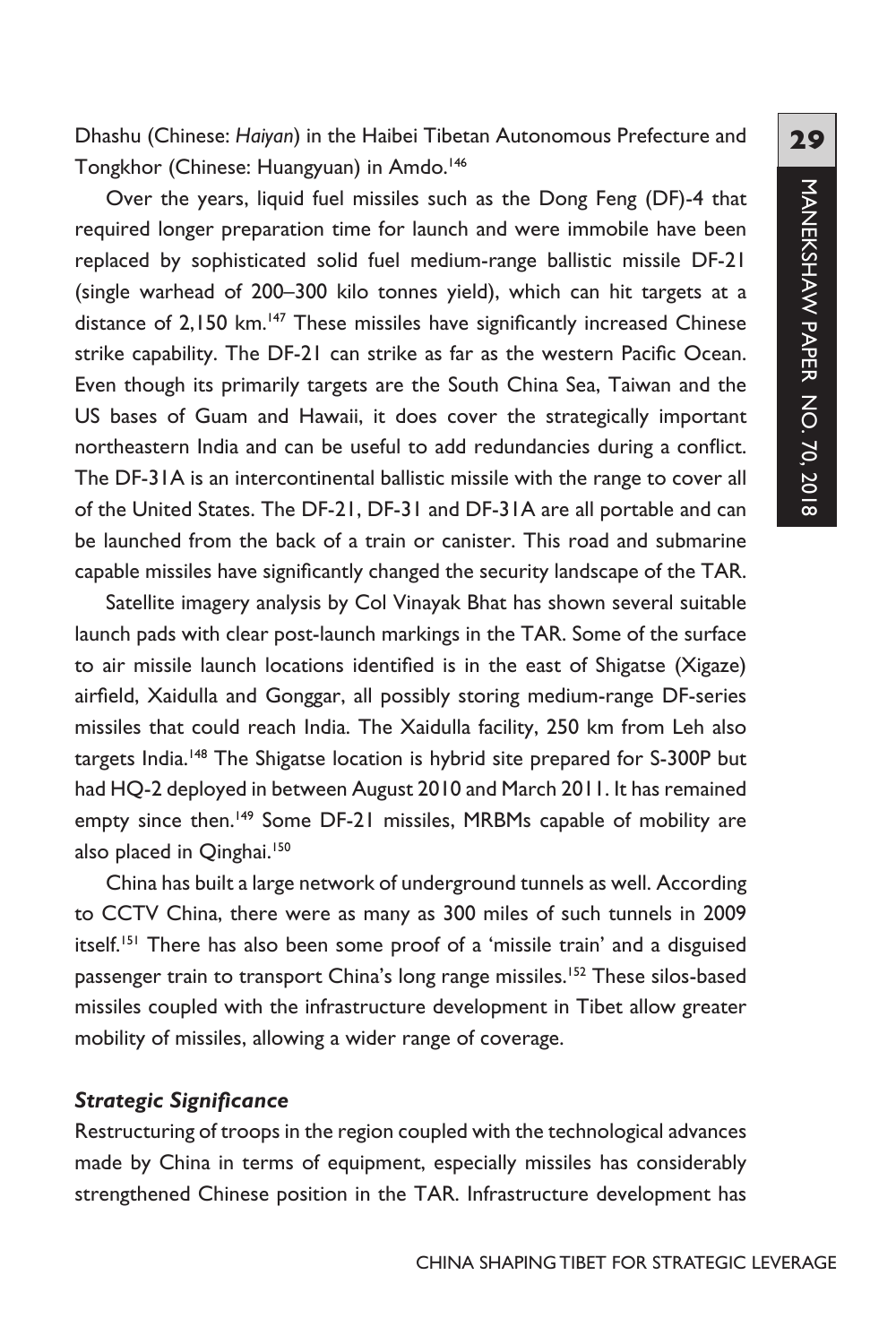also given a fillip to its military deployment timings, allowing China to fortify its control over the region despite cutting down two group armies from the Western Theater Command.

This enhanced control allows projection of power in the region, necessary for protecting the economic investment in the Belt and Road Initiative. The area is particularly vulnerable to unrest, both from internal minority communities like Uighurs and Tibetans and external threats such as terrorism emanating from further west. It also allows China to take a more aggressive stand in long-term territorial disputes with India. China claims territories in the Indian states, Arunachal Pradesh and Jammu and Kashmir. Military adventurism could be used by China to project itself as a regional power, tying in with the Chinese leadership's vision for China's future.

#### **Conclusion**

Even after decades of Chinese annexation of Tibet, it remained isolated from the rest of China due to difficult geographic conditions and cultural uniqueness. The Tibetan people were never fully assimilated with the other ethnic groups. Despite severe cultural and religious suppression by China, they maintained their own identity. Lack of Tibetan integration also meant that it did not prosper economically while other parts of China, especially the coastal regions made rapid progress. Growth of industry was not successful despite abundant natural reserves, and Tibet continued to lag behind the rest of the nation on economic and social indicators. Limited infrastructure and connectivity also meant that the Chinese armed forces were slow to mobilise in case of war or unrest. Mao's policy of Chinese assimilation of Tibet—militarily, economically and socially was intended to reduce the vulnerability created by the lack of military mobility and a brewing ethnic separatist movement on China's borders. The aim to control western China was given further strategic impetus by the Western Development Program, which focused on the same areas as well.

Chinese expansion in Tibet has not only been consistent, but it has also been strategically planned along social, geographical, economic and military lines to achieve long-term goals for the nation. The biggest Chinese weakness is the social assimilation of the Tibetan population with the rest of China. Integration is limited to a small section of Tibetan urban elite, while a vast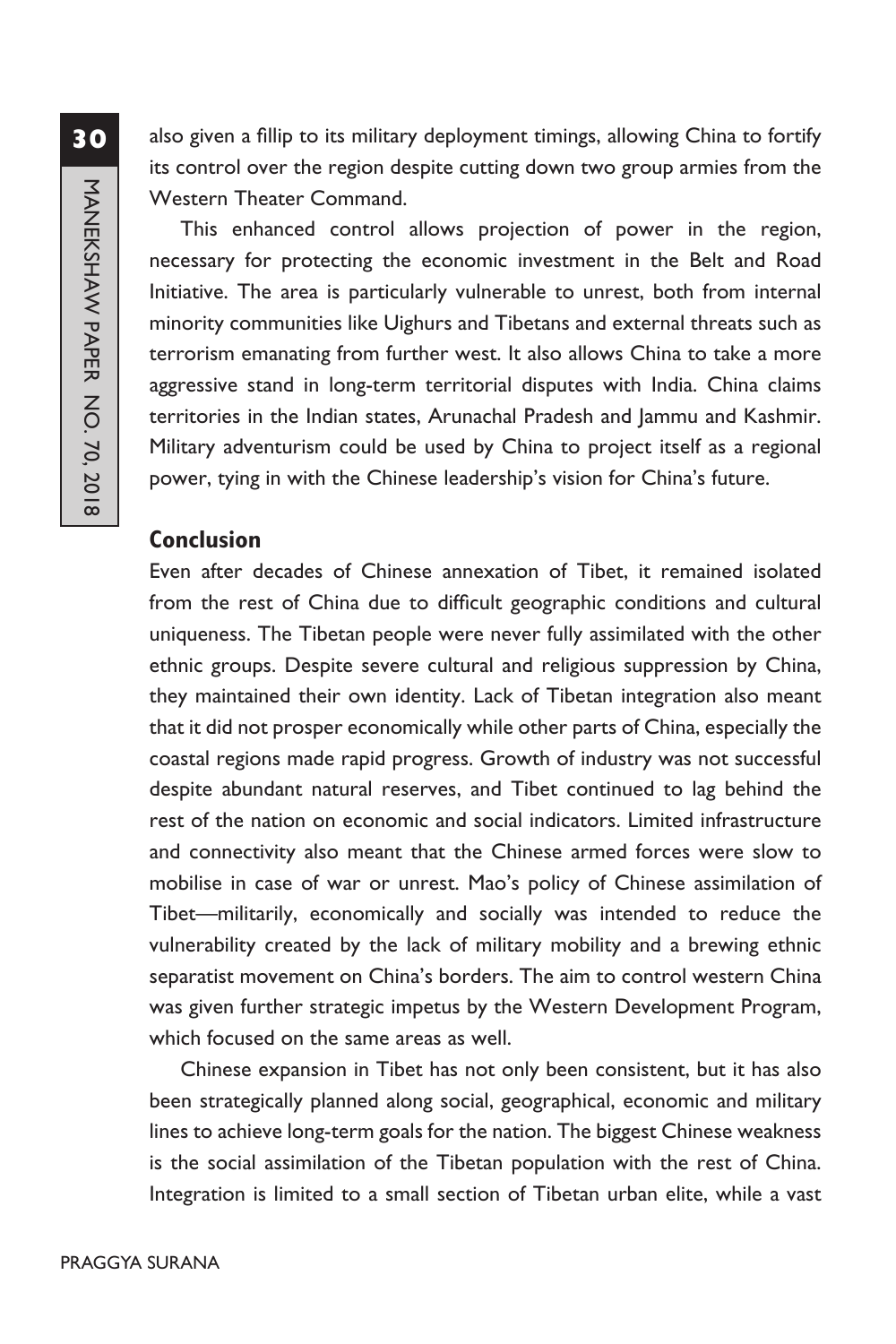majority of the others remain outside the development boom. Forcible curtailment of the freedom of movement, freedom of speech or freedom of religion has not won hearts in Tibet. Despite consistent economic growth, there remain significant disparities among the Tibetan and the Han beneficiaries of Tibetan growth. The geographical barrier has been largely bridged by the heavy investments in roads, railways, airports, logistic centres and fibre optic connectivity in Tibet, enhancing both economic and military capability. Many of these routes are already operational, and have served to promote tourism and the growth of industries like mining and handicrafts. The economy is still largely powered by central government subsidies but there is potential for significant enhancement of trade, industries and tourism which will allow gradual phasing out of the economic dependence of TAR on subsidies. The development of infrastructure has also allowed China to create a web of military areas, enhancing coverage of the region. Improved military capability through the development of interoperability among theatres, increased mobility of forces and advanced technology has made the Chinese armed forces more efficient and better responsive towards threats.

These developments will collectively affect the manner in which China views Tibet. The historic perception of a vulnerable backdoor has been put to rest by aggressive development and force building in Tibet. Chinese military has seen significant changes in the last decade and can comfortably consider itself in a position of strength in Tibet, capable of addressing both external and internal threats rapidly. This strengthened position could give China the confidence to adopt a more aggressive stance with its western neighbours. The development of infrastructure in Tibet and Xinjiang will also advance the fructification of land routes of the Belt and Road Initiative, of which the China Pakistan Economic Corridor is a key route. The growth of trade will result in higher economic development in Western China. China has already started successfully commercializing Tibet's assets—its vast mineral reserves, its rich heritage for the purpose of promoting commodities like Tibetan paintings and Tibetan culture—to promote tourism. The increase in private investment highlights that the regional economy is slowly becoming independently viable even without state subsidies. However, the top-down development of industry which relied on the trickledown effect to benefit the ordinary Tibetan has not quite succeeded in spreading prosperity to the Tibetans.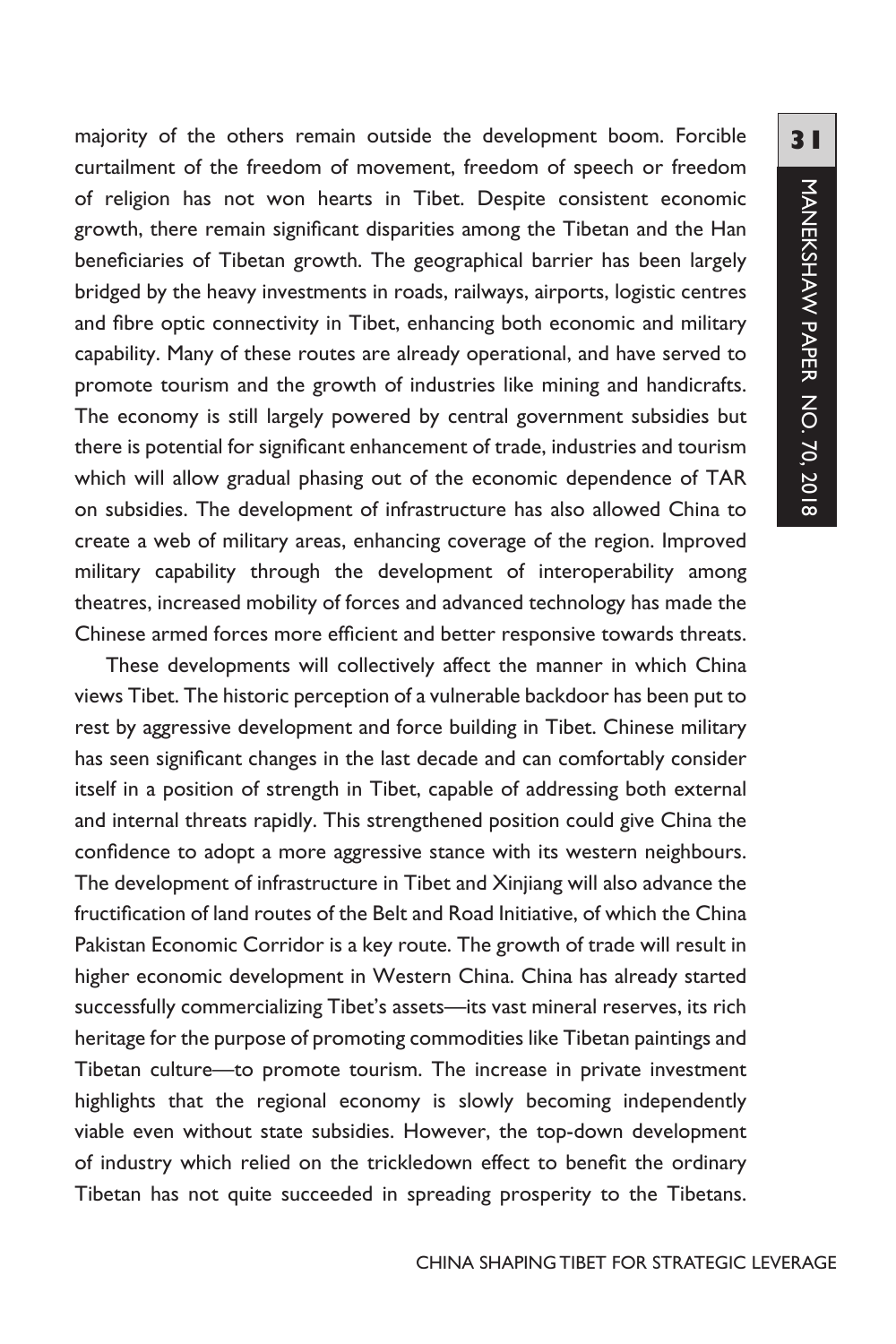This economic marginalisation coupled with targeting of cultural practices has led to understandable dissatisfaction with the ruling government. Despite extensive efforts to curtail all manner of dissent, the underlying tensions remain a powder keg waiting to blow up China's best laid plans.

#### **Notes**

- 1. Melvyn Goldstein, *The Snow Lion and the Dragon* (Berkeley: University of California Press, 1997), p. 27.
- 2. Ibid, p. 53.
- 3. Hsin-Hua Lai, "China's Western Development Program: Its Rationale, Implementation, and Prospects," *Modern China,* vol. 28, no. 4, 2002, pp. 432-466.
- 4. Claude Arpi, "A Train for Nil Trade," Claudearpi.blogspot, (February 16, 2011), http:// claudearpi.blogspot.in/2011/02/in-early-1950s-yatung-yadong-for.html, accessed on December 6, 2017.
- 5. Ibid.
- 6. Unrepresented Nations and Peoples Organization, "Tibet," March 25, 2008, http://unpo. org/members/7879, accessed on November 12, 2017.
- 7. Permanent Mission of the People's Republic of China to the United Nations Office, "Regional Autonomy for Ethnic Minorities in China", http://www.china-un.ch/eng/rqrd/ jblc/t187368.htm, accessed on December 15, 2017.
- 8. Robert Lawrence Kuhn, *How China's Leaders Think* (Singapore: John Wiley & Sons, 2009), p. 170.
- 9. Dr. Enze Han, "How to Gauge China's Development in its Ethnic Minority Regions? Watch it Light up from Space," *The Independent*, July 16, 2017, http://www.independent. co.uk/news/long\_reads/how-to-gauge-china-s-development-in-its-ethnic-minorityregions-asia-tibet-uighur-east-asia-a7836651.html, accessed on October 27, 2017.
- 10. Warren Smith Jr, *China's Tibet: Autonomy or Assimilation* (Maryland: Rowman and Littlefield Publishers, 2009), p. 21.
- 11. Matt Rivers, "Tibet: Tensions on the Roof of the World", *CNN*, December 30, 2016, http://edition.cnn.com/2016/12/29/asia/china-tibet/index.html, accessed on November 24, 2017.
- 12. Freedom House, "Country Report: Tibet" (2016), https://freedomhouse.org/report/ freedom-world/2016/tibet, accessed on November 3, 2017.
- 13. Emily Yeh, *Taming of Tibet* (Ithaca: Cornell University Press, 2013), p. 23.
- 14. Ibid.
- 15. A hukou is a record in a government system of household registration required by law in mainland China and Taiwan. The system is more appropriately called "huji", and has origins in ancient China. This system, introduced to prevent overcrowding of cities, relied on tools like limiting social security benefits and schooling options for rural migrants to urban areas.
- 16. At this point, the Han who entered Tibet came for limited tenures and were mostly teachers, aid cadres, aid workers, police personnel etc. These workers invariably returned to their hometowns after earning hefty commissions. By the 1980s, the longterm assignments were reduced to short three- to five-year assignments. See, Emily Yeh, Supra note 14.
- 17. A policy push was given by the Second Work Forum of 1984, which called for the freeing of restrictions on Chinese opening businesses in Tibet, and established a pattern for future development with funding for large infrastructure projects including hotels, gymnasiums,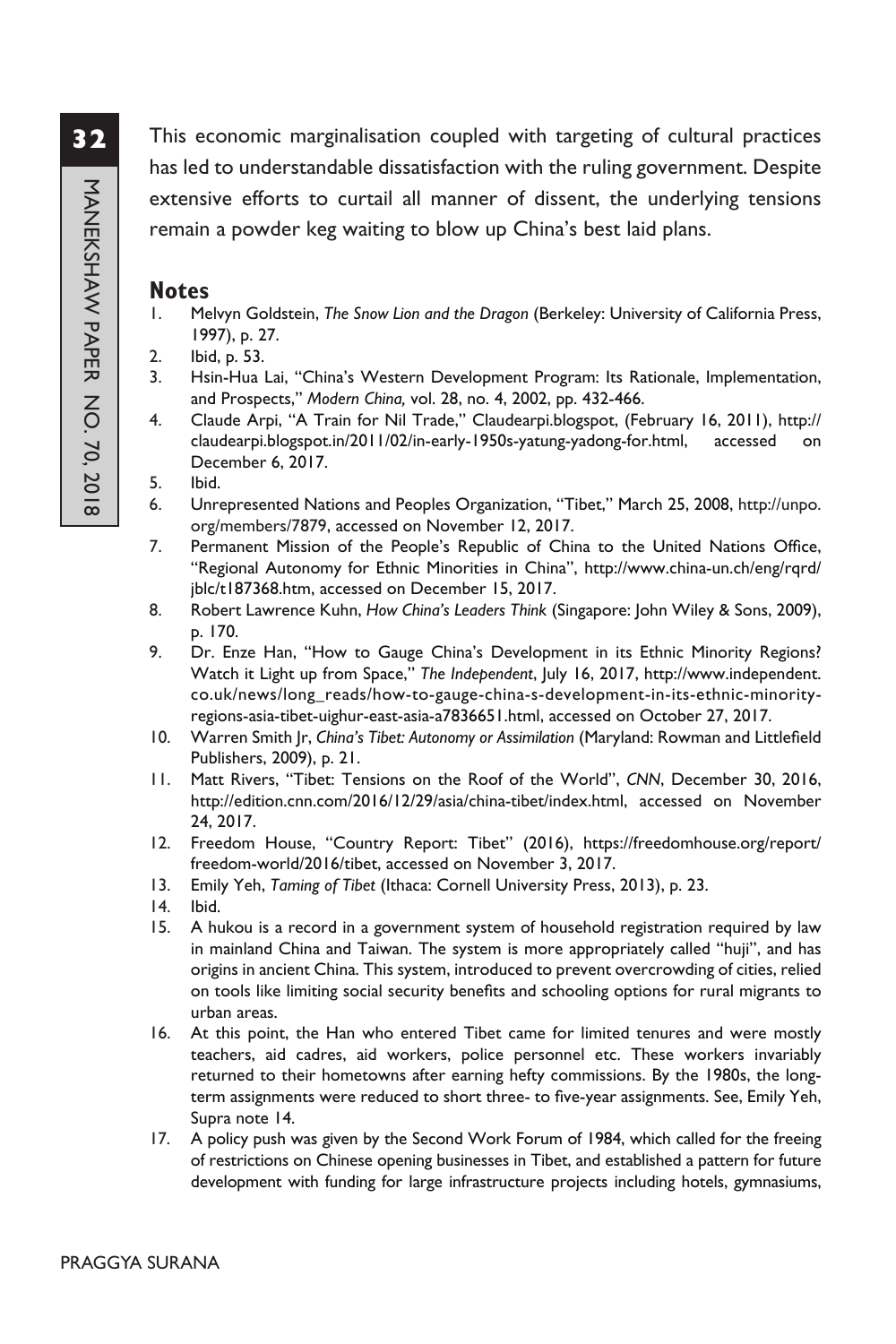and hospitals coming in. In the past, migration to coastal areas and major towns like Shanghai and Beijing attracted these migrants but given the hukou restrictions they faced there, Tibet became an attractive option for small entrepreneurs and low-end workers.

- 18. In Lhasa, a majority of the people employed in the hospitality industry, from hotel staff to taxi drivers and small shop owners are all non-Tibetan. Construction crews, often headed by Han contractors from outside Tibet comprised entirely non-Tibetan workers as well. The disproportionately large state administration has already been discussed. Not only do the migrants dominate private business due to their superior skills and experience, they also dominate the government jobs in Tibet. Of the Chinese immigrants officially counted, approximately ninety five percent are employed in state-owned enterprises.
- 19. The State Council Information Office of the People's Republic of China, "Successful Practice of Regional Ethnic Autonomy in Tibet," (September 2015), http://english.gov. cn/archive/white\_paper/2015/09/06/content\_281475183815861.htm, accessed on November 3, 2017.
- 20. Human Rights Watch, "They Say We Should Be Grateful: Mass Rehousing and Relocation Programs in Tibetan Areas of China", (June 27, 2013), https://www.hrw. org/report/2013/06/27/they-say-we-should-be-grateful/mass-rehousing-and-relocationprograms-tibetan, accessed on November 6, 2017.
- 21. Mu Xuequan, ed., "Tibet Reports Robust GDP Growth in H1", *Xinhua*, (July 28, 2017), http://news.xinhuanet.com/english/2017-07/28/c\_136481212.htm, accessed on November 21, 2017.
- 22. Human Rights Watch, "China: End Involuntary Rehousing, Relocation of Tibetans", (June 27, 2013), https://www.hrw.org/news/2013/06/27/china-end-involuntary-rehousingrelocation-tibetans, accessed on November 13, 2017.
- 23. A survey of 300 relocated families in the NamsalingDekhi New Village in Tibet showed how most of the families have been forced to significantly reduce their livestock numbers after moving to the new village housing.Reduced manure due to reduced livestock numbers has also resulted in their failure to maintain sustenance level farming output, forcing them to trade for their staple food source, barley. See, GongboTashi and Marc Foggin*,* "Resettlement and Development and Progress? Eight Years On: Review of Emerging Social and Development Impacts of an 'Ecological Resettlement' Project in Tibet Autonomous Region, China", *Nomadic Peoples* vol. 16, no. 1, 2012.
- 24. Dr. Rinzin Dorjee,"China's Urbanicide in Tibet", *The Diplomat,* (March 17, 2017), https:// thediplomat.com/2017/03/chinas-urbancide-in-tibet/, accessed on November 4, 2017.
- 25. Zeng Rong, "Ethnic Tibetans are Major Beneficiaries of China's Environmental Projects," *The Guardian*, (September 3, 2017), https://www.theguardian.com/world/2017/sep/03/ ethnic-tibetans-are-major-beneficiaries-of-chinas-environmental-projects, accessed on September 19, 2017.
- 26. Xiaojiang Hu and Miguel Salazar, "Ethnicity, Rurality and Status: Hukou and the Institutional and Cultural Determinants of Social Status in Tibet," *The China Journal*, no. 60, (The University of Chicago Press, July 2008).
- 27. "Tibetans Stage Rare Public Protest in Lhasa," *Radio Free Asia*, November 8, 2006, http:// www.rfa.org/english/news/tibet\_protest-20061108.html, accessed on December 6, 2017.
- 28. Tibetans Stage Rare Public Protest in Lhasa, *Radio Free Asia*, November 8, 2006, http:// www.rfa.org/english/news/tibet\_protest-20061108.html, accessed on December 6, 2017.
- 29. Ibid.
- 30. William Wan and Xu Yangjingjing, "China Promotes Mixed Marriages in Tibet as Way to Achieve 'Unity'", *The Washington Post,* August 16, 2014, https://www.washingtonpost. com/world/asia\_pacific/china-promotes-mixed-marriages-in-tibet-as-way-to-achieveunity/2014/08/16/94409ca6-238e-11e4-86ca-6f03cbd15c1a\_story.html?utm\_term=. f02a6f5344ee, accessed on September 18, 2017.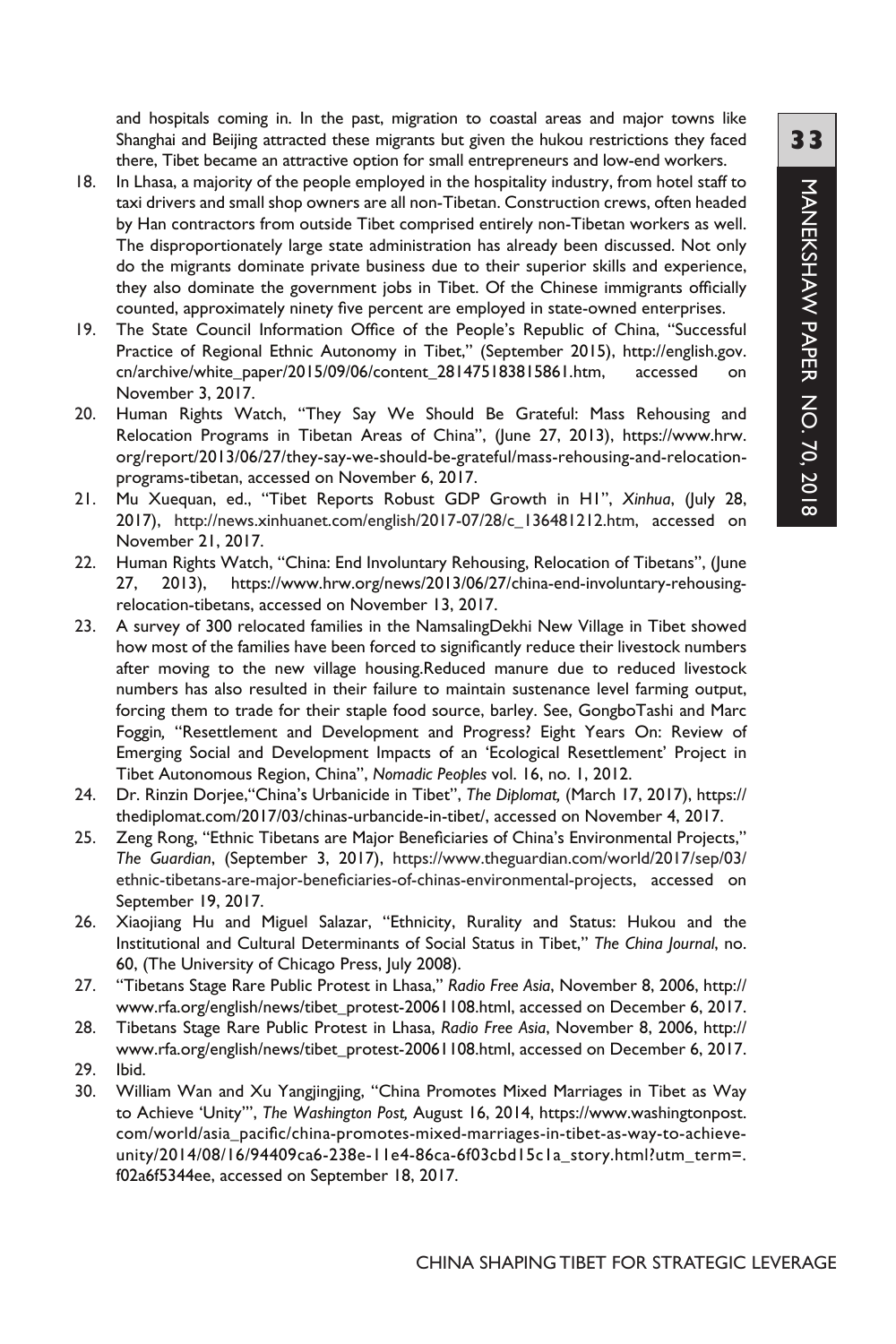- 31. Ibid.
- 32. Department of Information and International Relations—Central Tibetan Administration, "Tibet: Proving Truth from Facts", 1st edn. (1993).
	- 33. Mu Xuequan, ed., n. 22.
	- 34. Yeh, n. 14, p. 98.
- 35. Successful Practice of Regional Ethnic Autonomy in Tibet, n. 19.
- 36. "The Price of Gold," *The Economist*, April 6, 2013, https://www.economist.com/news/ china/21575783-fatal-landslide-tibet-raises-questions-about-rush-regions-resourcesprice, accessed on December 18, 2017.
- 37. "Taming the West," *The Economist*, June 21, 2014, https://www.economist.com/news/ china/21604594-communist-party-deepens-tibets-integration-rest-country-taming-west, accessed on November 7, 2017.
- 38. "Tibet Gains from Belt and Road Initiative," *The Global Times*, October 24, 2017, http:// www.globaltimes.cn/content/1071713.shtml, accessed on December 5, 2017.
- 39. Huaxia, ed., "China Focus: Tibet Targets Double-Digit Growth in 2016," *Xinhua,* (January 27, 2017), http://news.xinhuanet.com/english/2016-01/27/c\_135051029.htm, accessed on December 5, 2017.
- 40. China Statistical Yearbook (2016), http://www.stats.gov.cn/tjsj/ndsj/2016/html/0624EN. jpg, accessed on December 3, 2017.
- 41. Ibid.
- 42. China Statistical Yearbook (2016), n. 40.
- 43. Yeh, n. 14, p. 98.
- 44. Hu and Salazar, n. 26.
- 45. The Price of Gold, n. 36
- 46. Hu and Salazar, n. 26.
- 47. Gray Tuttle, *Tibetan Buddhists in the Making of Modern China*, (New York: Columbia University Press, 2005), p. 186.
- 48. Freedom House, *The Battle for China's Spirit* by Sarah Cook, p. 89, (February 2017), https:// freedomhouse.org/sites/default/files/FH\_ChinasSprit2016\_FULL\_FINAL\_140pages\_ compressed.pdf, accessed on August 25, 2017.
- 49. Central Tibetan Administration, "Tibet was not Part of China but Middle Way Remains a Viable Solution," (September 28, 2015), http://tibet.net/2015/09/full-text-of-ctasresponse-to-chinas-whitepaper-on-tibet/, accessed on August 13, 2017.
- 50. Freedom House, Cook, n. 48.
- 51. Edward Wong, "China's Money and Migrants Pour into Tibet," *New York Times*, July 24, 2010, http://www.nytimes.com/2010/07/25/world/asia/25tibet.html, accessed on August 5, 2017.
- 52. Steve Shaw, "China Tears Down the Tibetan City in the Sky," *The Diplomat*, August 3, 2017, https://thediplomat.com/2017/08/china-tears-down-the-tibetan-city-in-the-sky/, accessed on August 5, 2017.
- 53. "22,000 Chinese Cadres to Breathe down on Rural Tibetans' necks in Sixth Year of Surveillance Campaign," *Tibetan Review*, December 3, 2016, http://www.tibetanreview. net/22000-chinese-cadres-to-breathe-down-on-rural-tibetans-necks-in-sixth-year-ofsurveillance-campaign/, accessed on August 5, 2017.
- 54. Statement by Yu Zhengsheng, Standing Committee member of the Political Bureau of the Communist Party of China (CPC) Central Committee on February 14, 2013 as quoted by Freedom House, n. 49.
- 55. Kevin Carrico, "China's Cult of Stability Is Killing Tibetans," *Foreign Policy*, June 13, 2017, http://foreignpolicy.com/2017/06/13/self-immolation-and-chinas-state-cult-of-stabilitytibet-monks-dalai-lama/, accessed on August 8, 2017.
- 56. Tibetan Review, n. 53.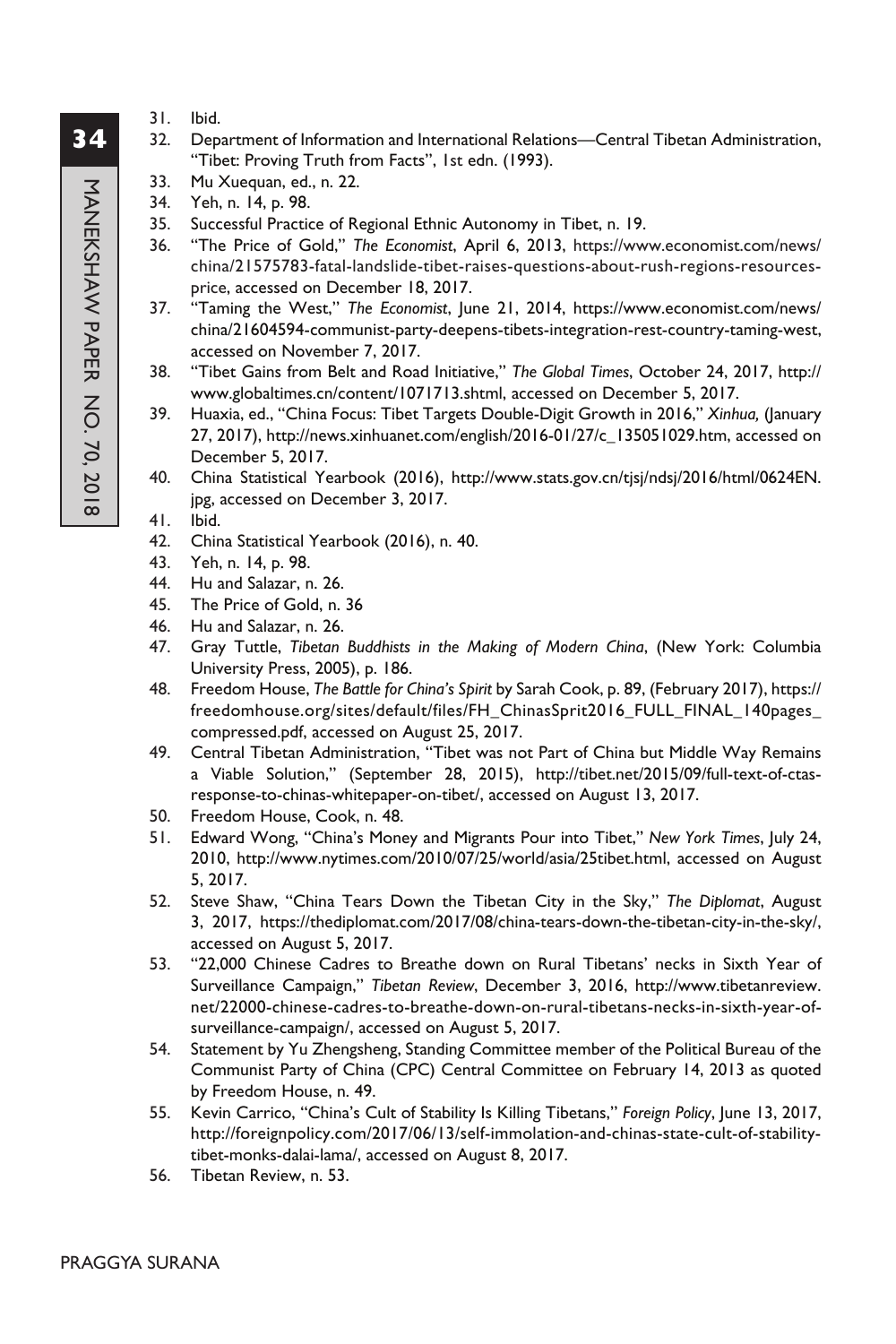- 57. Human Rights Watch, "China: Alarming New Surveillance, Security in Tibet", March 20, 2013, https://www.hrw.org/news/2013/03/20/china-alarming-new-surveillance-securitytibet, accessed on August 10, 2017.
- 58. Ibid.
- 59. Carrico, n. 55.
- 60. Lhuboom et al, "Tibetan Monk Burns to Death in Sichuan Calling for Tibetan Freedom," *Radio free Asia*, November 29, 2017, http://www.rfa.org/english/news/tibet/ burns-11292017120514.html, accessed on August 10, 2017.
- 61. John Sudworth, "China's Super-rich Communist Buddhists," *BBC*, January 29, 2015, http:// www.bbc.com/news/magazine-30983402, accessed on December 14, 2017.
- 62. China City and Province Information, "Tibet (Xi'zang)", http://www.chinatoday.com/city/ tibet.htm, accessed on November 16, 2017.
- 63. Ibid.
- 64. Claude Arpi, "Gateway to Nepal via the Roof of the World," *The Pioneer*, July 31, 2014, http://www.dailypioneer.com/columnists/edit/gateway-to-nepal-via-the-roof-of-theworld.html, accessed on May 5, 2017.
- 65. Xizang Autonomous Region Government Information Office, "Forging Ahead for Five Years," September 14, 2017, http://www.xizang.gov.cn/zwgk/xwfbh/201709/ t20170914\_143975.html, accessed on May 13, 2017.
- 66. Ibid.
- 67. Palden Nyima and Daqiong, "Poverty Alleviation Key for Tibet," *China Daily*, November 3, 2016, http://usa.chinadaily.com.cn/epaper/2016-03/11/content\_23825283.htm, accessed on May 8, 2017.
- 68. Li Ying, "A Road in the Sky", *Global Times*, September 24, 2014, http://www.globaltimes. cn/content/883229.shtml, accessed on June 4, 2017.
- 69. Ibid.
- 70. Lt. Gen Vinod Bhatia, "China's Infrastructure in Tibet and PoK Implications and Options for India," 2016, *CENJOWS*.
- 71. Claude Arpi, "Smell the Coffee Along the Border," *The Pioneer*, January 26, 2017, http:// www.dailypioneer.com/columnists/edit/smell-the-coffee-along-the-china-border.html, accessed on May 24, 2017.
- 72. Ibid.
- 73. "Sichuan-Tibet Highway and Qinghai-Tibet Highway", *China Daily*, October 10, 2017, http://www.chinadaily.com.cn/china/2014tibethighways/2014-10/10/content\_18719595. htm, accessed on June 43, 2017.
- 74. Ibid.
- 75. Bhatia, n. 70.
- 76. Liuxin, ed., "Tibet opens Lhasa-Nyingchi Expressway," *Xinhua*, October 1, 2017, http:// news.xinhuanet.com/english/2017-10/01/c\_136652576.htm, accessed on October 3, 2017.
- 77. Arpi, n. 71.
- 78. Dr. Monika Chansoria, "China's Infrastructure Development in Tibet Evaluating Trendlines," *CLAWS Manekshaw Paper*, no. 32, 2011, http://www.claws.in/images/ publication\_pdf/1317312941MP%2032%20inside.pdf, accessed on May 24, 2017.
- 79. Luo Wangshu, "New Road brings Xinjiang closer," *China Daily*, July 17, 2017, http://usa. chinadaily.com.cn/china/2017-07/17/content\_30135149.htm, accessed on December 20, 2017.
- 80. "The Plan for Chengdu to Lhasa Railway," April 20, 2016, Rukor, http://rukor.org/theplan-for-a-chengdu-to-lhasa-railway/, accessed on June 1, 2017.
- 81. "Tibet's Ngari Completes Ten Meteorological Stations", *China Tibet Online*, November 29, 2016, http://en.tibetannet.com/news/tibet/2016-11-29/2002.html, accessed on June 5, 2017.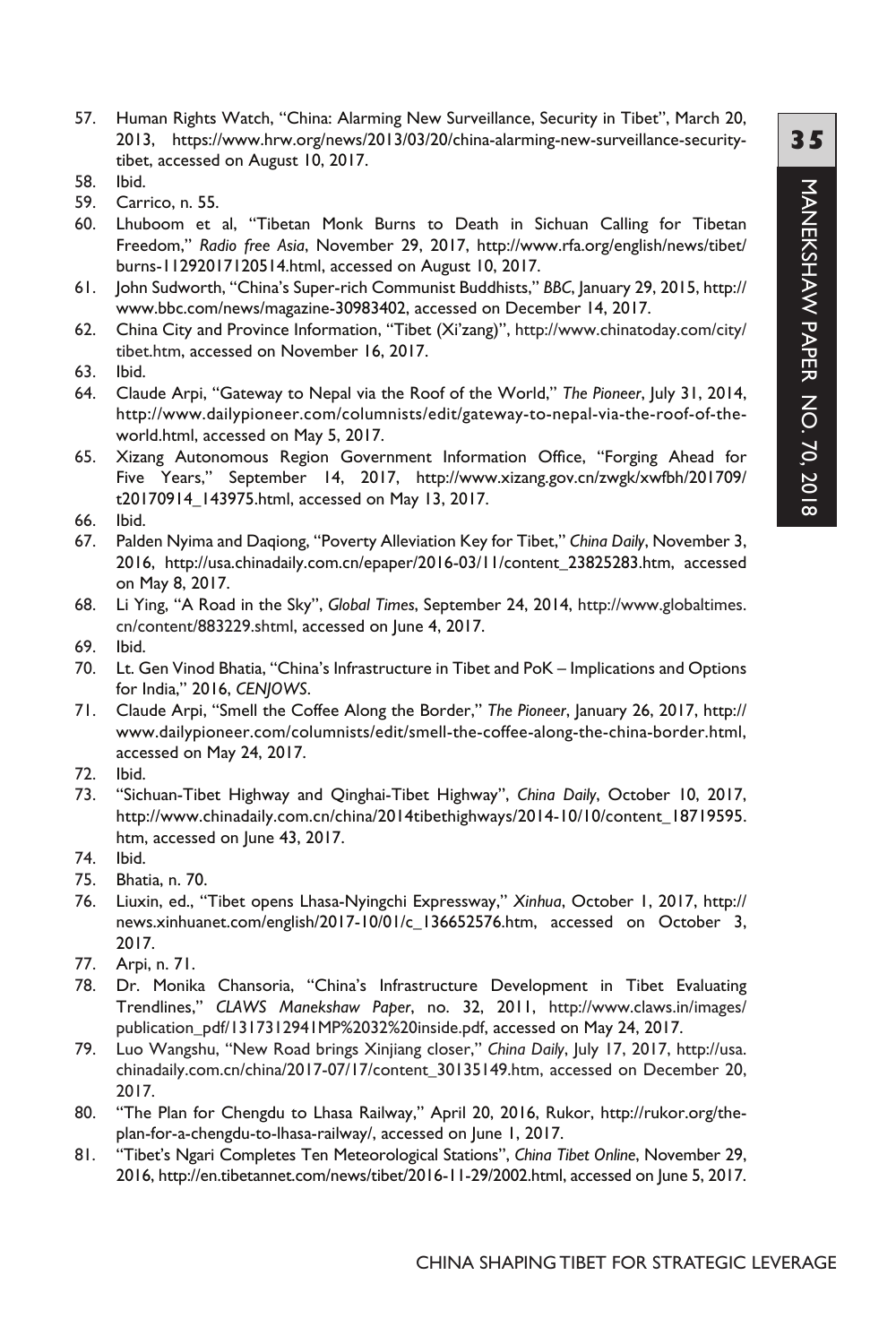- 82. Chansoria, n. 78.
- 83. Ibid.
- 84. Xin Dingding, "Qinghai-Tibet Railway to Get Six New Lines," *China Daily*, August 17, 2017, http://www.chinadaily.com.cn/china/2008-08/17/content\_6943311.htm, accessed on June 5, 2017.
- 85. Col Kulbhushan Bhardwaj, "Infrastructural Development by China in Tibet Autonomous Region & Military Implications for India," *USI*, Journal no. 596, 2014, http://usiofindia.org/ Article/?pub=Journal&pubno=596&ano=269, accessed on June 3, 2017.
- 86. "Qinghai-Tibet Railway in 10 Years: Rising Capacity, Record Number of Passengers," *China Tibet Online*, July 1, 2016, http://eng.tibet.cn/news/1467337754377.shtml, accessed on May 26, 2017.
- 87. Ibid.
- 88. "Only Chinese to be initially allowed Lhasa-Shigatse railway travel", *Tibetan Review*, August 6, 2014,
- 89. "Tibet Railway Opens to Xigaze," *Railway Gazette*, August 15, 2014, http://www. railwaygazette.com/news/infrastructure/single-view/view/tibet-railway-opens-to-xigaze. html, accessed on July 6, 2017.
- 90. "Work Starts on Tibet Railway Extension," *Railway Gazette*, September 30, 2010, http://www.railwaygazette.com/news/infrastructure/single-view/view/work-starts-ontibet-railway-extension.html?cHash=5dfb2d24c4b7dfb709226e9f05a93cfc&sword\_ list[]=Lhasa&no\_cache=1, accessed on June 24, 2017.
- 91. Bhardwaj, n. 85.
- 92. "Tibet Signalling Upgrade Contract," *Railway Gazette*, July 22, 2016, http://www. railwaygazette.com/news/infrastructure/single-view/view/tibet-signalling-upgradecontract.html; "World Rail Infrastructure Market August 2016", *Railway Gazette*, August 27, 2016, http://www.railwaygazette.com/news/infrastructure/single-view/view/worldrail-infrastucture-market-august-2016.html?cHash=4677cbfdd88306544a4010c0c418dd2 7&sword\_list[]=Lhasa&no\_cache=1, accessed on July 26, 2017.
- 93. "High Altitude Freight Locomotives Ordered," *Railway Gazette*, February 11, 2015, http://www.railwaygazette.com/news/freight/single-view/view/high-altitude-freightlocomotives-ordered.html, accessed on June 4, 2017.
- 94. Ibid.
- 95. Manny Salvacion, "China to Hasten Construction of Sichuan-Tibet Railway", *Yibada,*  November 7, 2016, http://en.yibada.com/articles/101692/20160130/china-to-hastenconstruction-sichuan-tibet-railway.htm, accessed on August 2, 2017.
- 96. "China Approves Three New Lines," *Railway Gazette*, November 7, 2014, http://www. railwaygazette.com/news/infrastructure/single-view/view/china-approves-three-newlines.html?cHash=f4719cb02f131393b1b956db315e1bc4&sword\_list[]=Tibet&no\_ cache=1, accessed on July 20, 2017.
- 97. Maj Shailender Arya, "The Train to Lhasa," *IDSA* vol. 2, no. 2, 2008, http://www.idsa.in/ jds/2\_2\_2008\_TheTraintoLhasa\_SArya, accessed on July 15, 2015.
- 98. Arpi, n. 5; Cui Jia and Hou Liqiang, "Himalayan Rail Route Endorsed," *China Daily*, August 5, 2016, http://www.chinadaily.com.cn/business/2016-08/05/content\_26350823.htm, accessed on June 23, 2017.
- 99. Claude Arpi, "Airport Infrastructure on the Tibetan Plateau," *Claudearpi.blogspot*, February 1, 2016, http://claudearpi.blogspot.in/2016/02/airport-infrastructure-on-tibetan. html, accessed on August 7, 2017.
- 100. Claude Arpi, "The Dual Use of Airports in Tibet," *Claudearpi.blogspot* , July 31, 2015, http://claudearpi.blogspot.in/2013/08/the-dual-use-of-airports-in-tibet.html, accessed on August 7, 2017.
- 101. Ibid.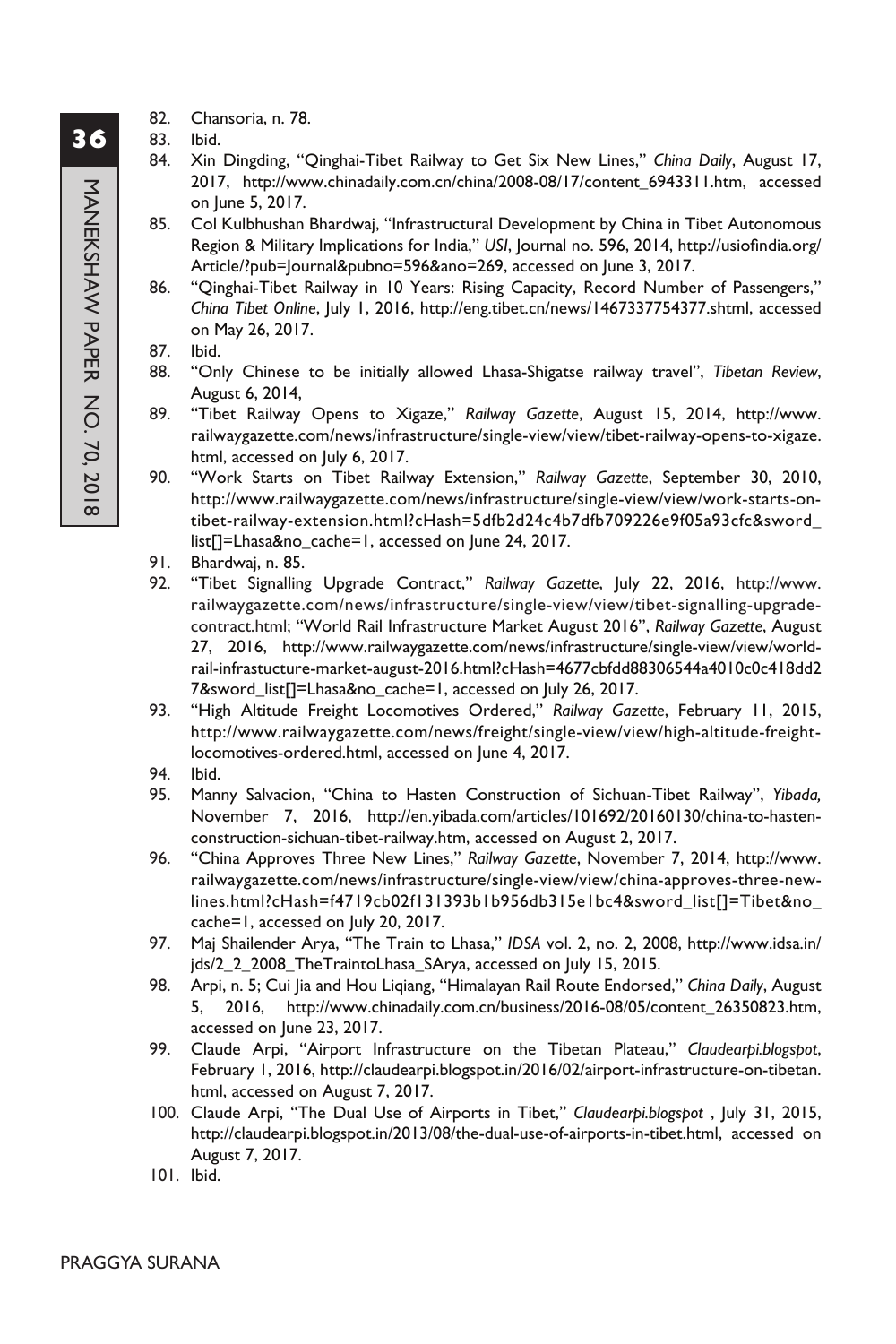- 102. Arpi, n. 99.
- 103. "Tibet's Airport Passenger Throughput Exceeds 4 mln," *China Tibet Online*, ttp://eng.tibet. cn/economy/news/1483750586917.shtml, accessed on August 1, 2017.
- 104. Wang Chenyan, "Nyingchi Airport Promotes Tibet's Development in 10 Years," September 3, 2016, *China Tibet Online,* http://www.vtibet.com/en/travel/news/201609/ t20160903\_423852.html , accessed on August 3, 2017.
- 105. Ibid.
- 106. Air Marshal (Retd) Narayan Menon, "Neighbourhood—The PLAAF in Tibet," *SP's Aviation*, 2009, http://www.sps-aviation.com/story/?id=379, accessed on August 11, 2017; Chansoria, n. 78.
- 107. Maj Shailender Arya, "Infrastructure Development and Chinese War Waging Capabilities in Tibet," *IDSA*, vol. 5, no. 3, July 2011, http://www.idsa.in/system/files/5\_3\_ShailenderArya. pdf, accessed
- 108. Chansoria, n. 78.
- 109. Ibid.
- 110. Maj Gen Afsir Karim, "Chinese Nuclear Capabilities Deployed in Central China," *Indian Defence Review*, February 25, 2013, http://www.indiandefencereview.com/news/chinesenuclear-capabilities-deployed-in-central-china/.
- 111. Air Vice Marshal A K Tiwary (retd.), "China/India PLAAF Against India Attrition Through Tibet?," *Global Defence*, June 13, 2012, https://www.globaldefence.net/portals/ security/chinaindia-plaaf-against-india-attrition-through-tibet/2/, accessed on July 3, 2017.
- 112. "Internet Plus to Rid Poverty", *China Tibet News*, October 29, 2016, http://eng.tibet.cn/ economy/news/1477706258460.shtml, accessed on September 20, 2017.
- 113. "Metok County in Tibet Enters Fiber Optics Age," *China Tibet News*, October 10, 2016, http://en.tibetannet.com/news/tibet/2016-10-26/1142.html, accessed on September 19, 2017.
- 114. China Tibet News, n. 111.
- 115. VIF, "China's Strategic Posture in Tibet Autonomous Region and India's Response", National Security Alert, 2012, http://www.vifindia.org/sites/default/files/china-s-strategicposture-in-tibet-autonomous-region-and-india-s-response.pdf, accessed on September 20, 2017.
- 116. Ibid; Chansoria, n. 78.
- 117. Office of the State Council of the PRC, "China's National Defence in 2008," Beijing, January 2009.
- 118. Li Jianhua, "Qinghai-Tibet Railway Boosts Tibet's Economy," *CRI,* June 26, 2016, http:// english.cri.cn/12394/2016/06/29/4101s932410.htm.
- 119. Ibid.
- 120. China Tibet Online, n. 86.
- 121. Saurav Jha, "Duel in the Himalayas: How India and China Square Off," *Delhi Defence Review*, July 26, 2017, http://www.delhidefencereview.com/2017/07/26/duel-in-thehimalayas-how-india-and-china-square-off/, accessed on November 29, 2017.
- 122. Dawa Norbu, *China's Tibet Policy* (Richmond: Curzon Press, 2001), p. 173.
- 123. Minnie Chan, "Why Xi Jinping is Planning a Historic Move to Rename China's Army Corps", *South China Morning Post*, April 24, 2017, http://www.scmp.com/news/china/ diplomacy-defence/article/2089218/xi-jinping-plans-first-shake-chinese-army-corpsnames, accessed on November 13, 2017.
- 124. Ibid; Minnie Chan, "China to Disband over a Quarter of its Army Corps, Sources Say," *South China Morning Post,* March 18, 2017, http://www.scmp.com/news/china/diplomacydefence/article/2080204/china-disband-over-quarter-its-army-corps-sources-say, accessed on November 15, 2017.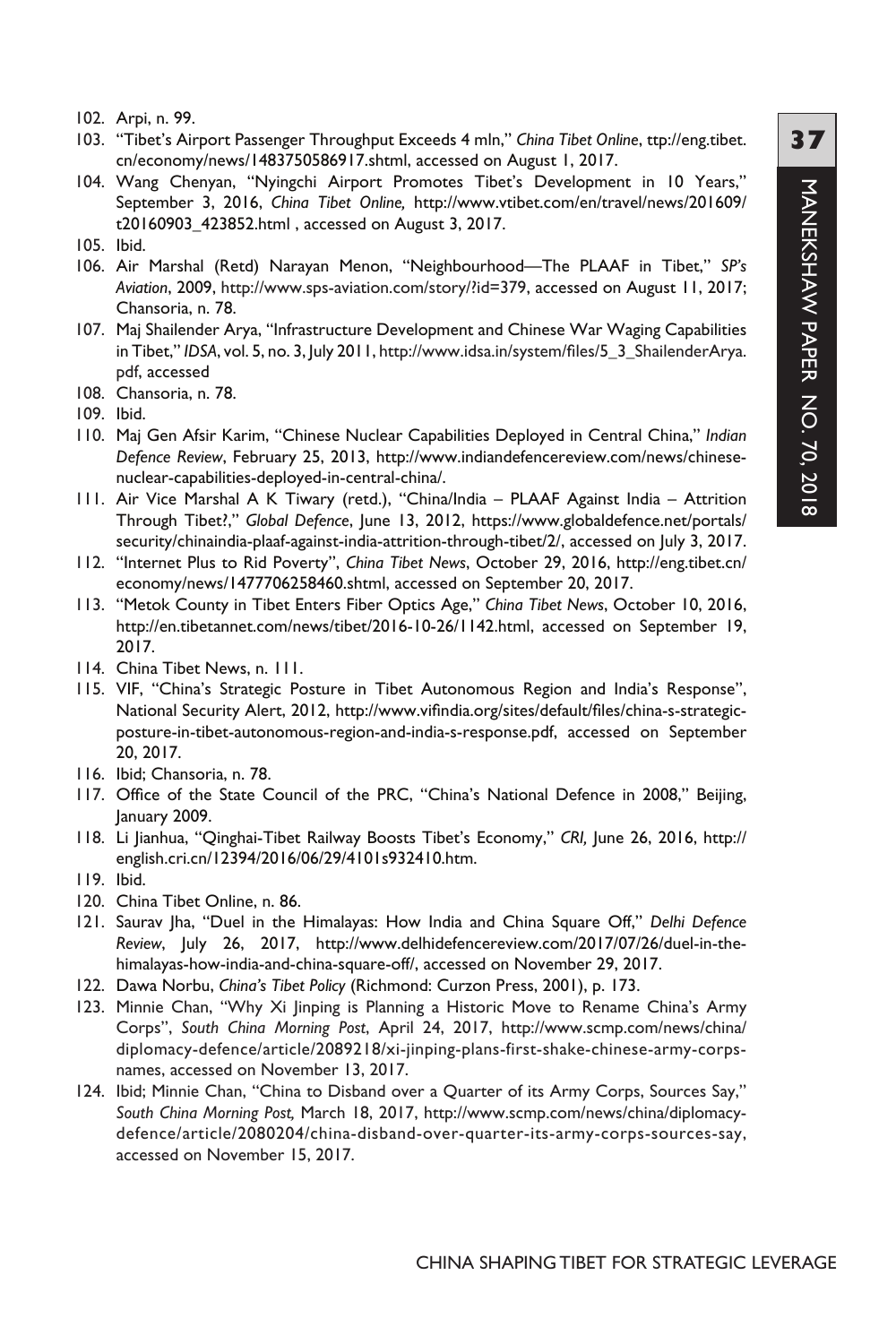- 125. These consist of the army, navy, air force and support force. This will promote an integrated approach between the various arms of the armed forces, equipping China better for conflicts. See, Minnie Chan, n. 124.
- 126. Philip Wen, "China's Xi Restructures Military, Consolidates Control," Reuters, Apr 19, 2017, https://www.reuters.com/article/us-china-defence/chinas-xi-restructures-militaryconsolidates-control-idUSKBN17L0D8, accessed on November 10, 2017.
- 127. Jha, n. 122.
- 128. US-China Economic and Security Review Commission, "China's Military Modernization in 2017," in *Report to Congress*, p. 219, November 2017.
- 129. Yao Jianing, ed., "Firepower-2016 Qingtongxia D exercise kicks off", *China Military Online*, February 8, 2016, http://english.chinamil.com.cn/news-channels/china-militarynews/2016-08/02/content\_7187066.htm, accessed on November 3, 2017.
- 130. Arya, n. 97.
- 131. Ibid.
- 132. n. 128.
- 133. Kevin McCauley, "Snapshot: China's Western Theater Command," *Jamestown*, vol. 17, no. 1, https://jamestown.org/program/snapshot-chinas-western-theater-command/, accessed on November 11, 2017.
- 134. Ibid.
- 135. CLAWS, "Chengdu Military Region," *Scholar Warrior*, Spring 2011, http://www.claws. in/images/journals\_doc/Spring%202011-%20Final%20Issue.43-46.pdf, accessed on November 5, 2017.
- 136. Department of Information and International Relations—Central Tibetan Administration, n. 32.
- 137. "The Red March: PLA builds capabilities in Tibet," *RUSI*, vol. 2, no. 4, March 18, 2005, https://rusi.org/publication/red-march-pla-builds-capabilities-tibet, accessed on October 26, 2017.
- 138. Ibid.
- 139. Zhang Tao, ed., "In-depth: A close look at Chinese airborne troops," *Chinese Military Online*, August 30, 2017, http://eng.chinamil.com.cn/view/2017-08/30/content\_7737549\_3. htm, accessed on October 15, 2017.
- 140. Ibid.
- 141. Dr. Roshan Khanijo, "China's New Defence Service: The PLA Rocket Force," *USI*, January 21, 2016, http://usiofindia.org/Article/?pub=Strategic%20Perspective&pubno=47&ano=2832, accessed on November 2, 2017.
- 142. n. 128.
- 143. n. 128.
- 144. Sean O'Connor, "PLA Second Artillery Corps", Air Power Australia, December 2009, http://www.ausairpower.net/APA-PLA-Second-Artillery-Corps.html, accessed on November 13, 2017.
- 145. Hans M. Kristensen, "Extensive Nuclear Missile Deployment Area Discovered in Central China", *Federation of American Scientists*, May 15, 2008, https://fas.org/blogs/ security/2008/05/extensive-nuclear-deployment-area-discovered-in-central-china/, accessed on November 16, 2017.
- 146. Center For World Indigenous Studies, "Complete Text of the Tibetan Government's Official Response to the Chinese White Paper on Tibet—History Past to Present", http:// www.nzdl.org/gsdlmod?e=d-00000-00---off-0ipc--00-0----0-10-0---0---0direct-10---4----- --0-1l--11-en-50---20-about---00-0-1-00-0--4----0-0-11-10-0utfZz-8-00&cl=CL1.3&d=HA SHc70ce684d2b997ee0d344c&x=1, accessed on November 5, 2017.
- 147. Vijay Sakhuja, "Missile Developments in China, India and Pakistan: A Burgeoning Missile Race," *China Brief*, vol. 10, no. 10 (Jamestown Foundation: May 13, 2010), https://

# **38**MANEKSHAW PAPER NO. 70, 2018 MANEKSHAW PAPER NO. 70, 2018